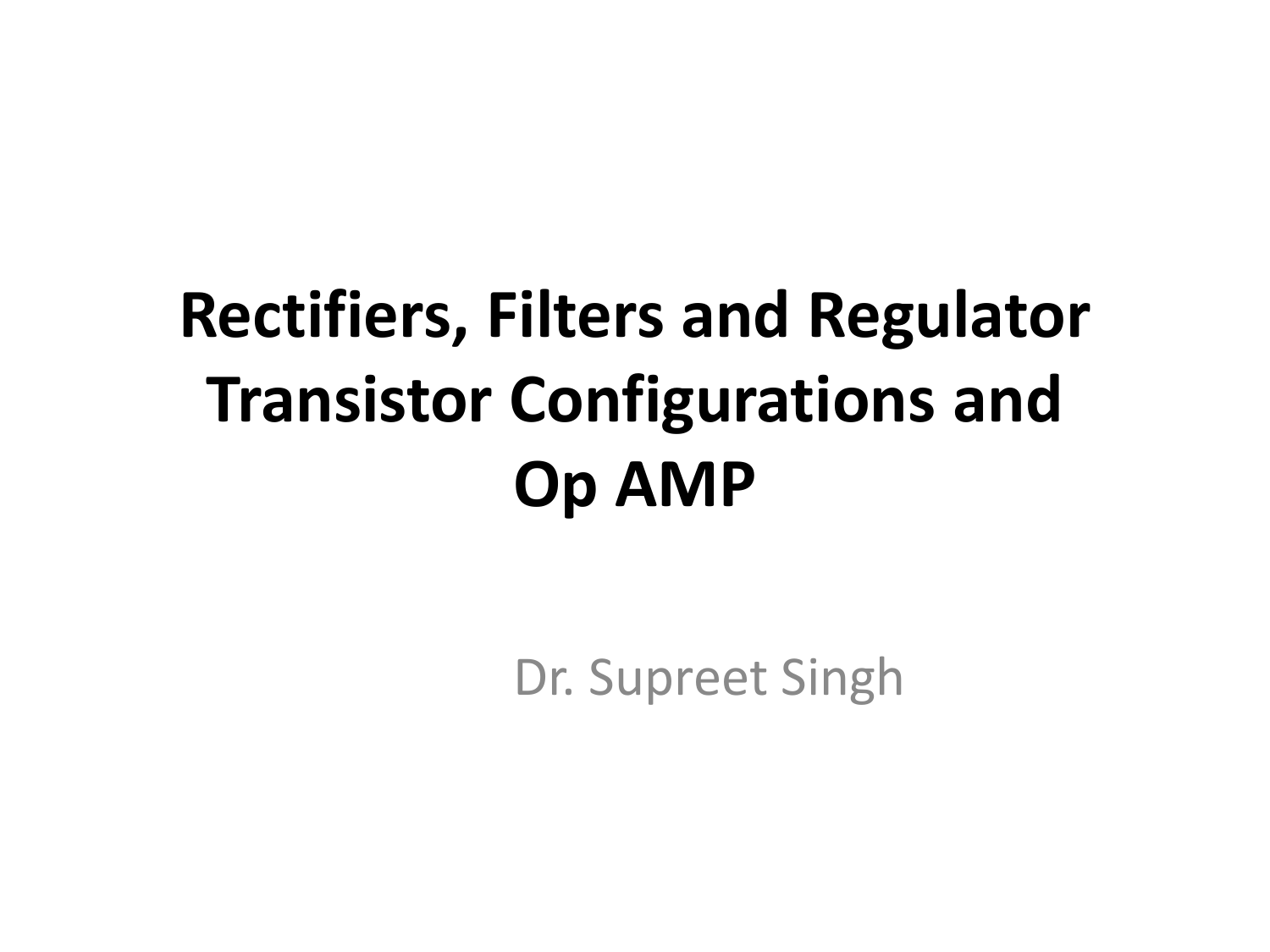## **Basic Block Diagram of Regulated power Supply**

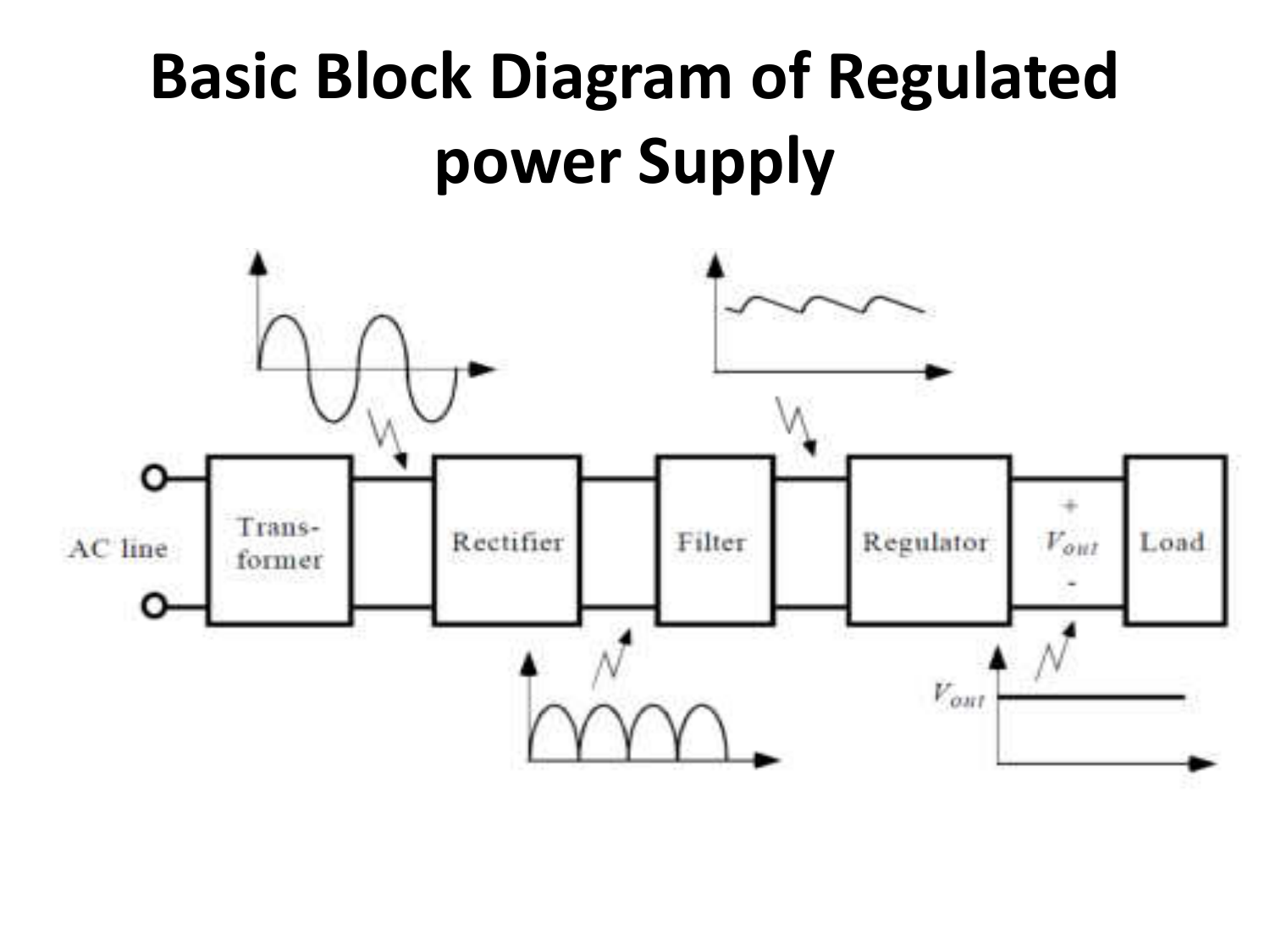

Picture 1. Regulated power source Block Diagram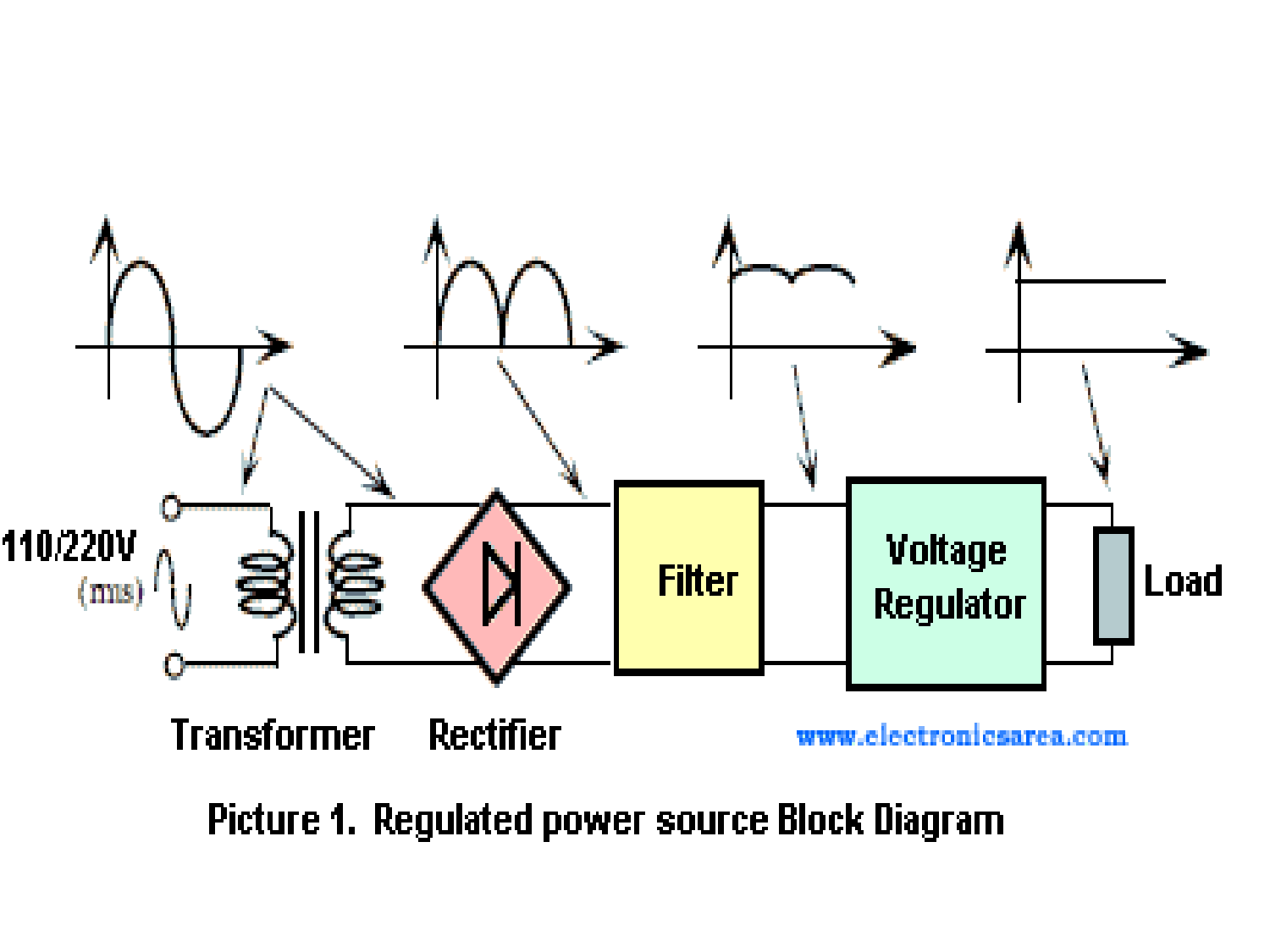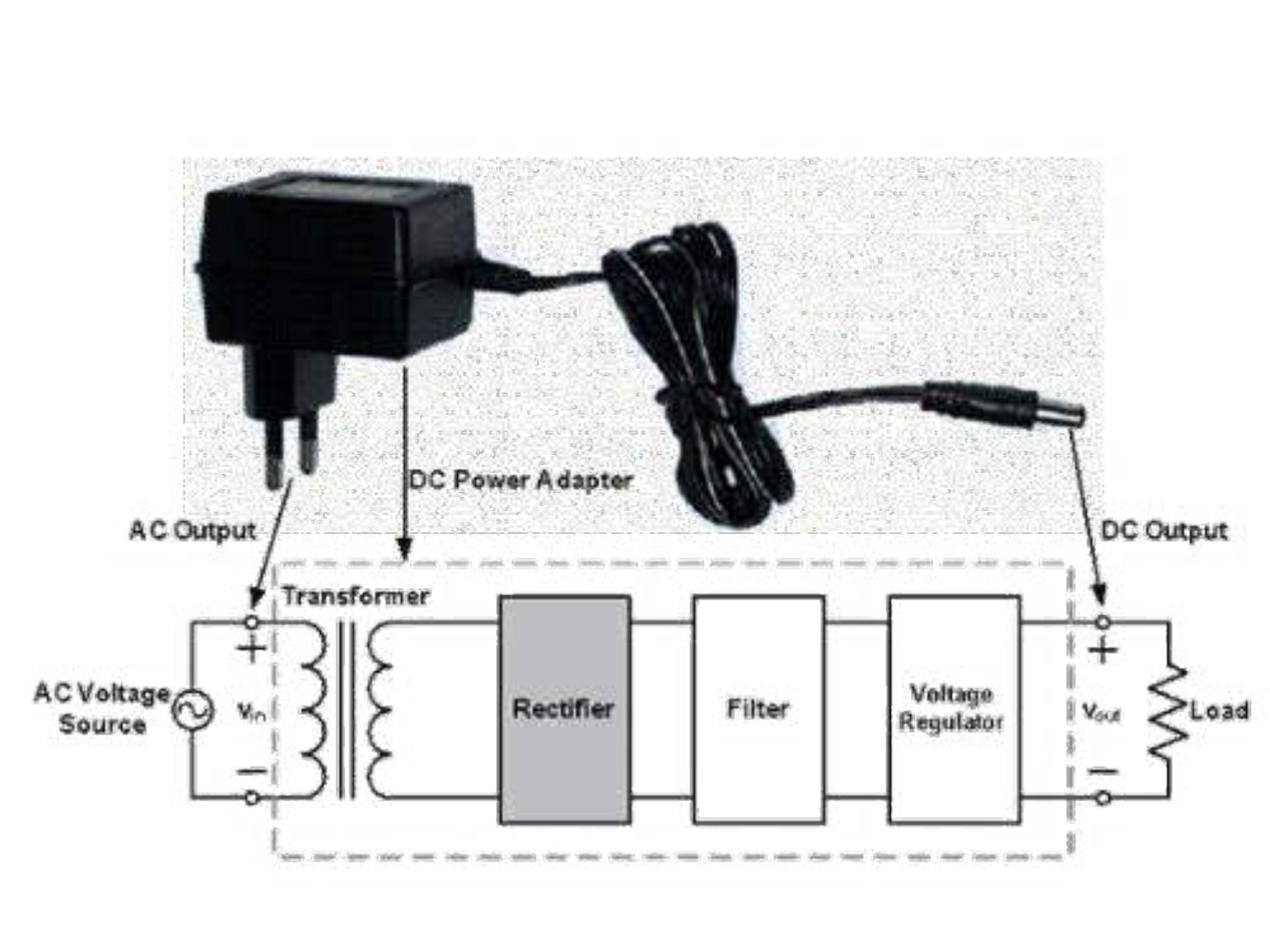## **Wave forms at various points in a Regulated power supply**







 $\overline{\mathbf{5}}$ 

 $\blacktriangle$ 

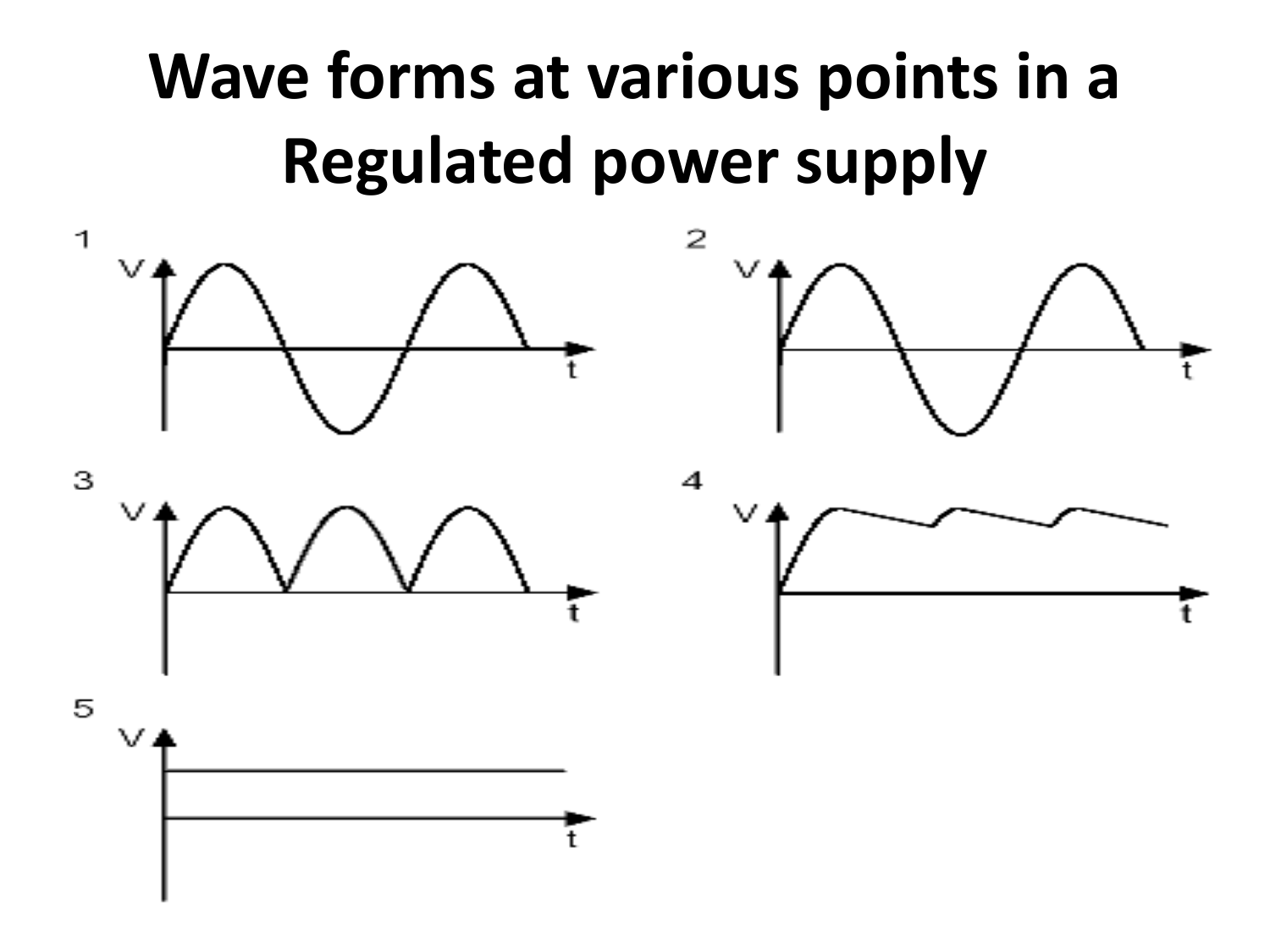## **Rectification**

• Rectification is a process of converting the alternating quantity (voltage or current) into a corresponding direct quantity(voltage or current).

• The **input to a rectifier is AC** whereas its **output is unidirectional or DC.**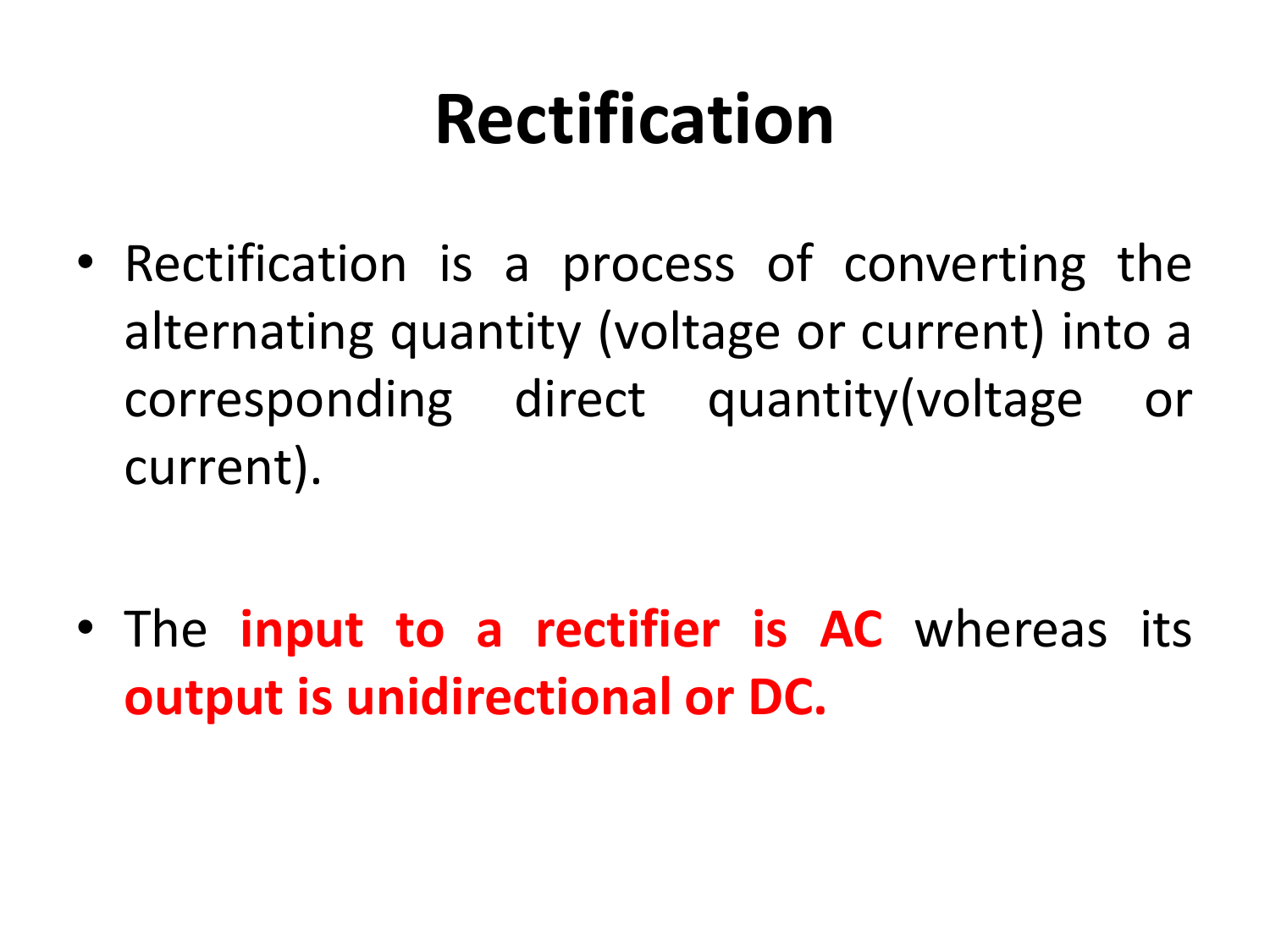## **Rectifiers**

- Rectifier is an electronic device which is used for converting an alternating quantity (Voltage or current) into unidirectional i.e. DC quantity (Voltage or current).
- **Block diagram of Rectifier:**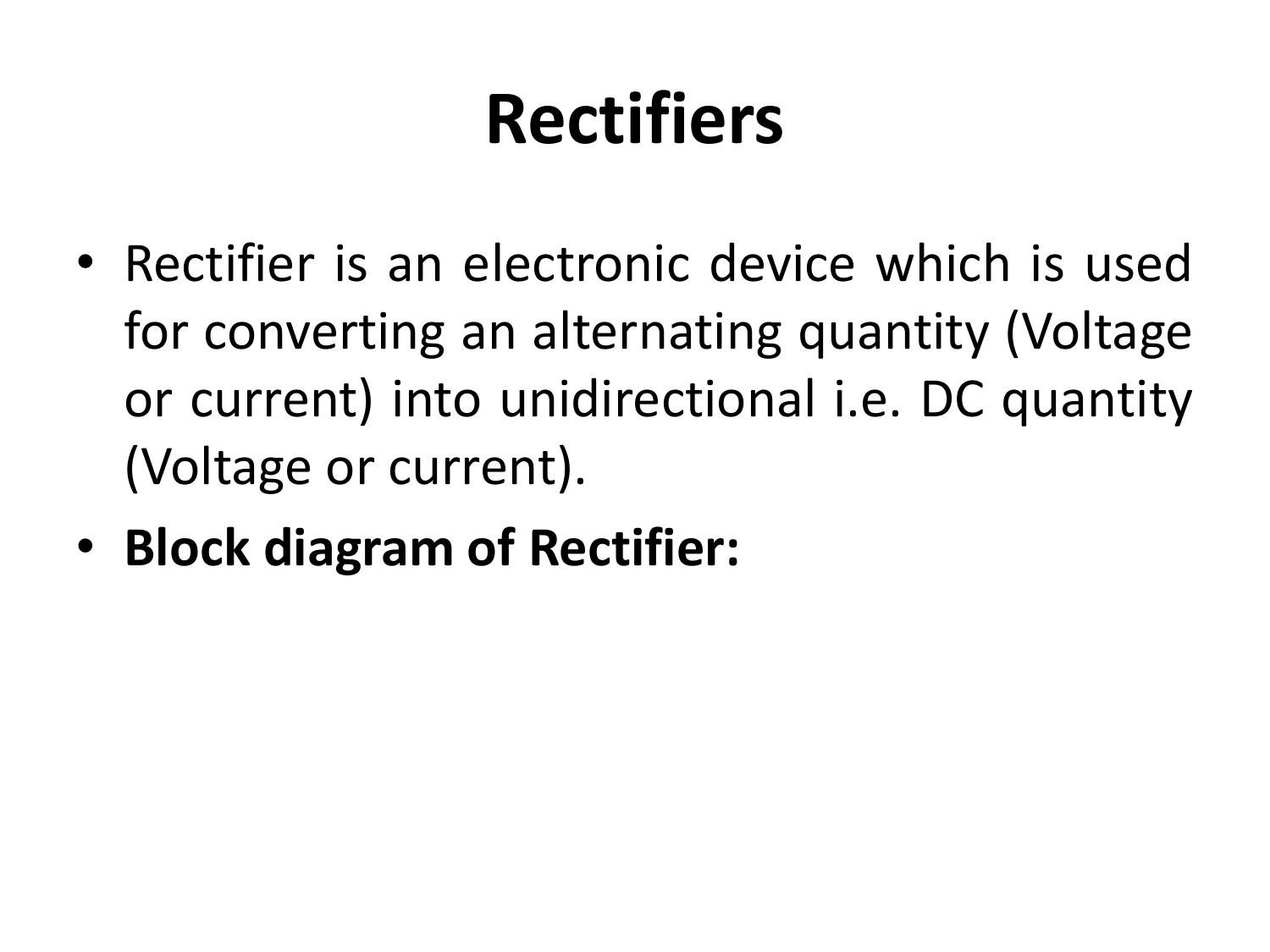## **Need of Rectification**

- Every electronic circuit such as amplifiers, needs a DC power source for its operation.
- This DC voltage has to be obtained from AC supply.
- For this the AC supply has to be reduced () Stepped down first using a Step down transformer and then converted to dc by using rectifier.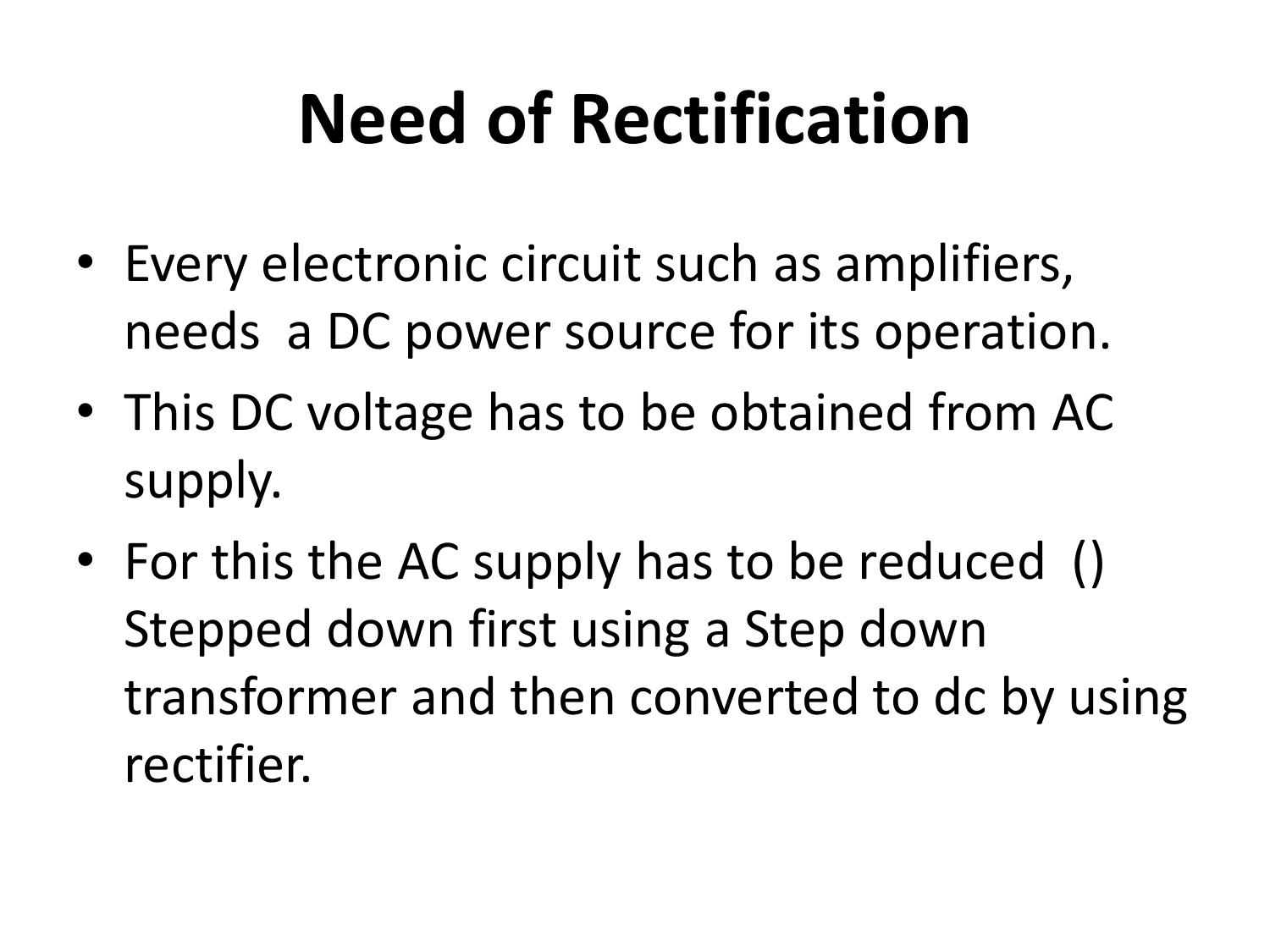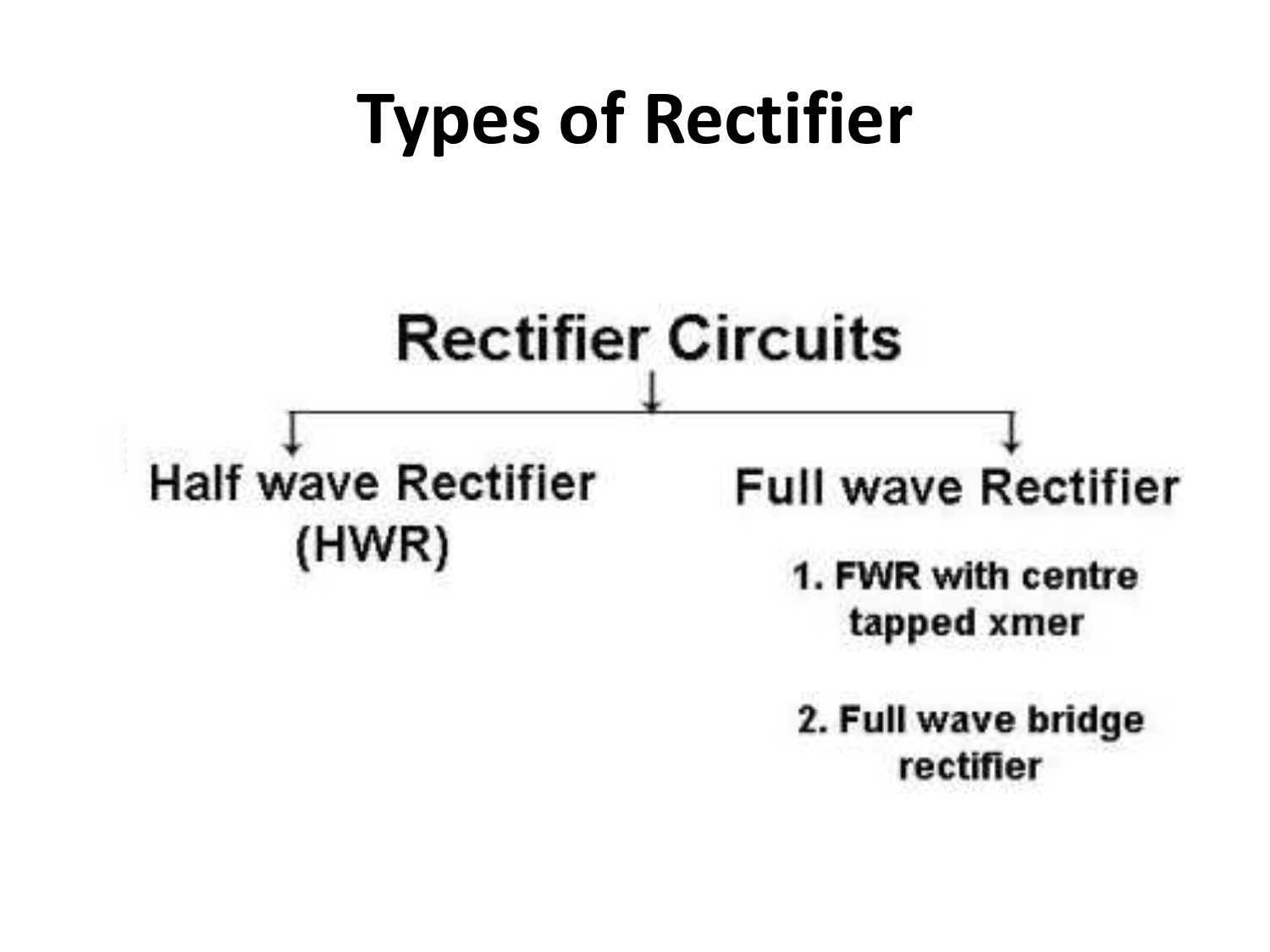## **Half Wave Rectifier**

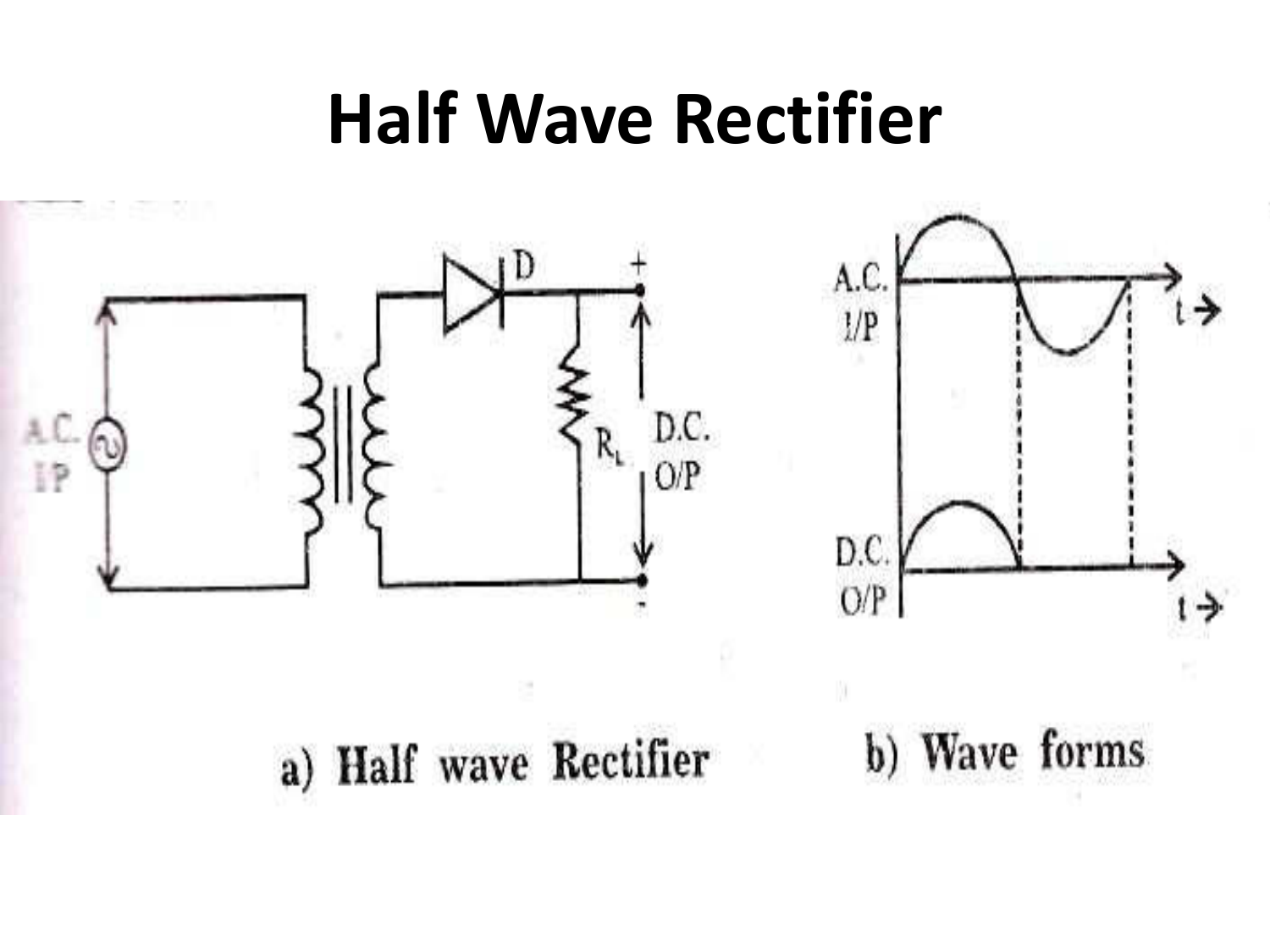## **Full Wave Rectifier (Center Tapped Transformer)**



#### CENTRE - TAP FULL- WAVE RECTIFIER CIRCUIT

www.CircuitsToday.com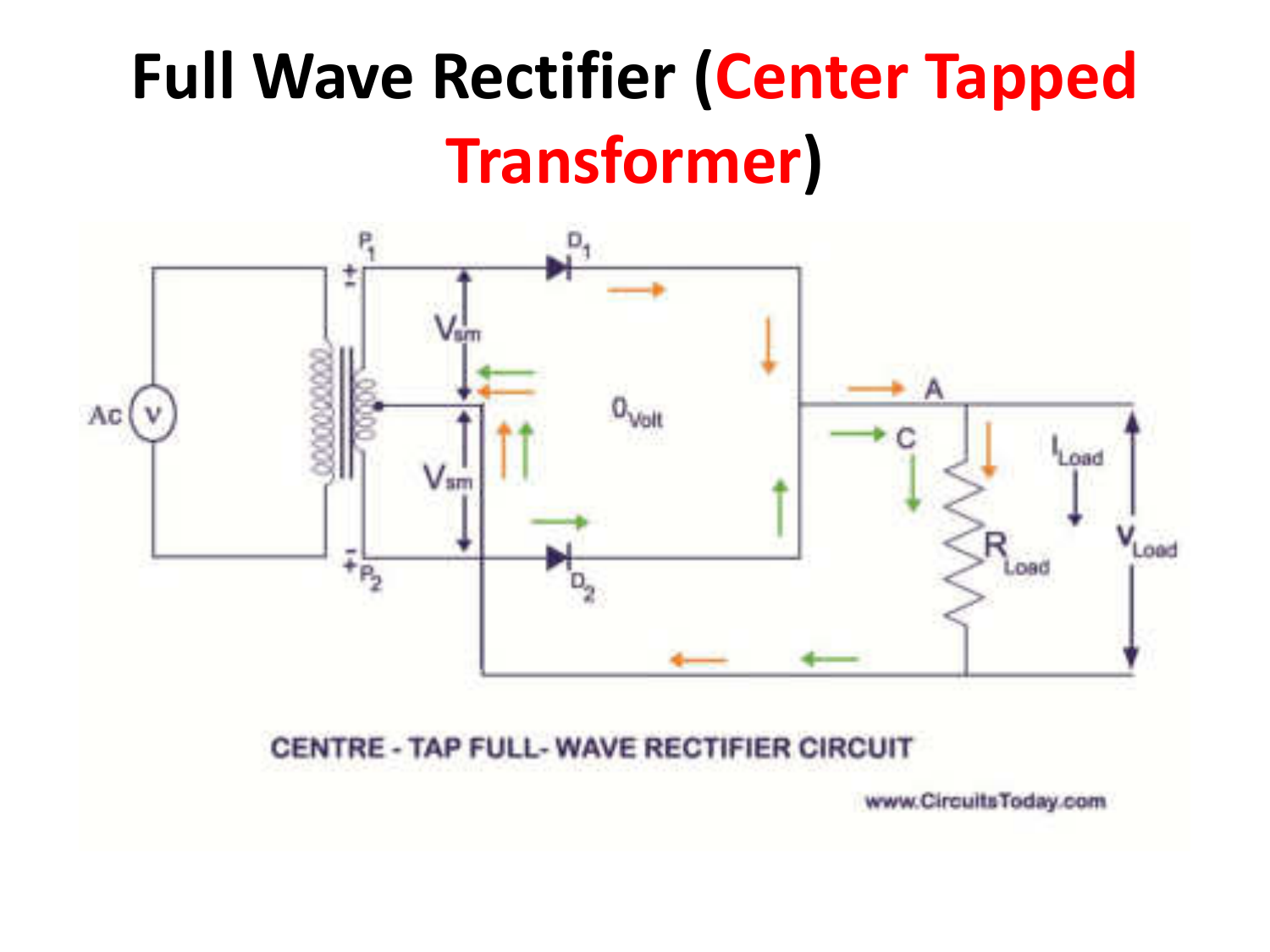



**Resultant Output Waveform**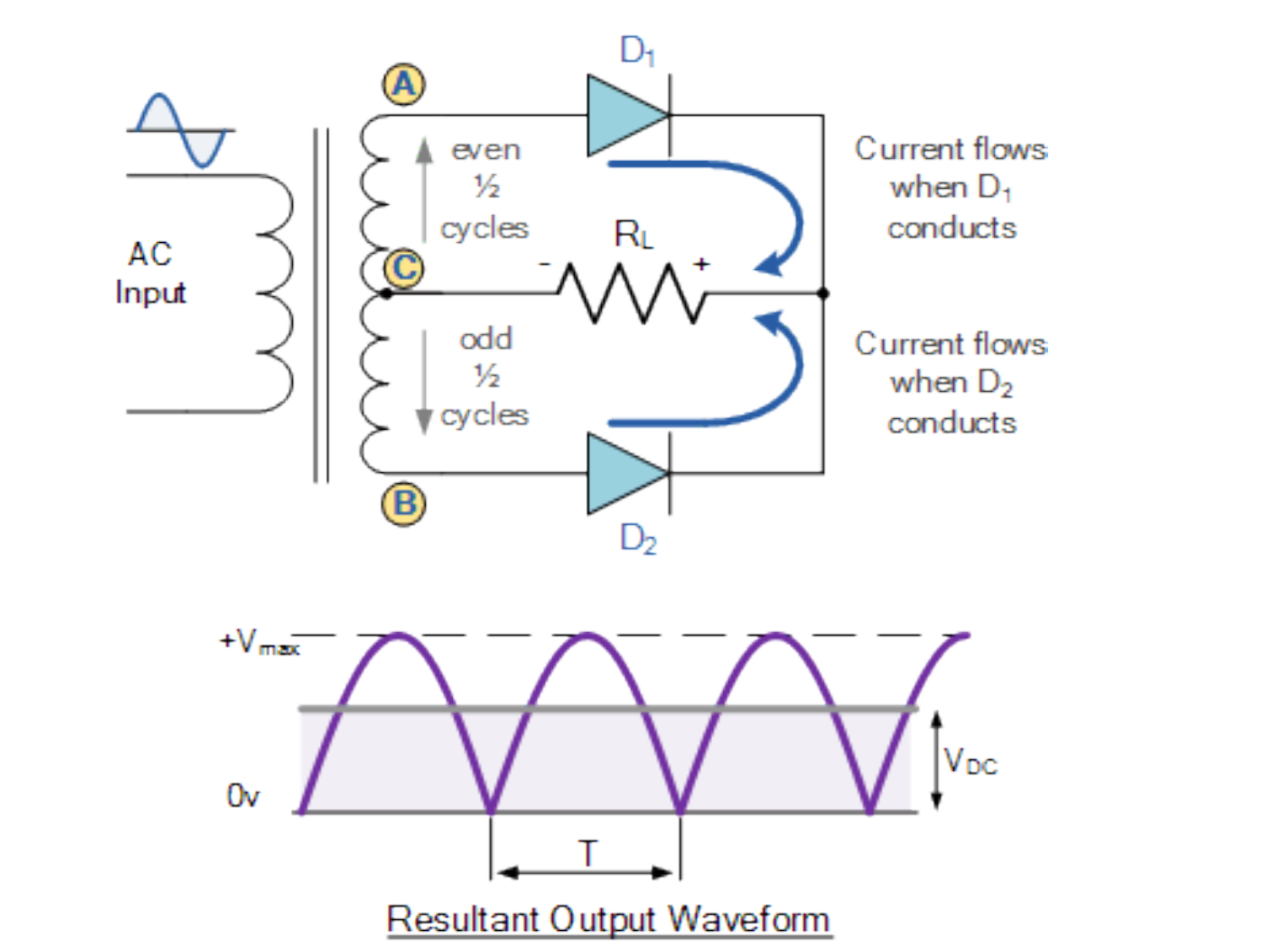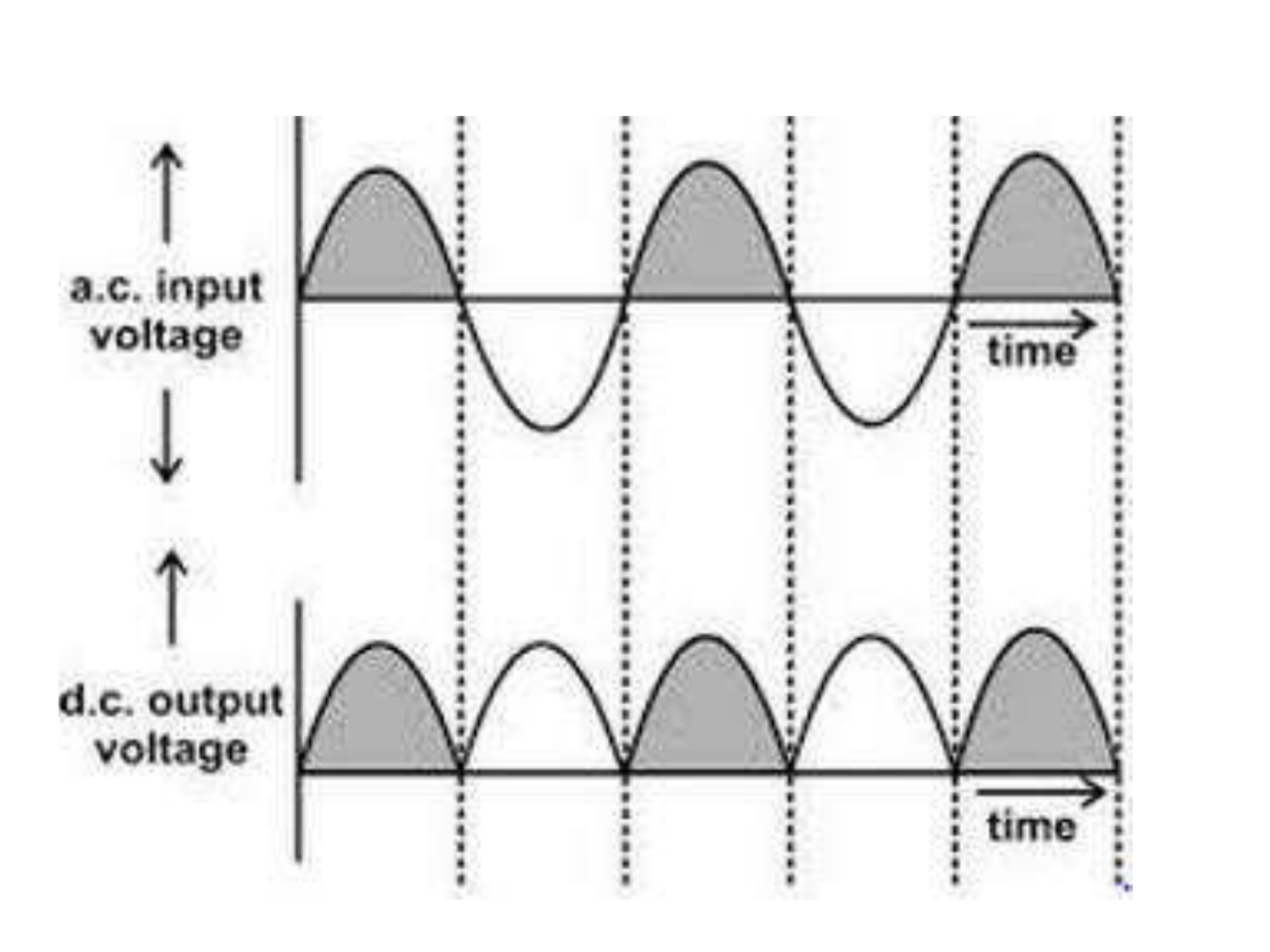## **Full Wave Rectifier (Bridge)**

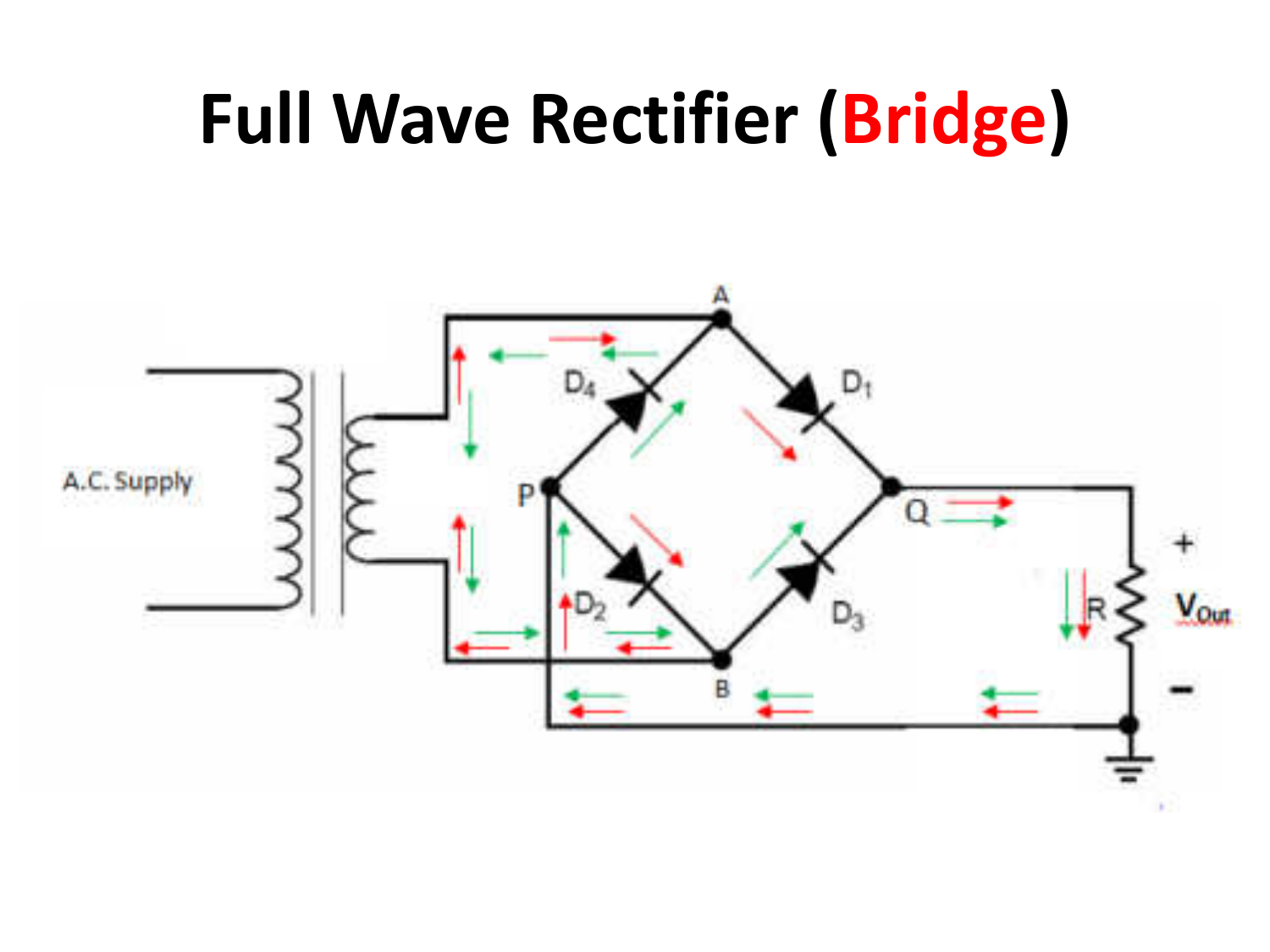

*[For more detail contact us](http://www.pcpolytechnic.com/contact-us.html)*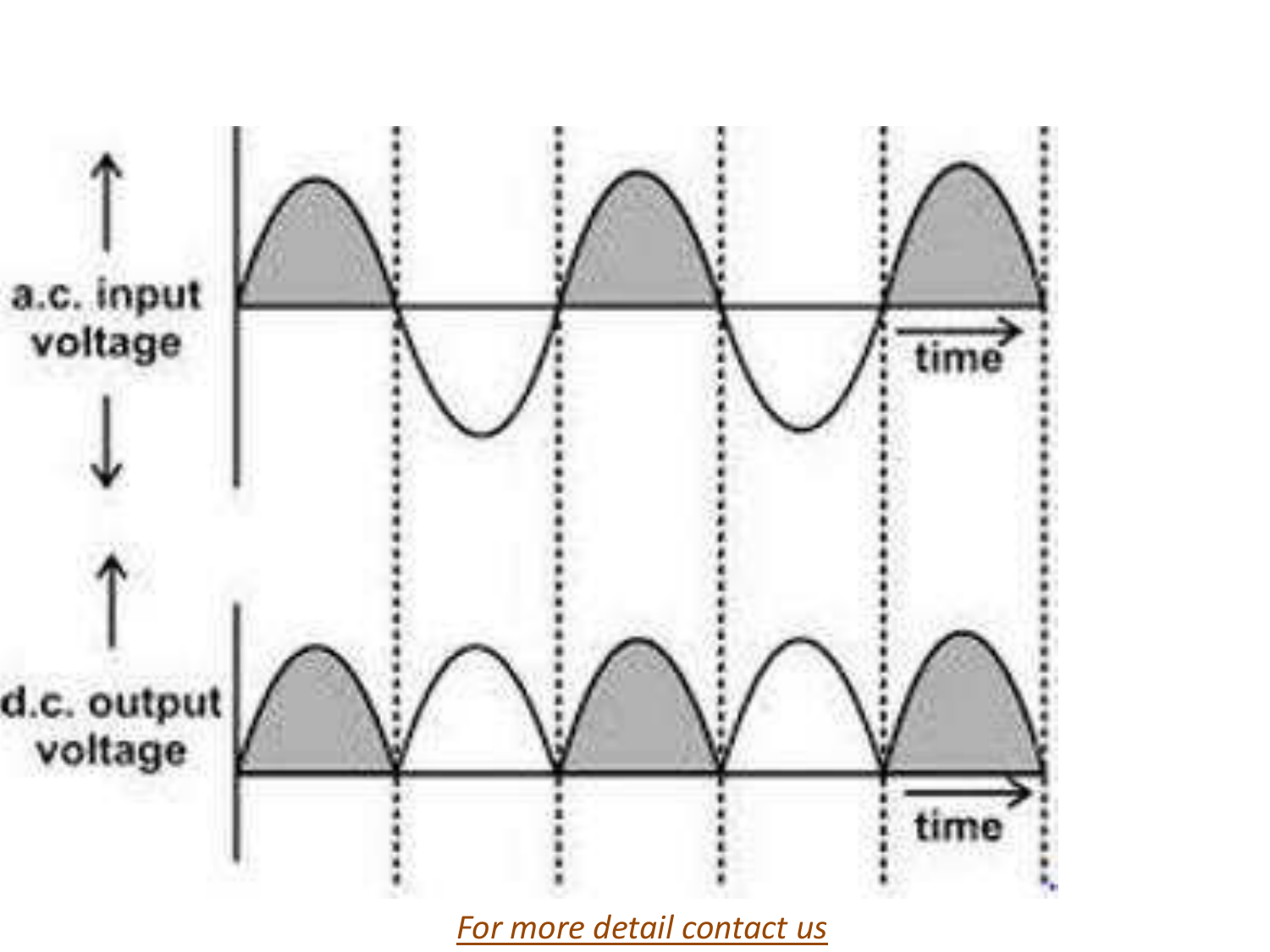# Operational amplifier

• Operational amplifier, or simply *OpAmp* refers to an integrated circuit that is employed in wide variety of applications (including voltage amplifiers)



- OpAmp is a differential amplifier having both inverting and noninverting terminals
- What makes an ideal OpAmp
	- $\triangleright$  infinite input impedance
	- $\triangleright$  Infinite open-loop gain for differential signal
	- $\triangleright$  zero gain for common-mode signal
	- $\triangleright$  zero output impedance
	- $\triangleright$  Infinite bandwidth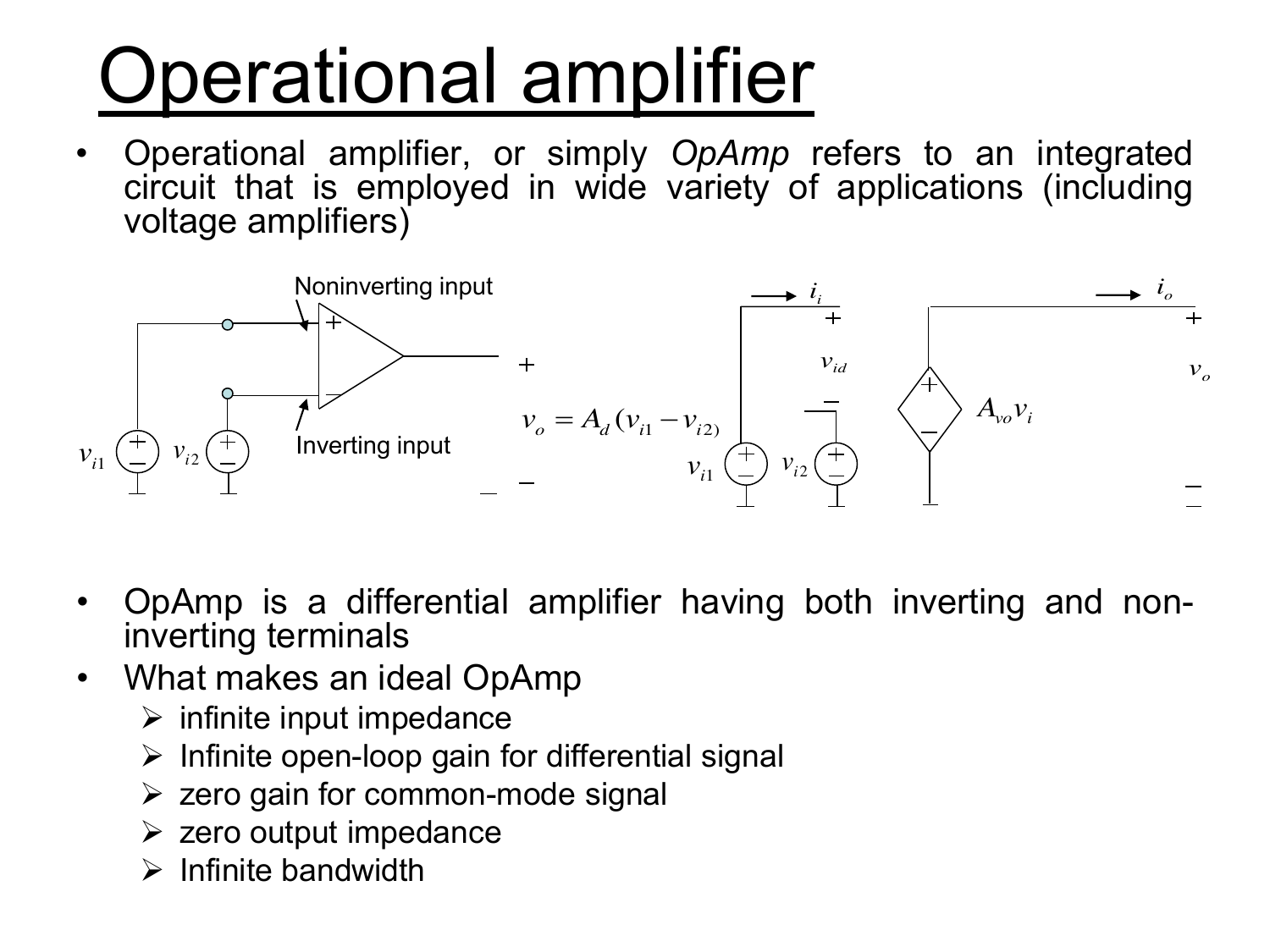# Summing point constraint

- In a *negative feedback* configuration, the feedback network returns a fraction fo the output<br>to the *inverting input terminal*, forcing the to the *inverting input terminal*, forcing differential input voltage toward zero. Thus, the input current is also zero.
- We refer to the fact that differential input voltage and the input current are forced to zero as the summing point constraint
- Steps to analyze ideal OpAmp-based amplifier circuits
	- $\triangleright$  Verify that negative feedback is present
	- Assume summing point constraints
	- Apply Kirchhoff's law or Ohm's law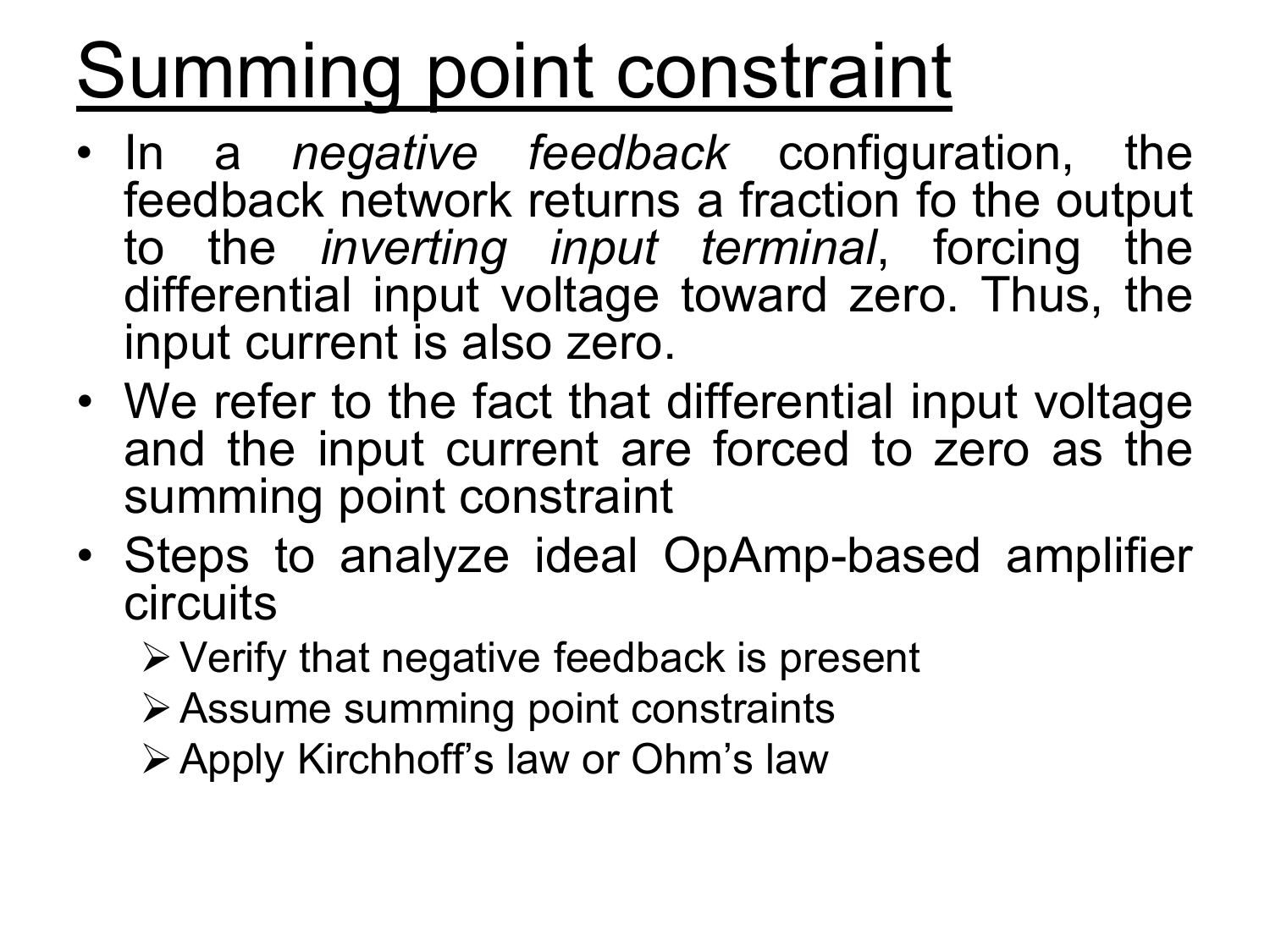# Some useful amplifier circuits

• Inverting amplifier



$$
A_v = v_{out} / v_{in} = -R_2 / R_1
$$
  
\n
$$
Z_{in} = R_1
$$
  
\n
$$
R_i \gtrless Z_{out} = 0
$$

• Noninverting amplifier



• Voltage follower if  $R_2 = 0$  and  $R_1$  open circuit (unity gain)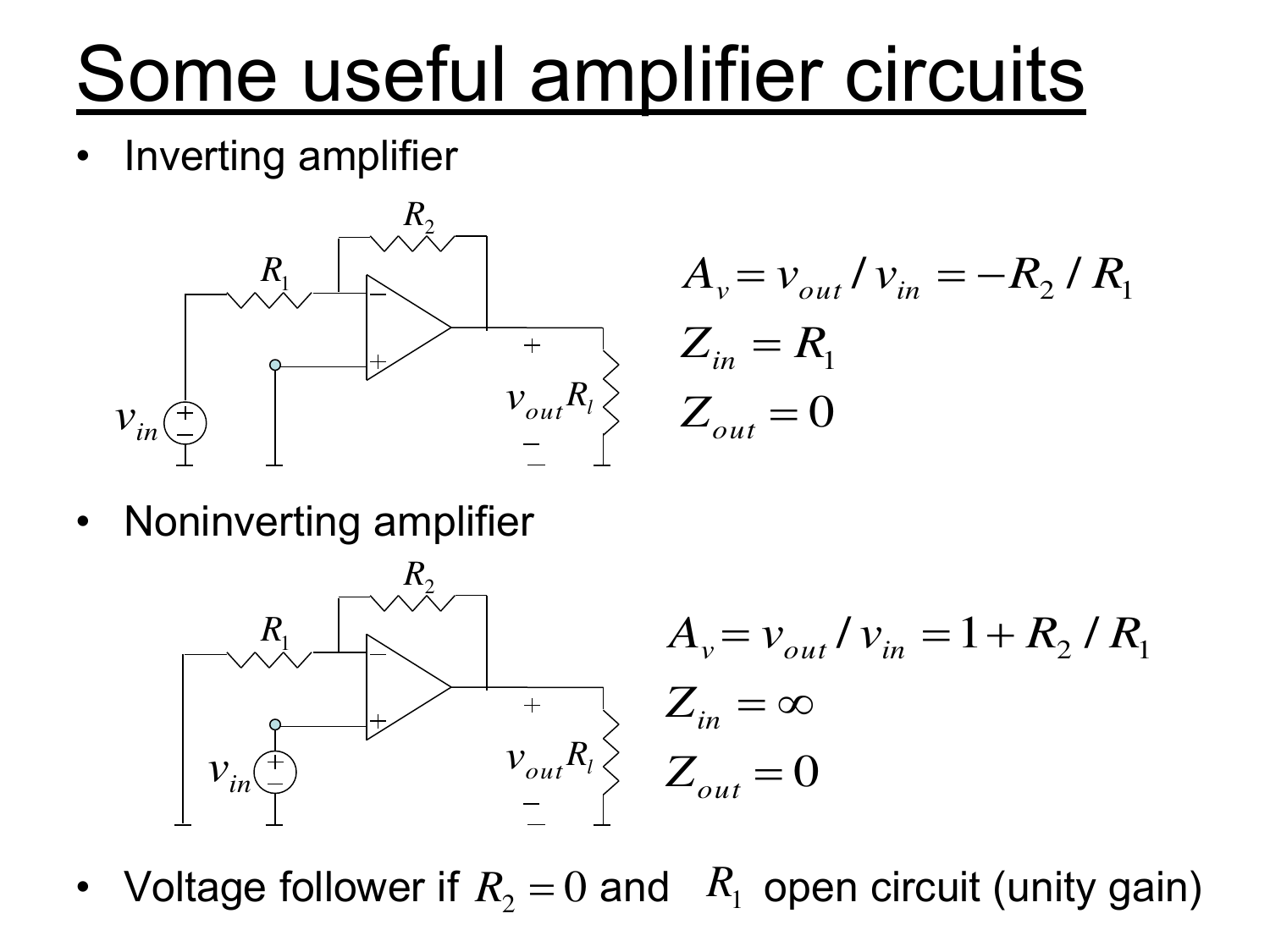# Amplifier design using OpAmp

• Resistance value of resistor used in amplifiers are preferred in the range of (1K,1M)ohm (this may change depending on the IC technology). Small resistance might induce too large current and large resistance consumes too much chip area.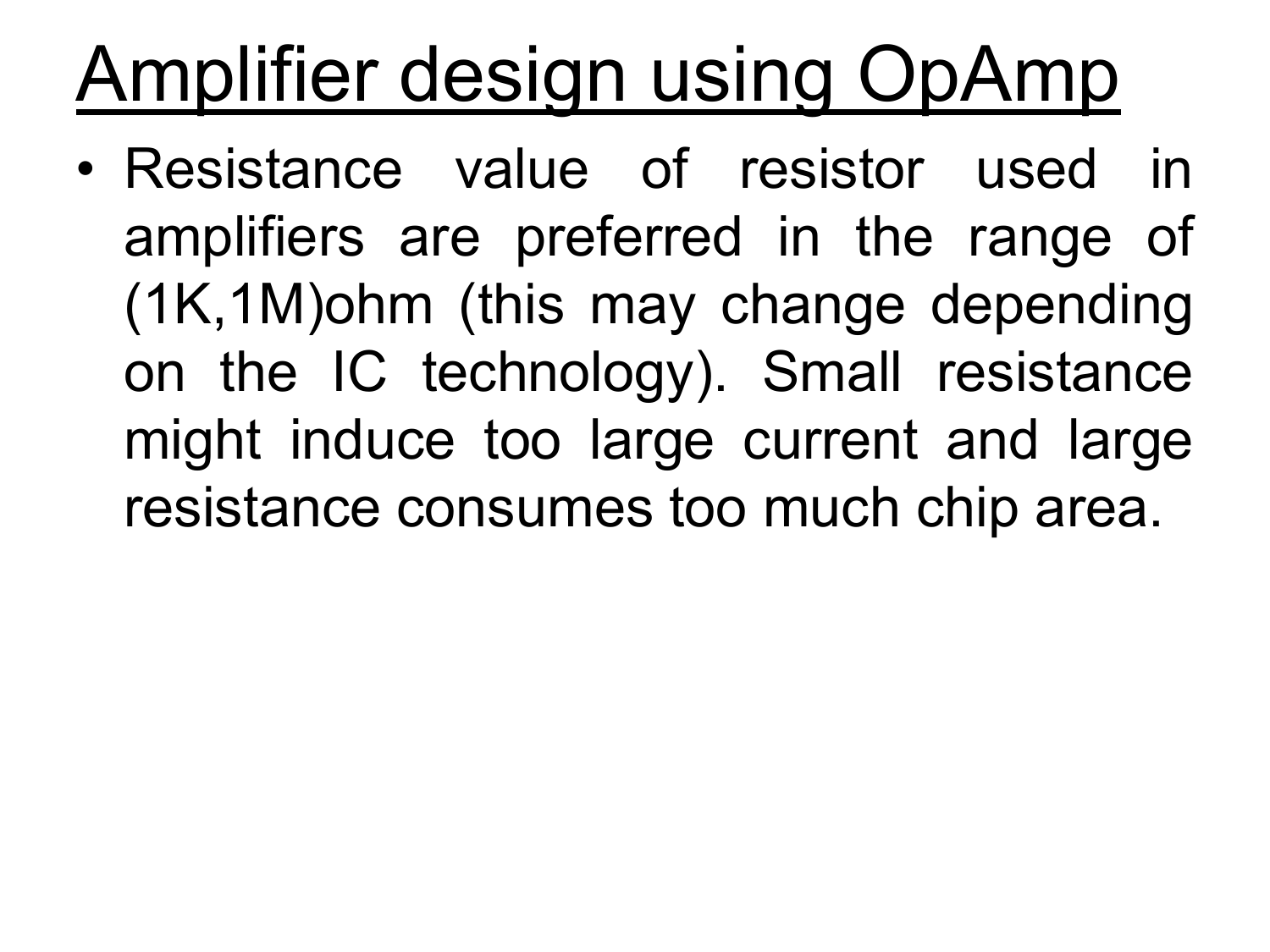# OpAmp non-idealities I

- *Nonideal properties in the linear range of operation*
	- $\triangleright$  Finite input and output impedance
	- $\triangleright$  Finite gain and bandwidth limitation
		- $\checkmark$  Generally, the open-loop gain of OpAmp as a function of frequency is

$$
A_{ol}(f) = \frac{A_{0ol}}{1 + j(f/f_{bol})}, A_{0ol} \text{ is open-loop gain at DC},
$$

*f is open loop break frequency also called do at pole bol* , min

 $\checkmark$  Closed-loop gain versus frequency for non-inverting amplifier  $1$   $\cdots$   $2$ 1 0 0 0 0 0  $\mathcal{A}_{0cl} = \frac{1}{1 + \mathcal{A}_{0cl}}$ ,  $A_{0cl} = \frac{1}{1 + \mathcal{A}_{0cl}}$ ,  $f_{bcl} = f_{bol}(1 + \beta A_{0ol})$ , 1 , 1 ( / ) *R R R*  $f_{\textit{hol}} = f_{\textit{hol}}(1 + \beta A)$ *A A A j f f A*  $A_{cl(f)=1}$   $A_{ol(f)=1}$   $A_{ol}$   $A_{ol}$   $A_{ol}$   $A_{ol}$   $A_{ol}$   $A_{ol}$   $A_{ol}$   $A_{ol}$ *ol ol cl bcl cl*  $f_{c}^{cl(f)=}$  1 +  $j(f/f_{c})$ ,  $f_{c}^{I}f_{0}^{I}$  = 1 +  $\beta A_{c}$ ,  $f_{bc}^{I}$  ,  $f_{bc}^{I}$  =  $f_{bc}^{I}f_{0}^{I}$ ,  $f_{c}^{I}$  =  $R_{c}$  +  $=$  t,  $(1 + B A_{0})$ ,  $B =$ ╅  $=\frac{F_{0cl}}{1+i(f/f_{i})},\ A_{0cl}=\frac{F_{0ol}}{1+\beta A_{0il}},\ f_{bcl}=f_{bol}(1+\beta A_{0ol}),\ \beta$  $\beta$ i

 $\checkmark$  Gain-bandwidth product:

 $f_t = A_{0ct} f_{bct} = A_{0ol} f_{bot}$ , where  $f_t$  is called unity – gain frequency

 $\checkmark$  Closed-loop bandwidth for both non-inverting and inverting amplifier

$$
f_{bcl} = \frac{f_t}{1 + R_2 / R_1} = \frac{A_{0ol} f_{bol}}{1 + R_2 / R_1}
$$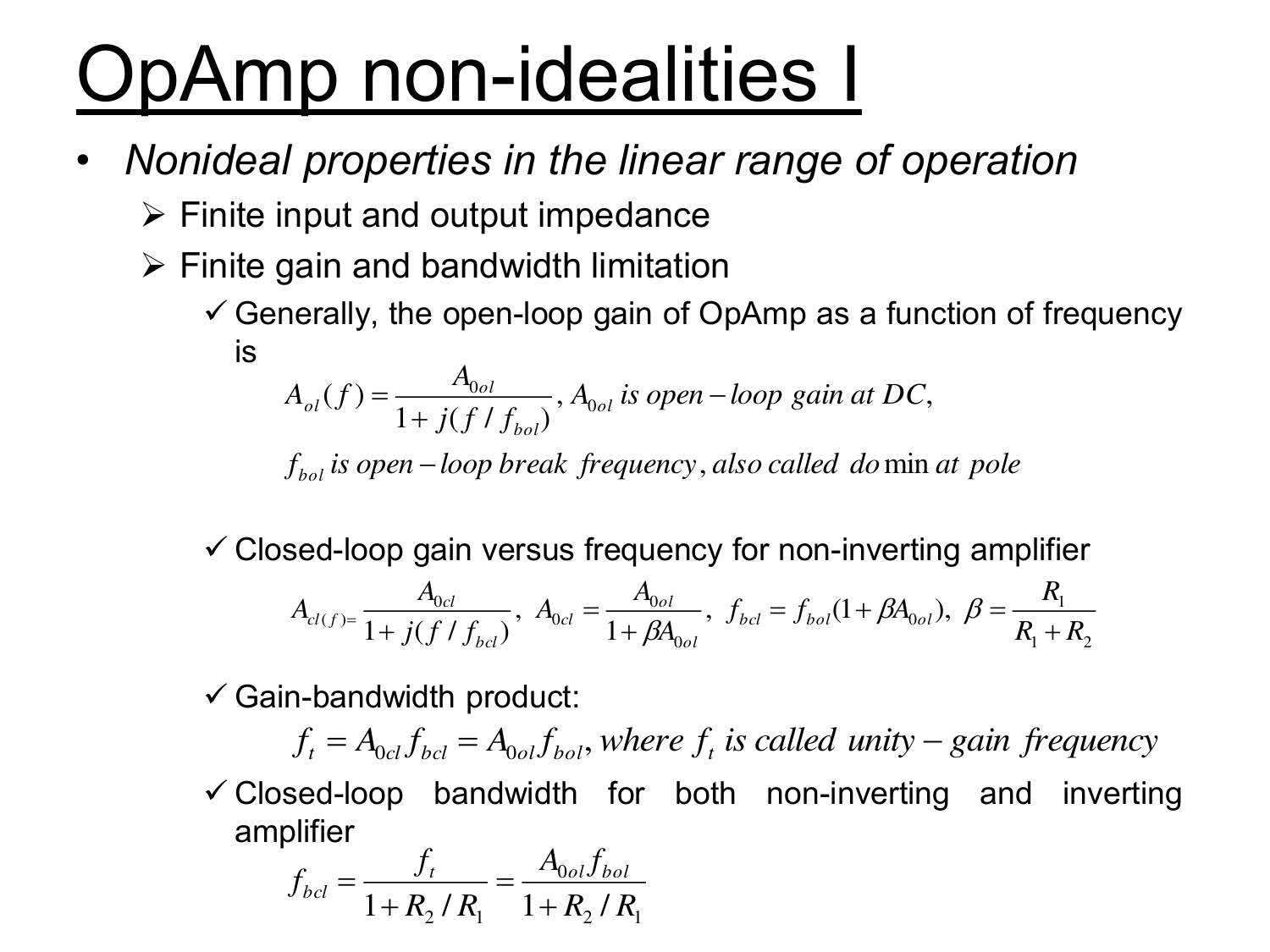# OpAmp non-idealities II

- Output voltage swing: real OpAmp has a maximum and minimum limit on the output voltages
	- OpAmp transfer characteristic is nonlinear, which causes clipping at output voltage if input signal goes out of linear range
	- The range of output voltages before clipping occurs depends on the type of OpAmp, the load resistance and power supply voltage.
- Output current limit: real OpAmp has a maximum limit on the output current to the load
	- The output would become clipped if a small-valued load resistance drew a current outside the limit
- Slew Rate (SR) limit: real OpAmp has a maximum rate of change of the output voltage magnitude
	- $\triangleright$  limit  $\left|\frac{dv_{o}}{dt}\right| \leq SR$
	- $\triangleright$  SR can cause the output of real OpAmp very different from an ideal one if input signal frequency is too high
	- $\triangleright$  Full Power bandwidth: the range of frequencies for which the OpAmp can produce an undistorted sinusoidal output with peak amplitude equal to the maximum allowed voltage output

$$
f_{FP} = \frac{SR}{2\pi v_{o\text{max}}}
$$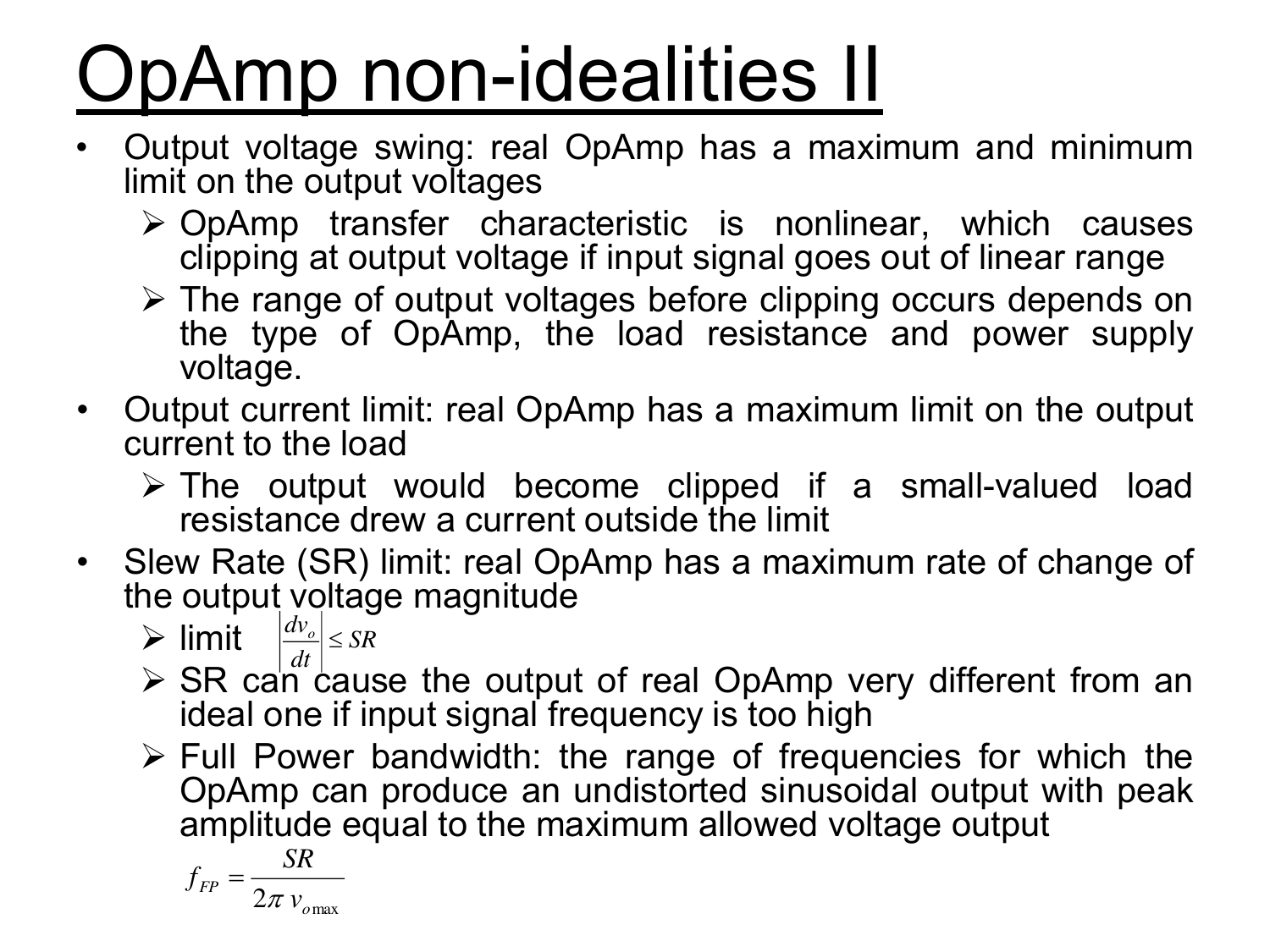## Slew Rate



□ Linear RC Step Response: the slope of the step response is proportional to the final value of the output, that is, if we apply a larger input step, the output rises more rapidly.

 $\Box$  If Vin doubles, the output signal doubles at every point, therefore a twofold increase in the slope.

 $\Box$  But the problem in real OpAmp is that this slope can not exceed a certain limit.

Copyright © Mcgraw Hill Company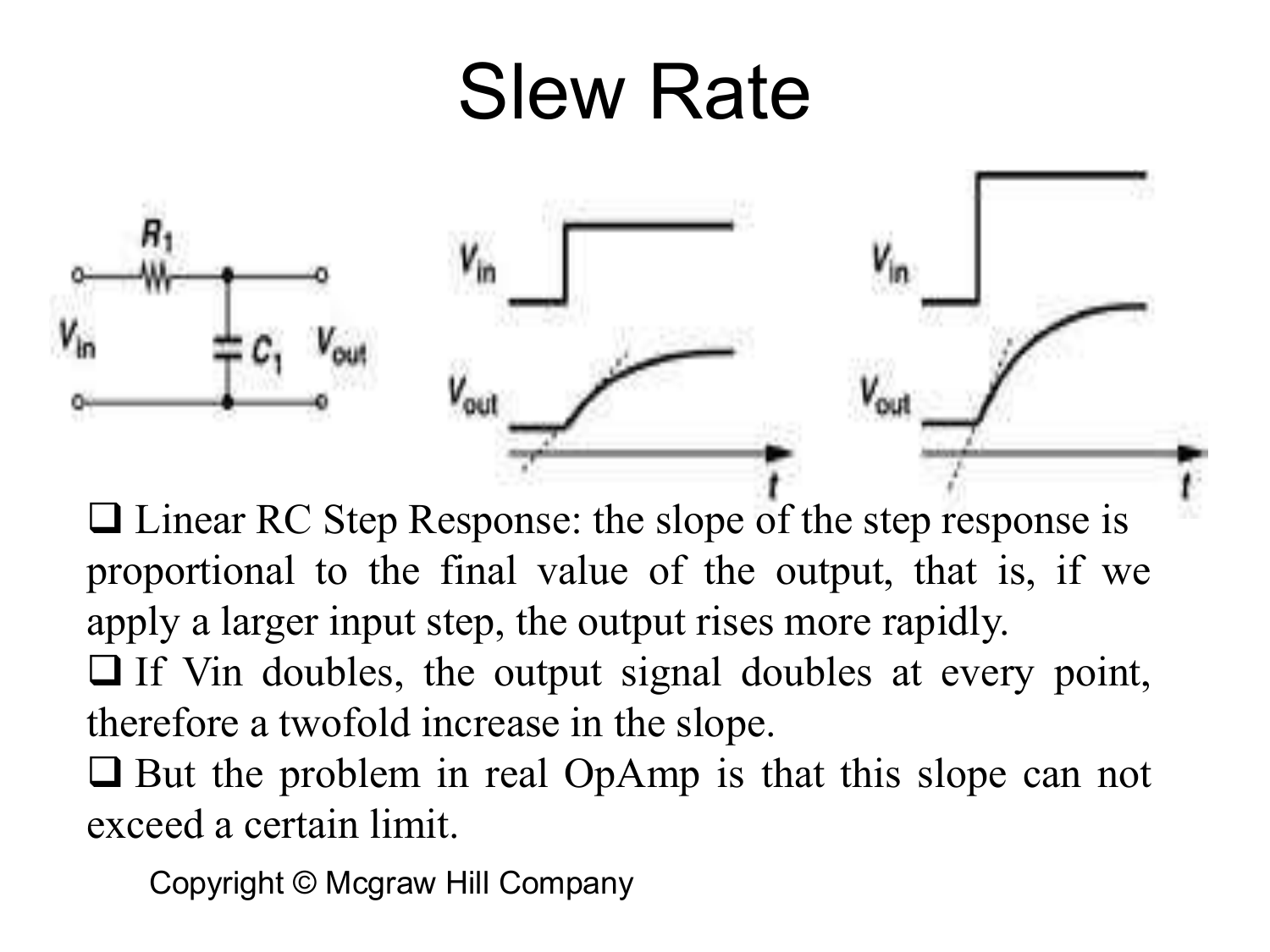# OpAmp non-idealities III

- DC imperfections: *bias current, offset current and offset voltage*
	- $\triangleright$  bias current  $I_B$ : the average of the dc currents flow into the noninverting terminal  $I_{B+}$  and inverting terminal  $I_{B-}$ ,  $I_{B} = 1/2(I_{B+} + I_{B-})$
	- $\triangleright$  offset current: the half of difference of the two currents,  $I_{\text{off}} = 1/2(I_{B+} I_{B-})$
	- $\triangleright$  offset voltage: the DC voltage needed to model the fact that the output is not zero with input zero,  $V_{\mathit{off}}$
- The three DC imperfections can be modeled using DC current and voltage sources



- The effects of DC imperfections on both inverting and noninverting amplifier is to add a DC voltage to the output. It can be analyzed by considering the extra DC sources assuming an otherwise ideal OpAmp
- It is possible to cancel the bias current effects. For the inverting amplifier, we can add a resistor  $R = R_1 \# R_2$  to the non-inverting terminal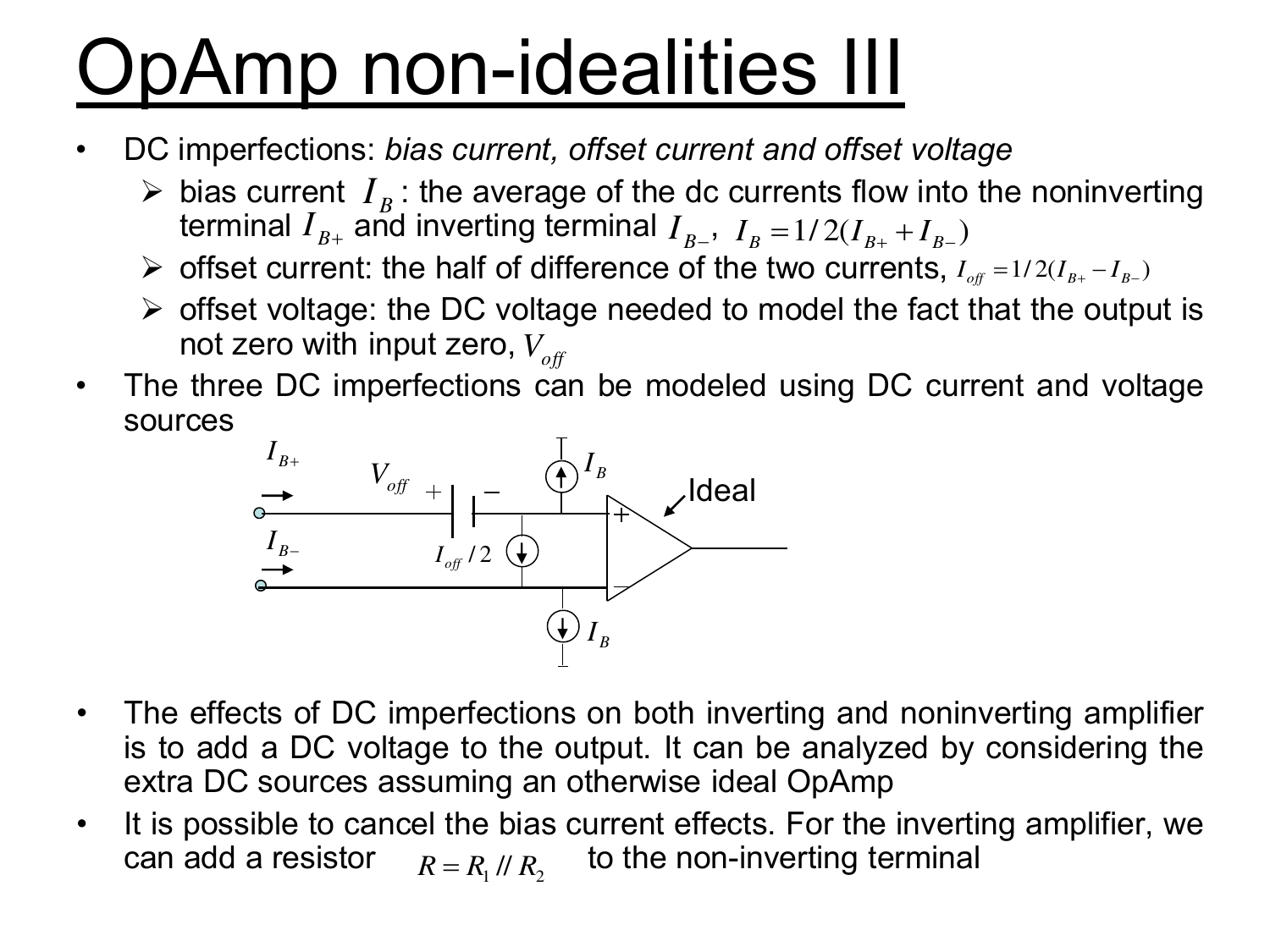# DC offset of an differential pair



□ When Vin=0, Vout is NOT 0 due to mismatch of transistors in real circuit design.

 $\Box$  It is more meaningful to specify input-referred offset voltage, defined as Vos,in=Vos,out / A.

 $\Box$  Offset voltage may causes a DC shift of later stages, also causes limited precision in signal comparison.

Copyright © Mcgraw Hill Company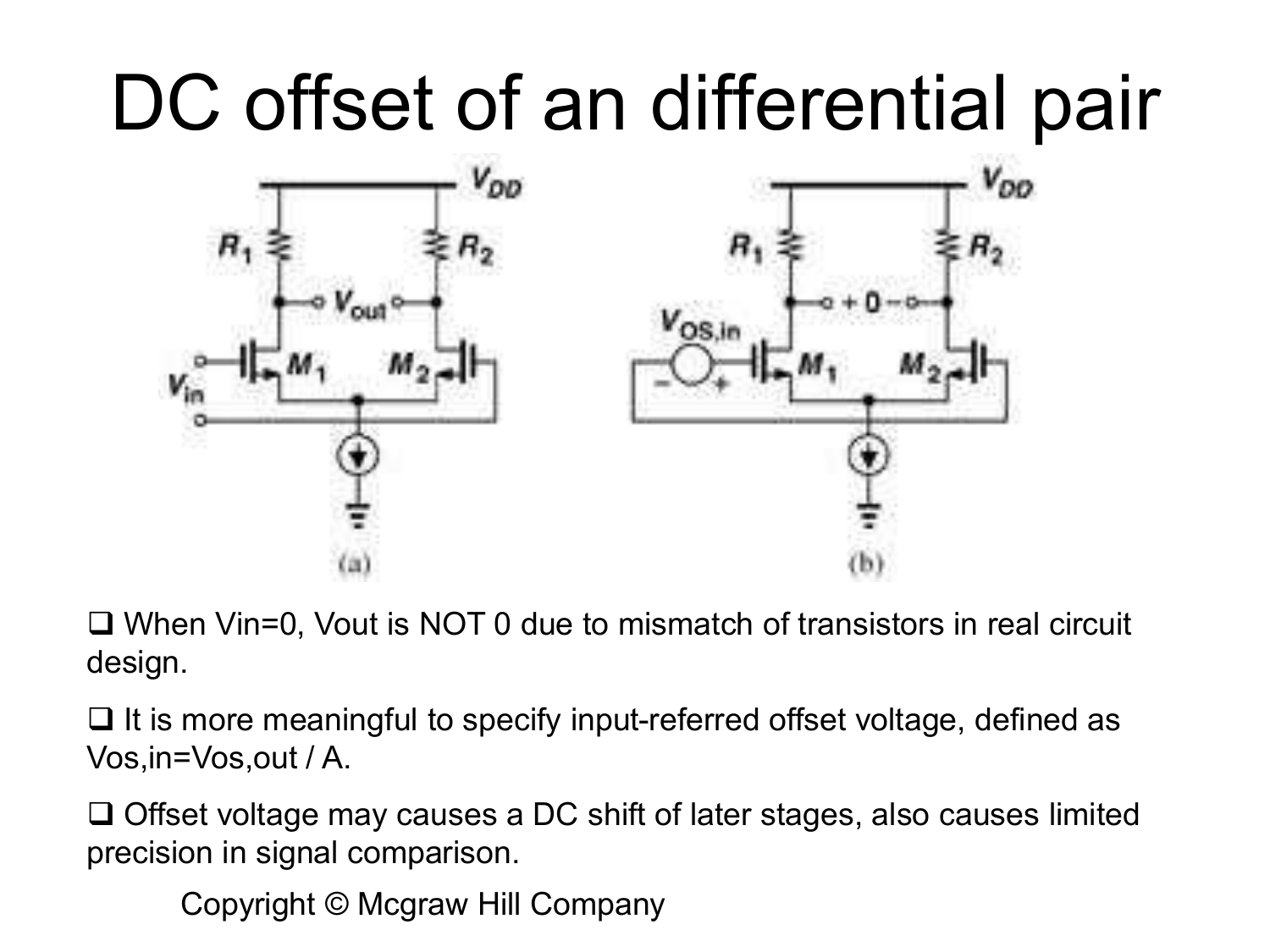# Behavioral modeling of OpAmp

 $\Box$  Behavioral models is preferred to include as many non-idealities of OpAmp as possible.

 $\Box$  They are used to replace actual physical OpAmp for analysis and fast simulation.



(a) Circuit model of amplifier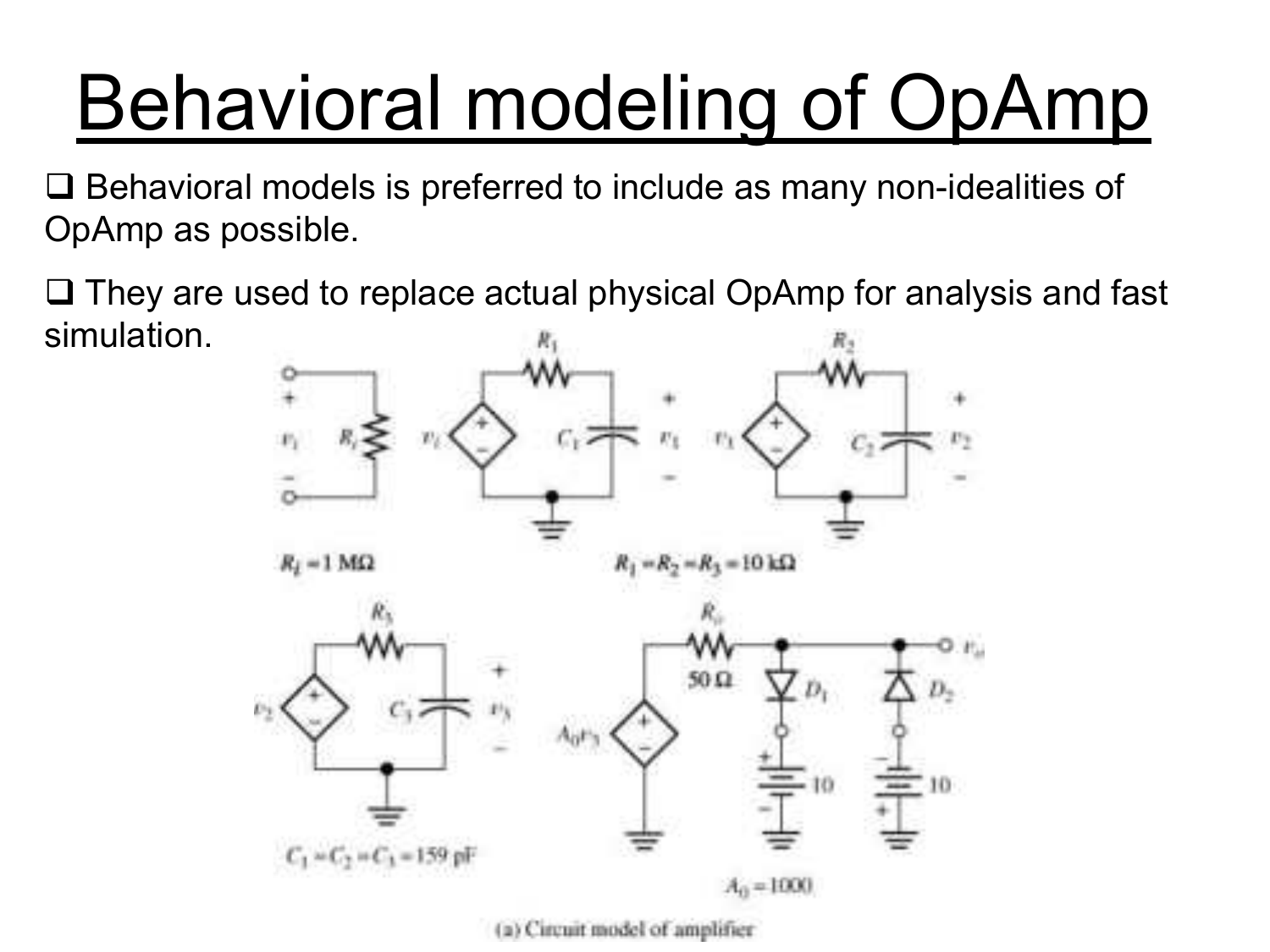# Important amplifier circuits I

• Inverting amplifer





AC-coupled inverting amplifier •



$$
A_v = -R_2 / R_1
$$
  
\n
$$
Z_{in} = R_1
$$
  
\n
$$
Z_{out} = 0
$$

- Noninverting amplifier  $Z_{_{out}} = 0$  $A_v = 1 + R_2 / R_1$  $Z_{_{in}} = \infty$ 
	- AC-coupled noninverting amplifier



 $Z_{_{out}} = 0$  $A_v = 1 + R_2 / R_1$  $Z_{\rm in} = R_{\rm bias}$ 

• Bootstrap AC-coupled voltage follower







 $Z_{_{out}} = 0$  $A_{\nu} = 1$  $Z_{_{in}} = \infty$ 

*Graphs from Prentice Hall*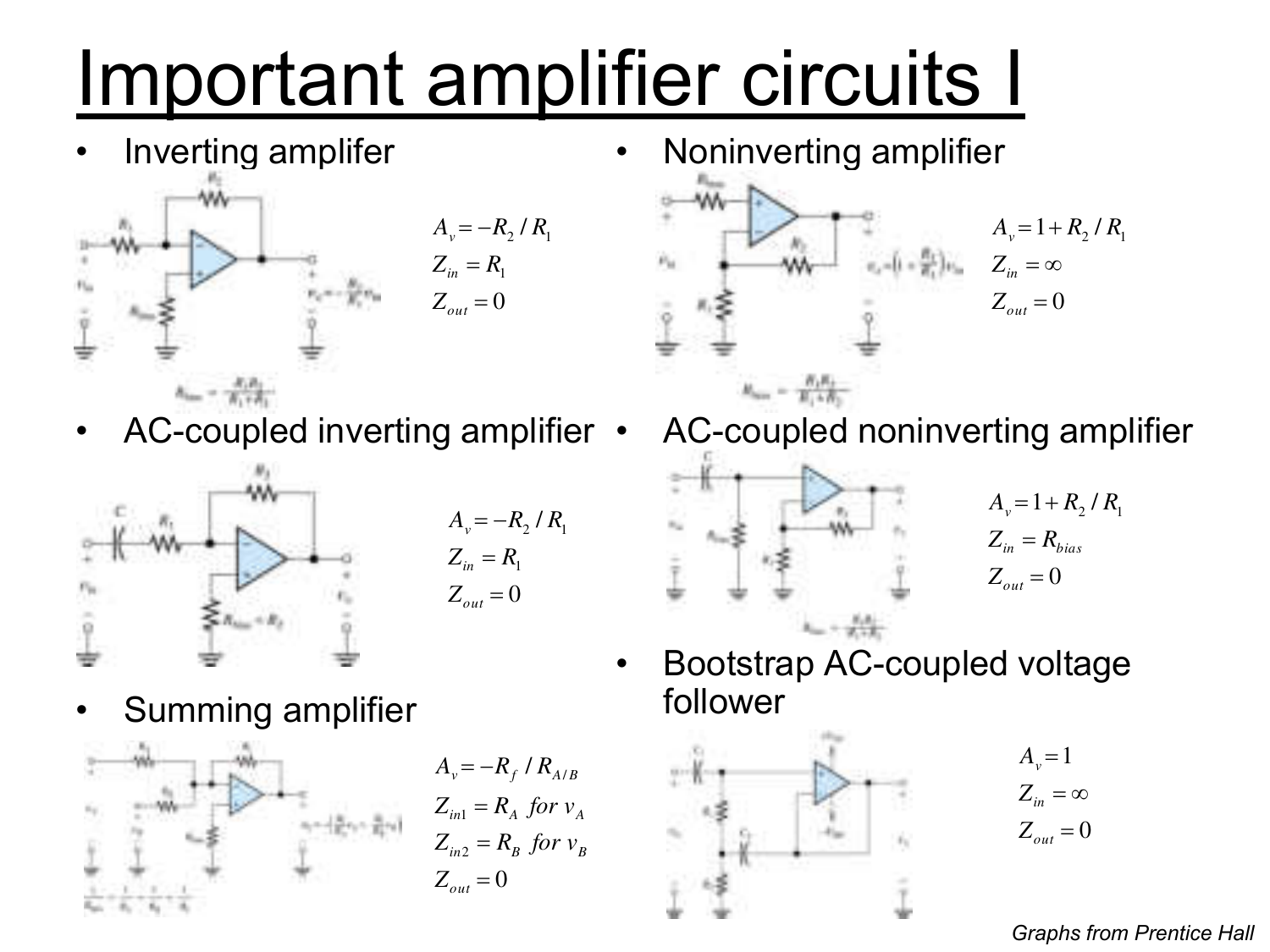# Important amplifier circuits II

• Differential amplifier



• Instrumentation qualify Diff Amp



$$
Z_{in} = \infty
$$
  

$$
Z_{out} = 0
$$

• Voltage-to-current converter



• Howland voltage-to-current converter for grounded load



- $Z_{_{out}} = \infty$  $Z_{in} = R_1 R_2 / (R_2 + R_L)$  $G_m = -1/R_2$
- Current-to-voltage amplifier



$$
R_m = -R_f
$$
  

$$
Z_{in} = 0
$$
  

$$
Z_{out} = 0
$$

• Current amplifier



$$
A_{vi} = -(1 + R_2 / R_1)
$$
  
\n
$$
Z_{in} = 0
$$
  
\n
$$
Z_{out} = \infty
$$

*Graphs from Prentice Hall*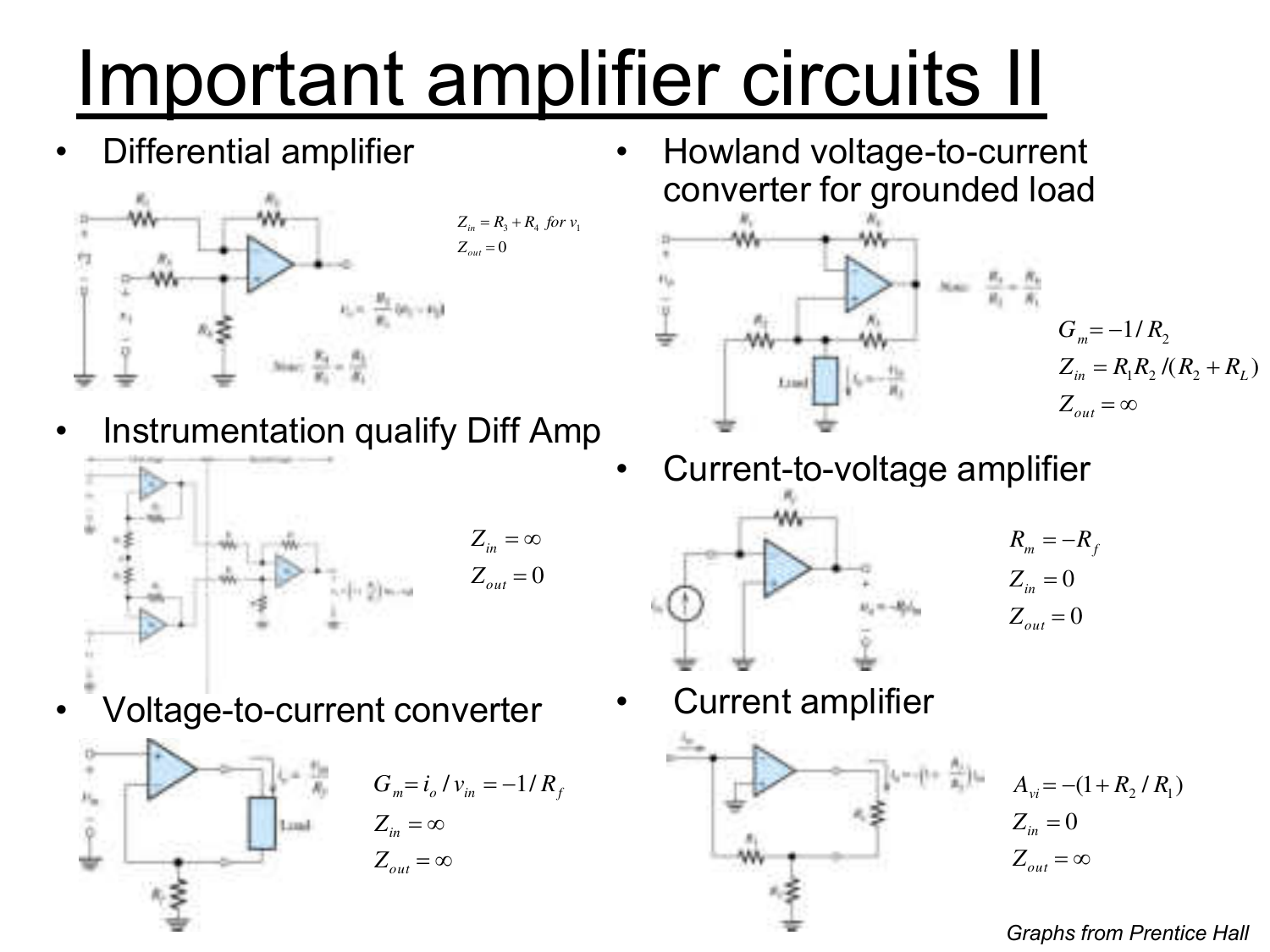# Important amplifier circuits III

• Integrator circuit: produces an output voltage proportional to the running time integral of the input signal



Differentiator circuit: produces an output proportional to the time derivative of the input voltage

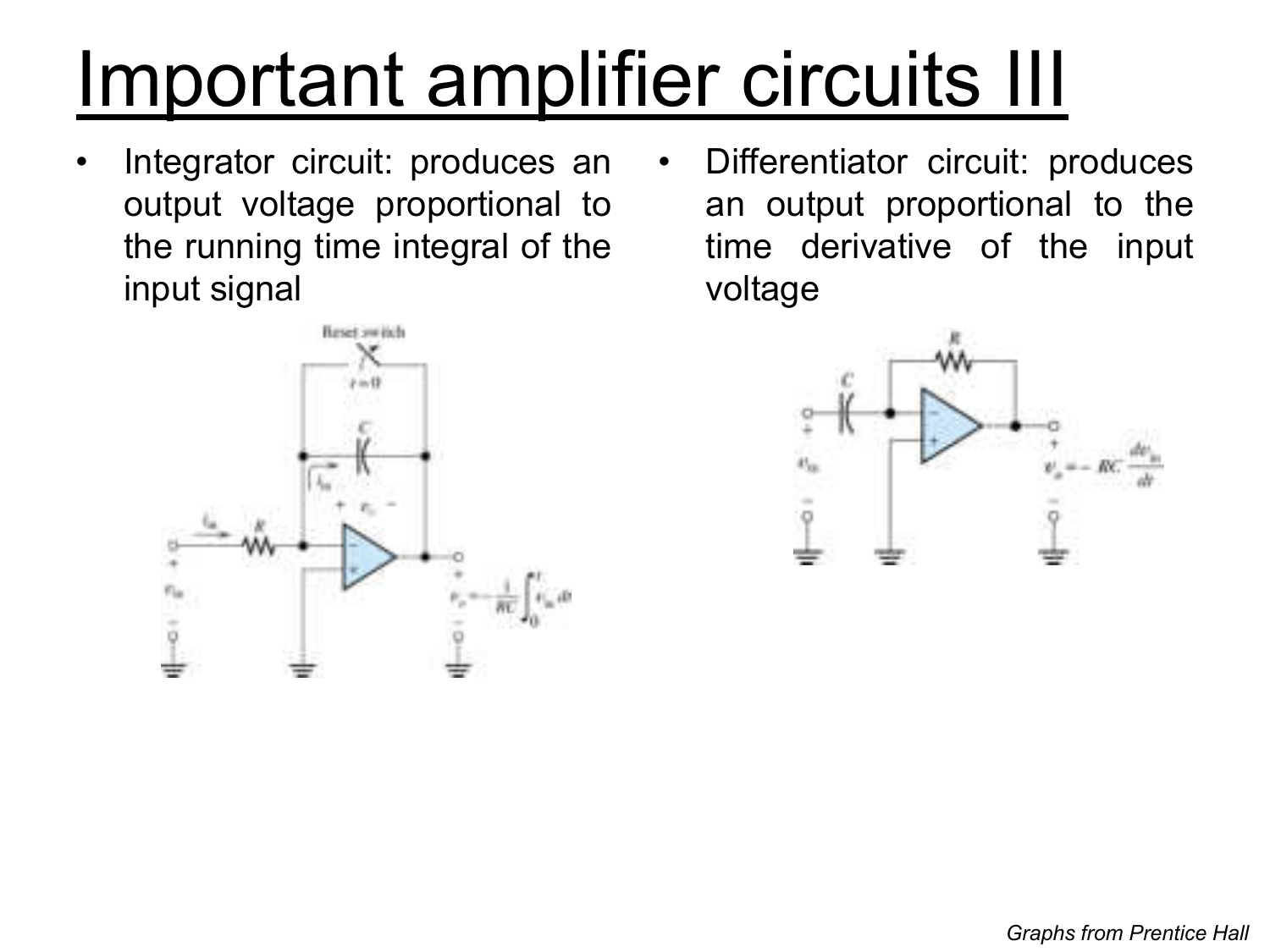

Holes and electrons determine device characteristics Three terminal device

OOL

Control of two terminal currents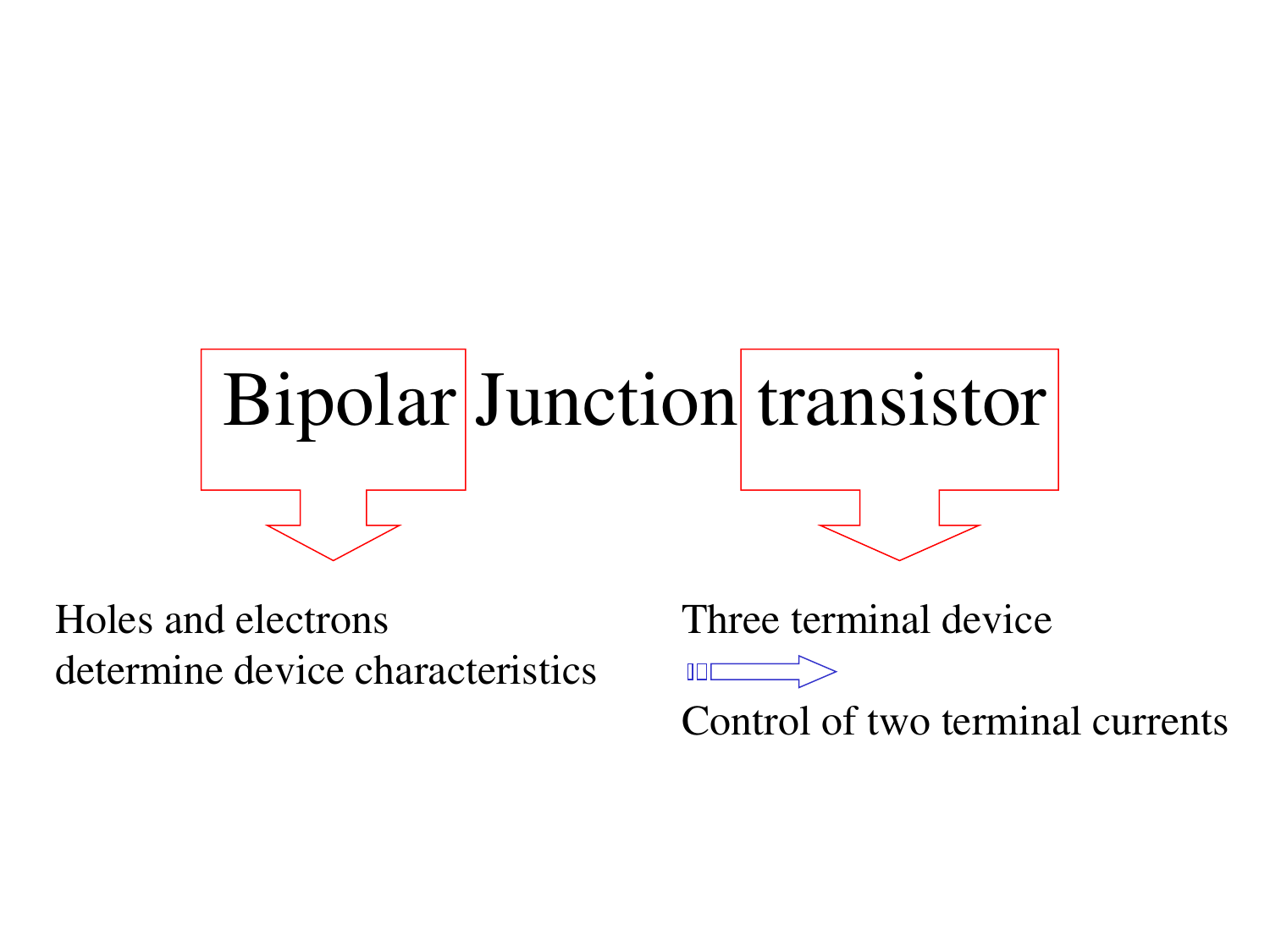### How can we make a BJT from a pn diode?





- Take pn diode
- Remember reverse bias characteristics
- Reverse saturation current:  $I_0$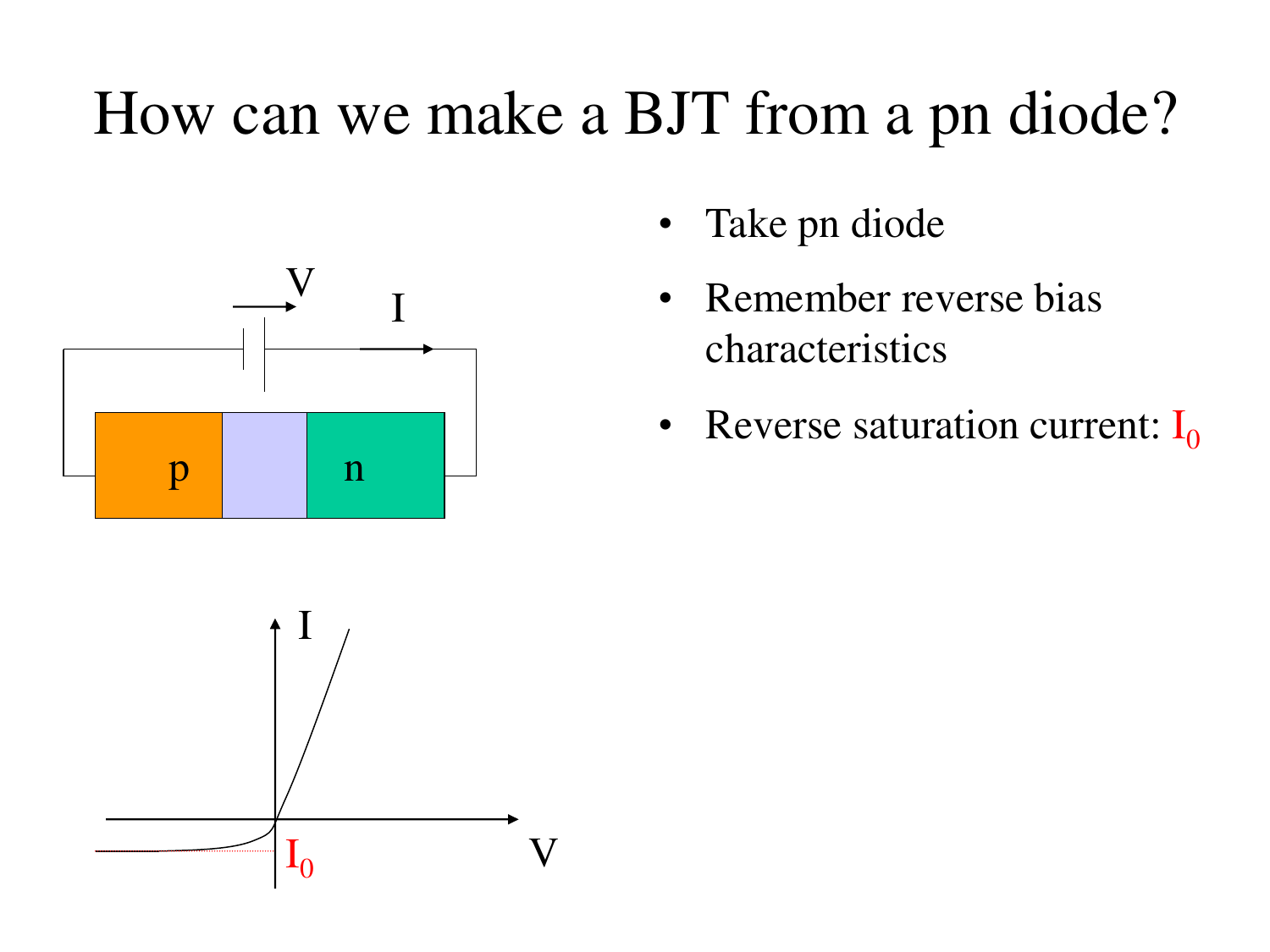### How can we make a BJT from a pn diode?





- Take pn diode
- Remember reverse bias characteristics
- Reverse saturation current:  $I_0$ Caused by minority carriers swept across the junction
- $n_p$  and  $p_n$  low



 $\mathrm{I}_0$  small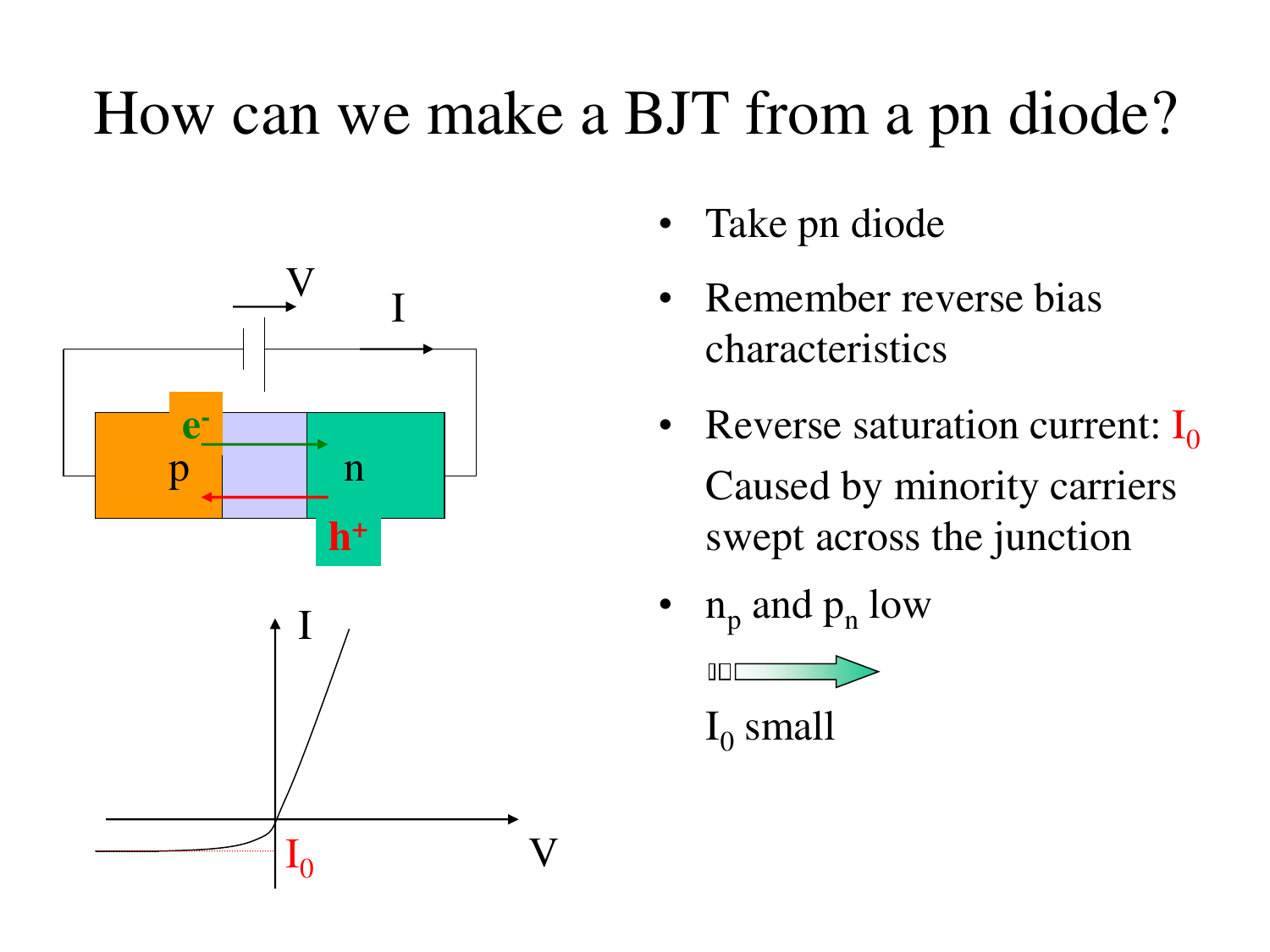#### Thus:

A forward biased p<sup>+</sup>n diode is a good hole injector

A reverse biased np diode is a good minority carrier collector

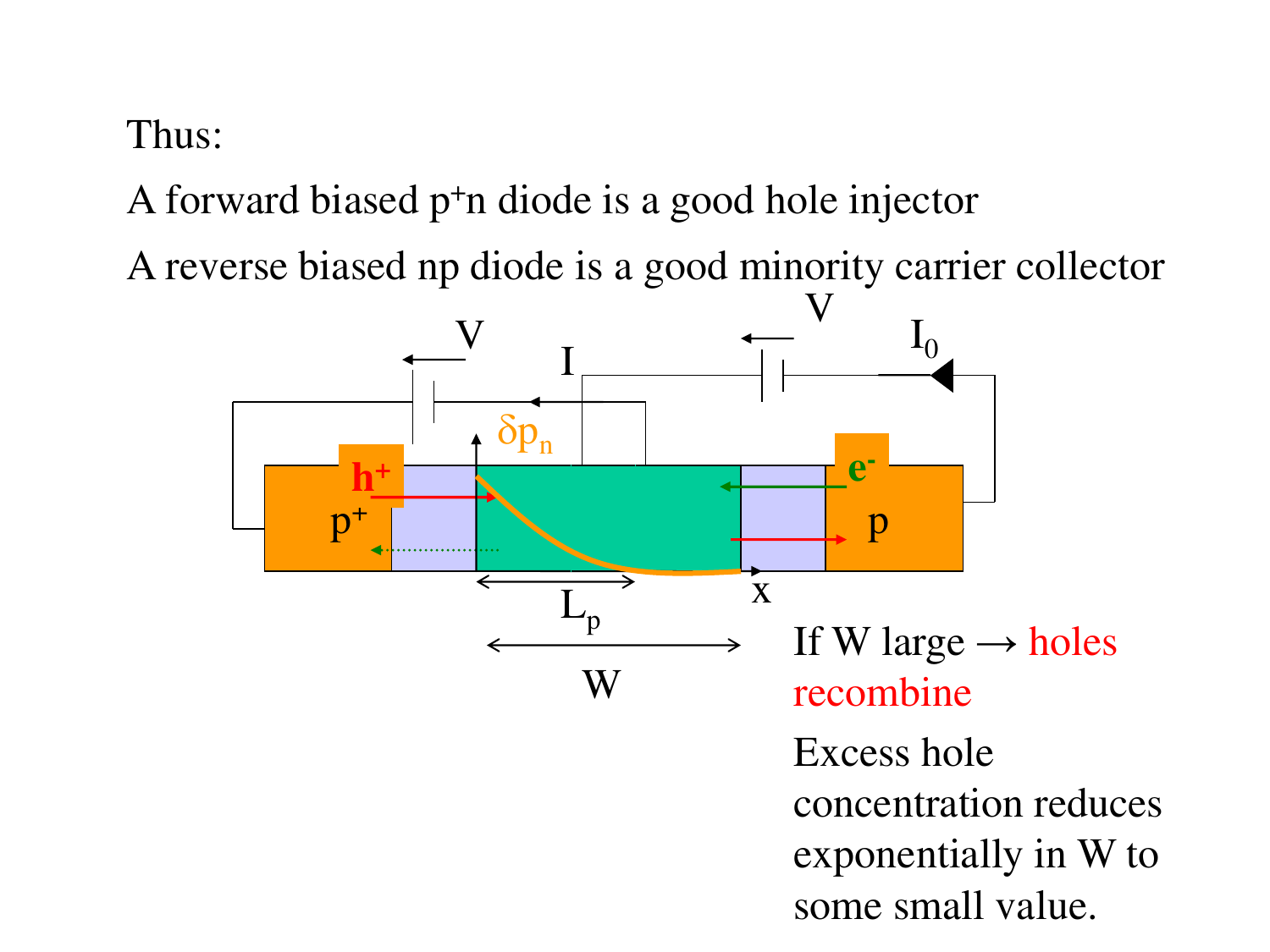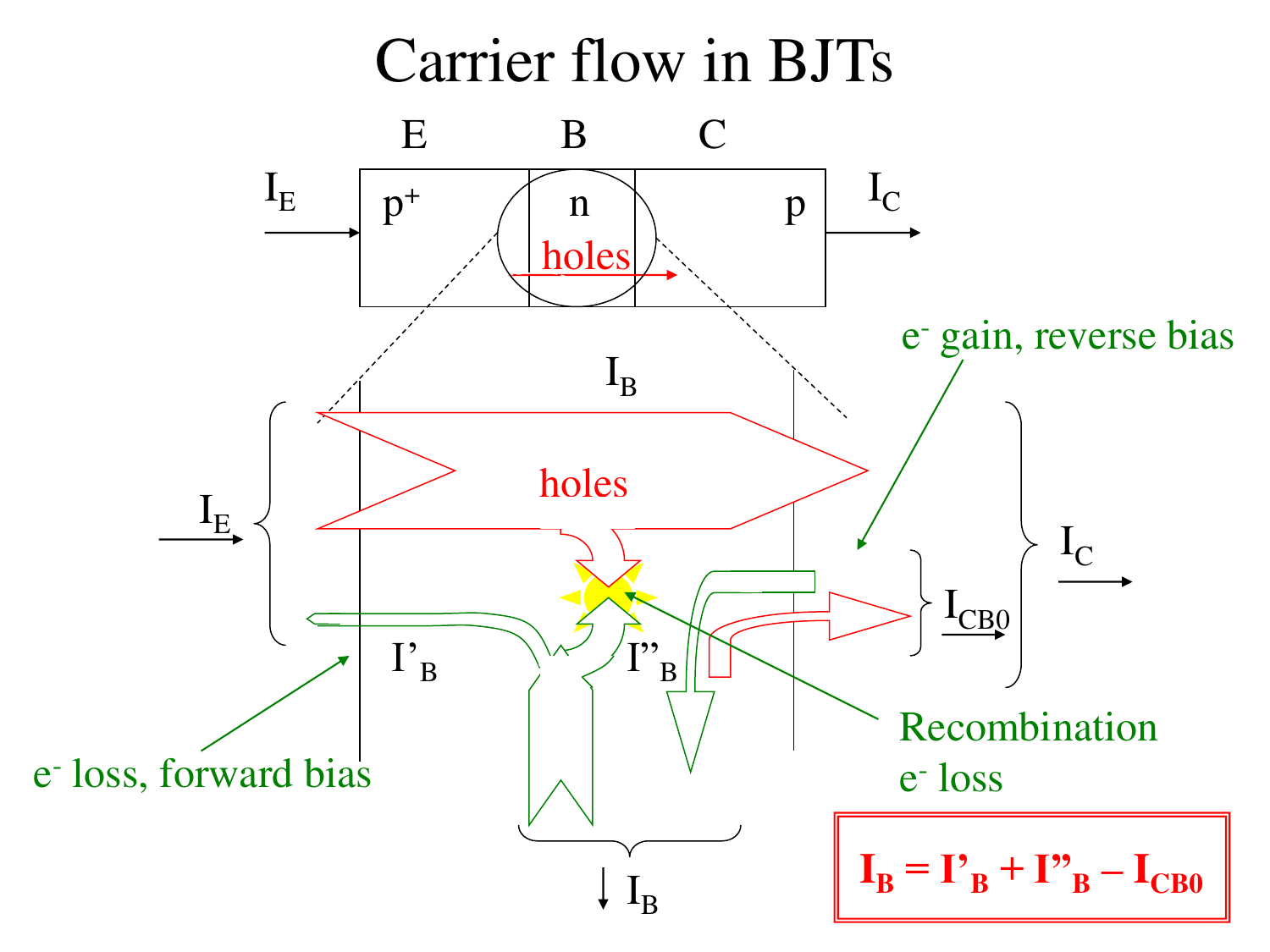#### Control by base current : ideal case.



Based on the given timescales, holes can pass through the narrow base before a supplied electron recombines with one hole:  $i_c/i_b = \tau_p/\tau_t$ 

The electron supply from the base contact controls the forward bias to ensure charge neutrality!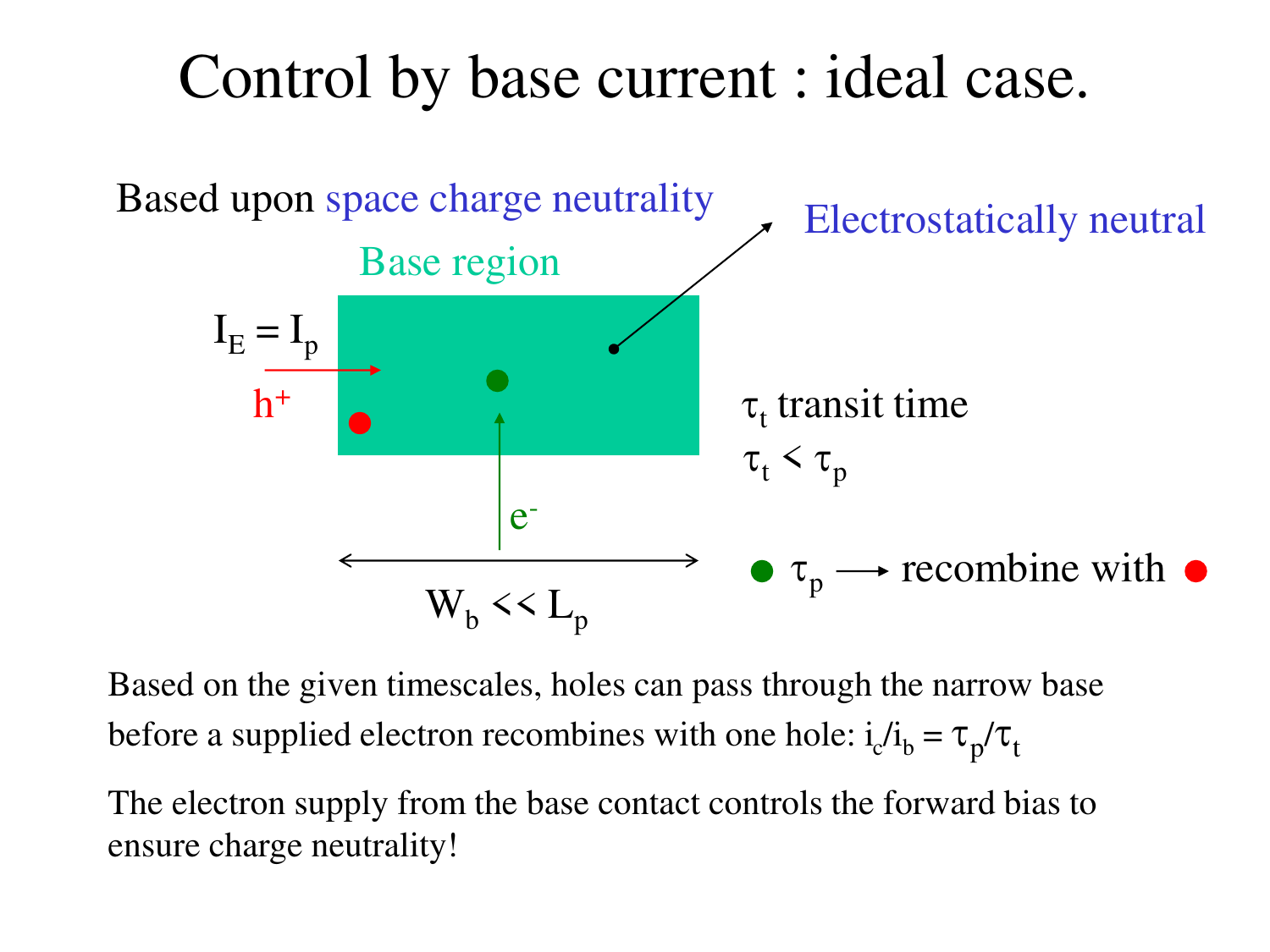### How good is the transistor?



- Wish list:
- $I_{Ep}$ >> $I_{En}$ or  $\gamma = I_{Ep}/(I_{En} + I_{Ep}) \approx 1$ g: emitter injection efficiency
- $I_C \approx I_{Ep}$ or  $B = I_C/I_{Ep} \approx 1$ B: base transport factor or  $\alpha = I_C/I_E \approx 1$ a: current transfer ratio •  $I_B \approx I_{En} + (1-B) I_{Ep}$ thus  $\beta = I_C/I_B = \alpha/(1-\alpha)$ b: current amplification factor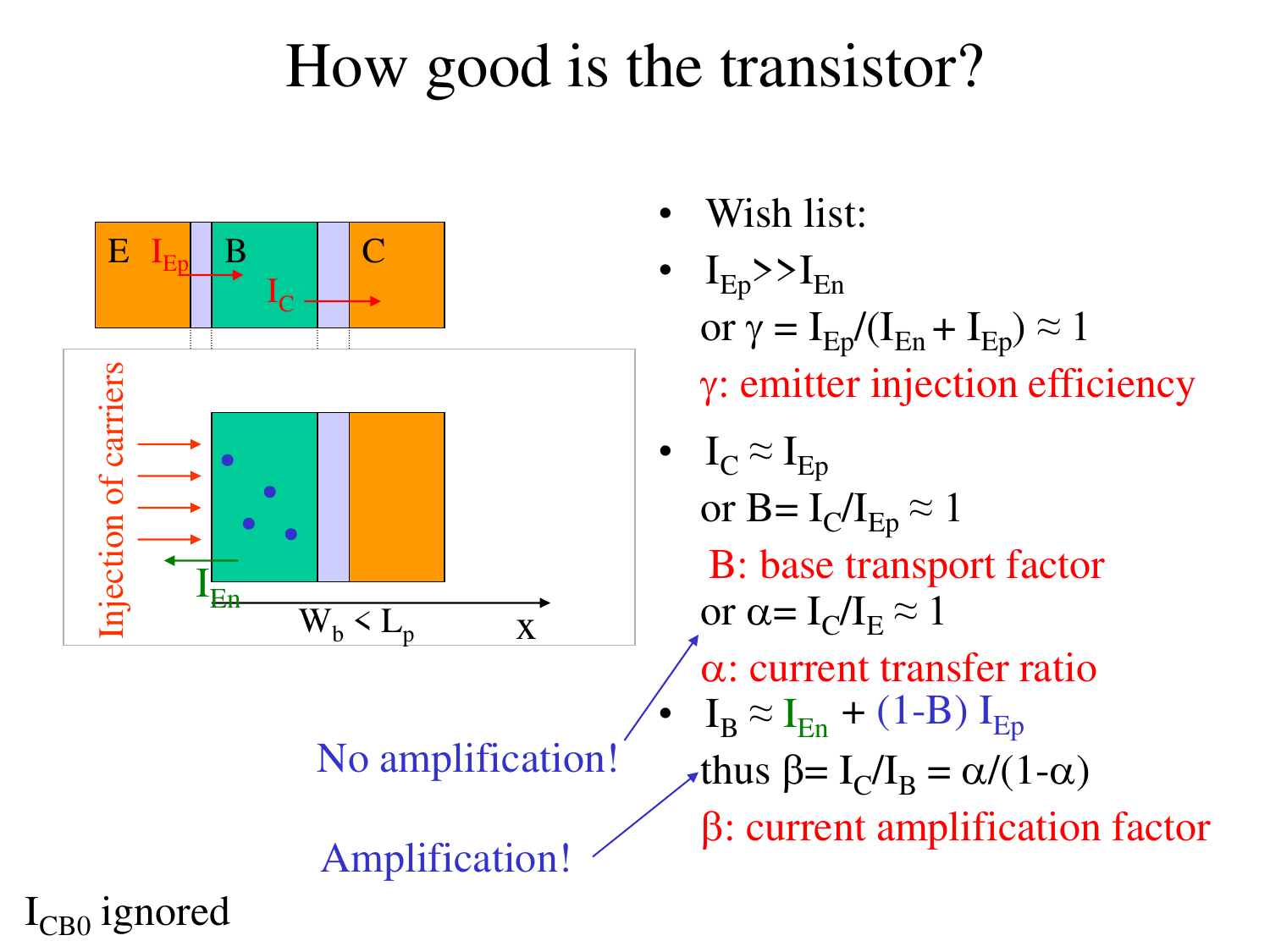#### Review  $1 - BJT$  basics  $I_{\rm C}$ Forward active mode (ON)  $\mathbf{I}_\mathrm{E}$  $V_{BC}$ V<sub>EB</sub>  $\begin{array}{ccc} \n\overline{E} & \overline{E} & \n\end{array}$   $\begin{array}{ccc} \nI_C & \overline{V}_{BC} & \n\end{array}$ I  $I_{\rm E}$  $\mathbf{E}$   $\mathbf{C}$  $\bullet$  $\bullet$  $\bullet$  $\bullet$  $\bullet$  $\bullet$ B  $\mathcal{F}$  $\mathrm{p}^+$  $\mathcal{B}$   $\downarrow$   $\downarrow$  p E C  $W < L_p$ Forward biased p<sup>+</sup>n junction is a hole injector Reverse biased np junction is a hole collector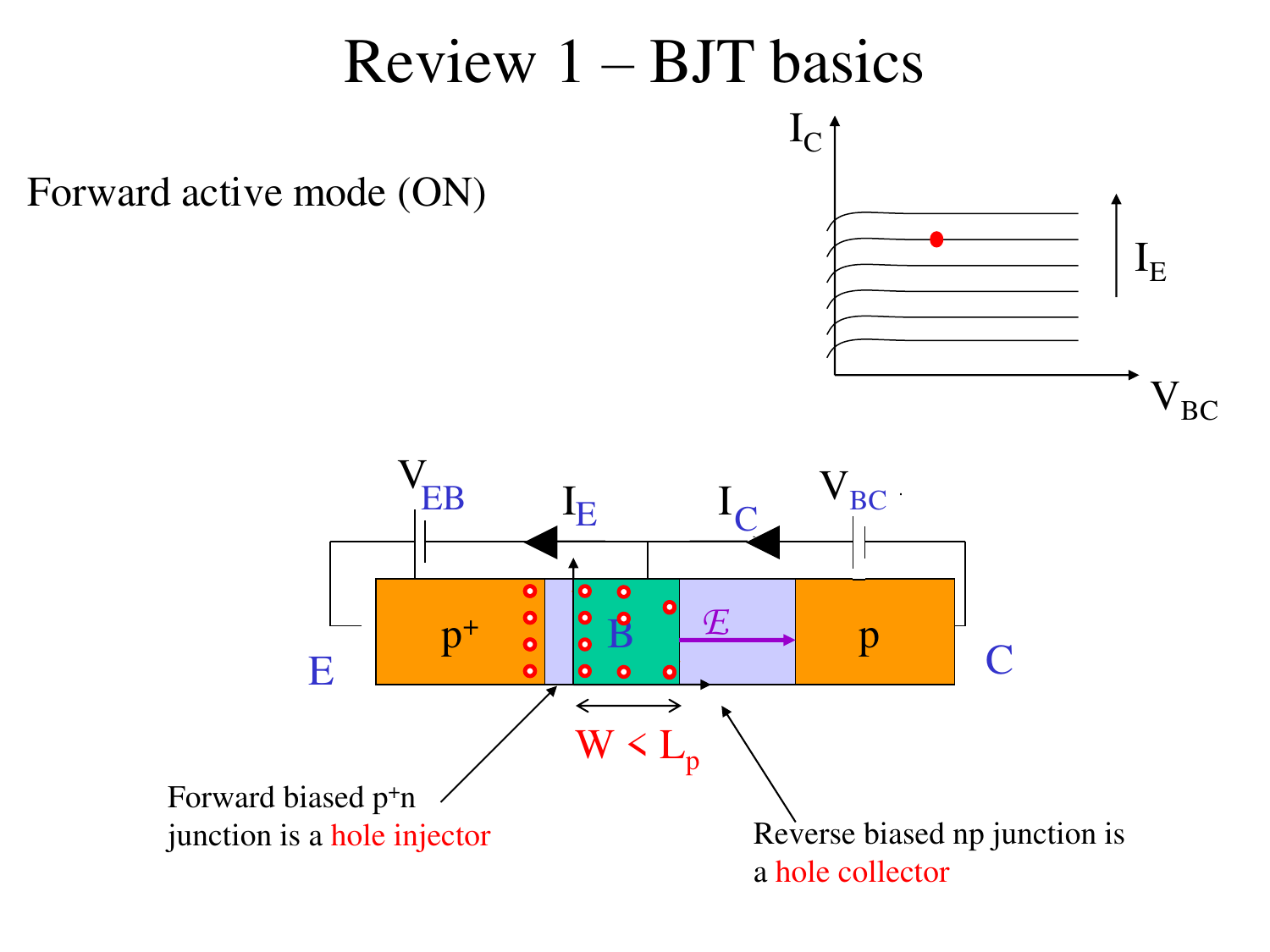#### Review 1 – BJT basics  $I_{\rm C}$ Forward active mode (ON)  $\mathbf{I}_\mathrm{E}$  $V_{BC}$ V<sub>EB</sub> V  $\text{EB}$   $I_{\text{E}} I_{\text{B}} = I_{\text{B}} + I_{\text{B}}$   $I_{\text{C}}$   $V_{\text{BC}}$  $\rm I_E\; I_B=I^{\prime}{}_{B}+I^{\prime\prime}{}_{B}$   $\rm I$  $E$ <sup>B</sup><sup>+B+B</sup><sup>1</sup>C  $\bullet$  $\bullet$  $\bullet$  $\bullet$  $\bullet$  $\mathbb{B}$  $\mathcal{F}$  $\mathrm{p}^+$  $\frac{1}{2}$  o  $\frac{1}{2}$  p E C  $W < L_p$ Forward biased p<sup>+</sup>n junction is a hole injector Reverse biased np junction is a hole collector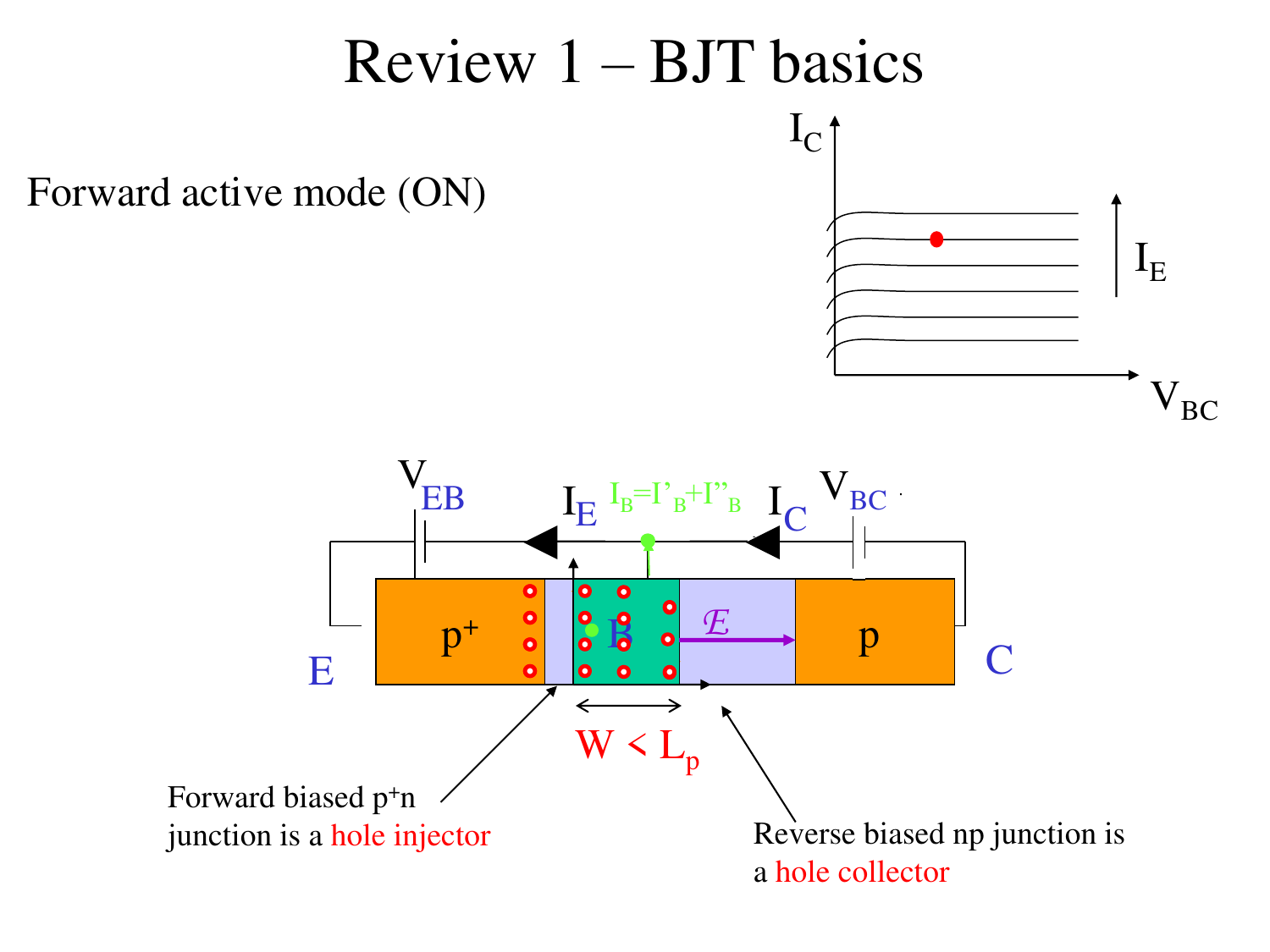#### Review 2

Amplification?

$$
I_B = I'_B + I'_B - I_{CB0}
$$

Recombination only case:  $\mathbf{I'_{B}}$ ,  $\mathbf{I_{CB0}}$  negligible

 $i_c/i_b = \tau_p$ Carriers supplied by the base current stay much longer in the base:  $\tau_p$  than the carriers supplied by the emitter and travelling through the base:  $\tau_t$ .  $\beta = \tau_p / \tau_t$ 

But in more realistic case:  $\mathbf{I'}_B$  is not negligible

 $\beta = I_{C}/I_{B}$  $/I_B$  With  $I_B$  electrons supplied by base =  $I_B^* = I_n$  $I_c$  holes collected by the collector =  $I_p$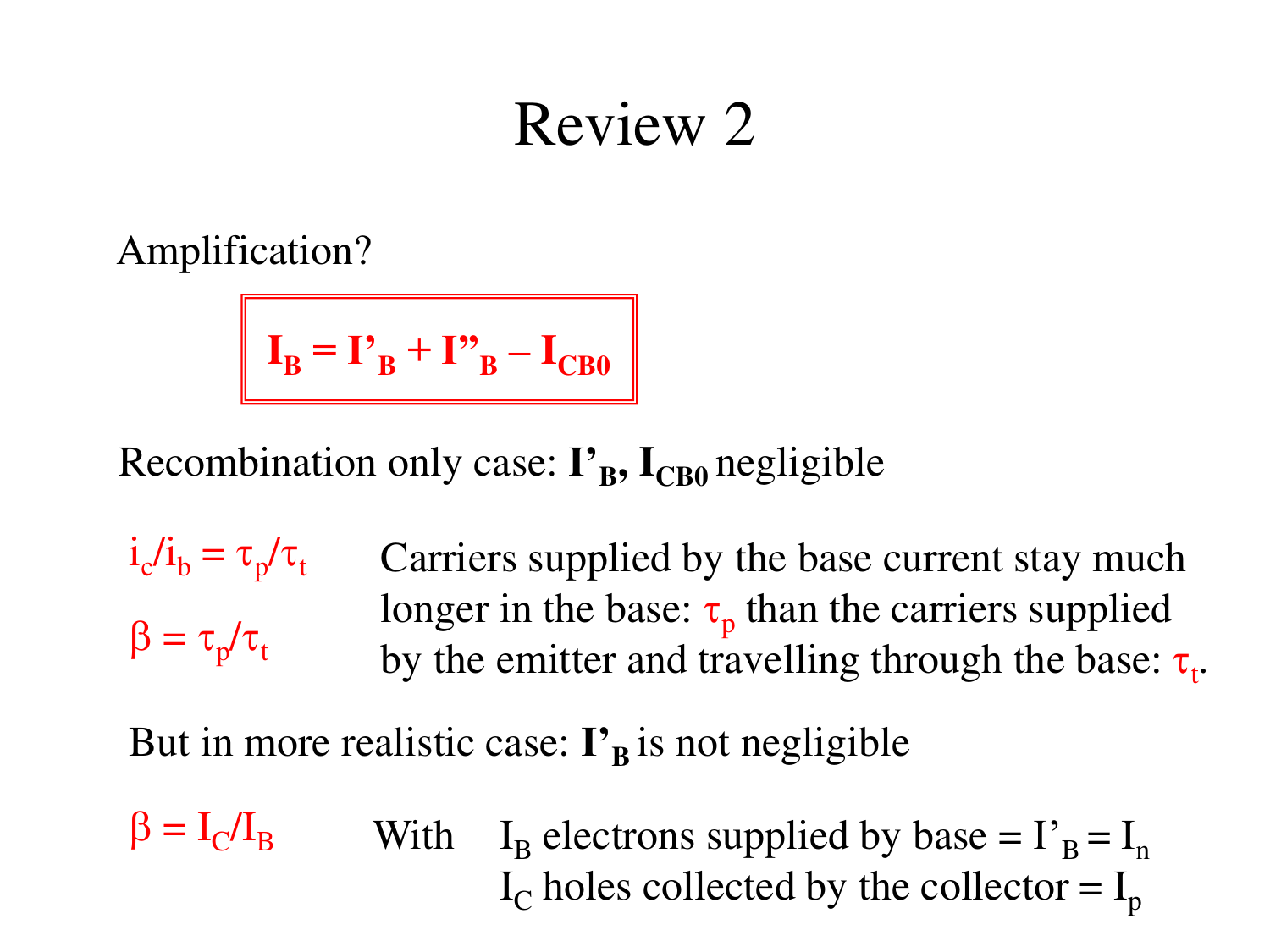### Currents?

- In order to calculate currents in pn junctions, knowledge of the variation of the minority carrier concentration is required in each layer.
- The current flowing through the base will be determined by the excess carrier distribution in the base region.
- Simple to calculate when the short diode approximation is used: this means *linear variations* of the minority carrier distributions in all regions of the transistor. (recombination neglected)
- Complex when recombination in the base is also taken into account: then *exponential* based minority carrier concentration in base.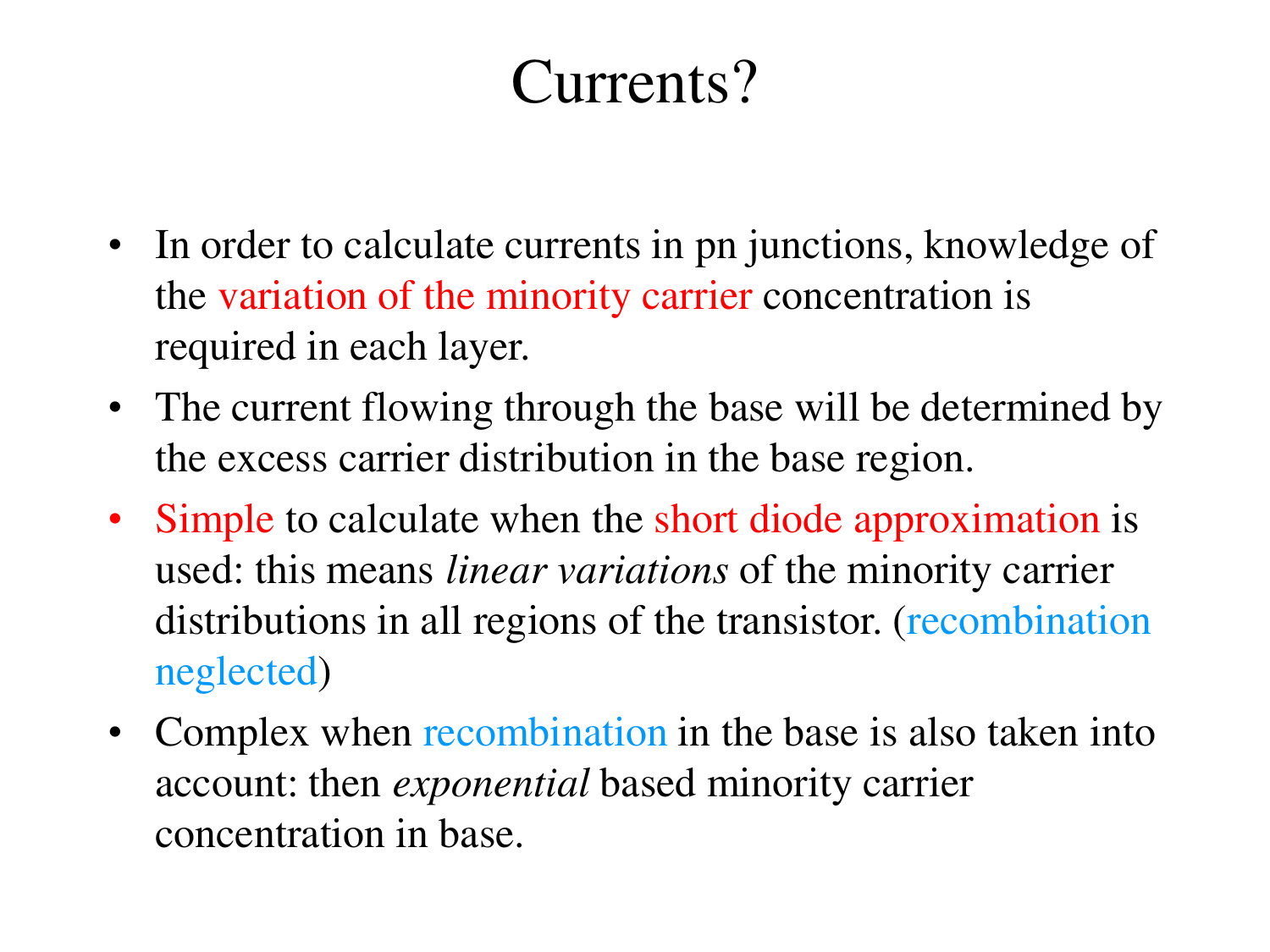### Narrow base: no recombination:  $I_p$  $\rightarrow$  minority carrier density gradient in the base  $\Delta p_{\rm E} = p_{\rm n0} (e^{eV_{\rm EB}/kT} - 1) \approx p_{\rm n0} e^{eV_{\rm EB}/kT}$  $\delta p(x)$

Linear variation of excess carrier concentration:  $\delta p(x) = Ax + B$ 

$$
A = \frac{\Delta p_E - \Delta p_C}{-W_b} \approx -\frac{\Delta p_E}{W_b}
$$

$$
B = \Delta p_E + \Delta p_C \approx \Delta p_E
$$

$$
\delta p(x) = \Delta p_E \left(1 - \frac{x}{W_b}\right)
$$

 $\Delta p_C = p_{n0}(e^{-e|V_{BC}|/kT} - 1) \approx -p_{n0}$ 



Note: no recombination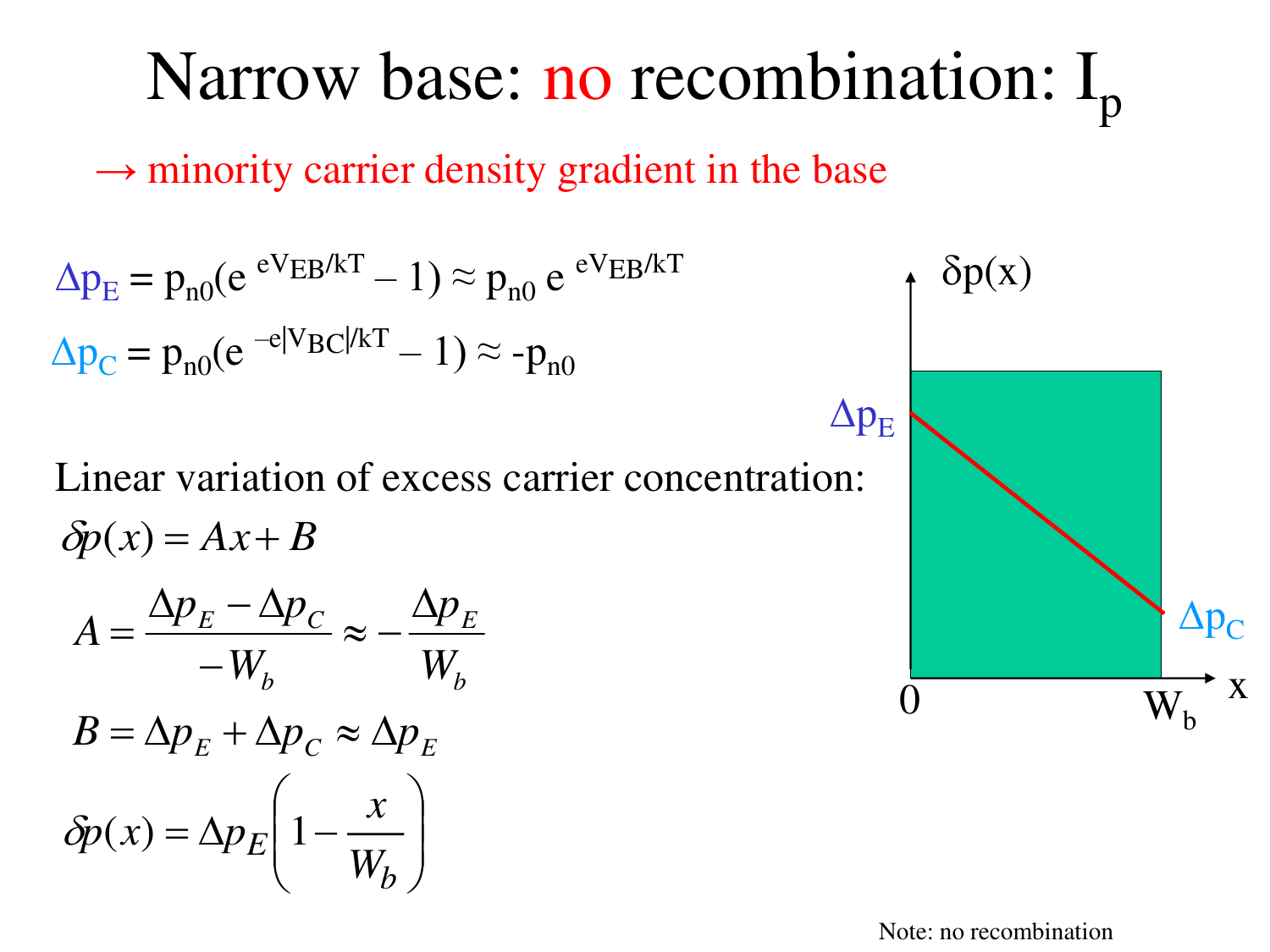## Collector current:  $I_p$

Diffusion current: *dx d p <sup>x</sup>*  $I_p = -eAD_p$  $=-eAD_{n}\frac{d\delta p(x)}{dx}$ 



**Collector current**  $I_c = I_p$  No recombination, thus all injected holes across the BE junction are collected.

Base current??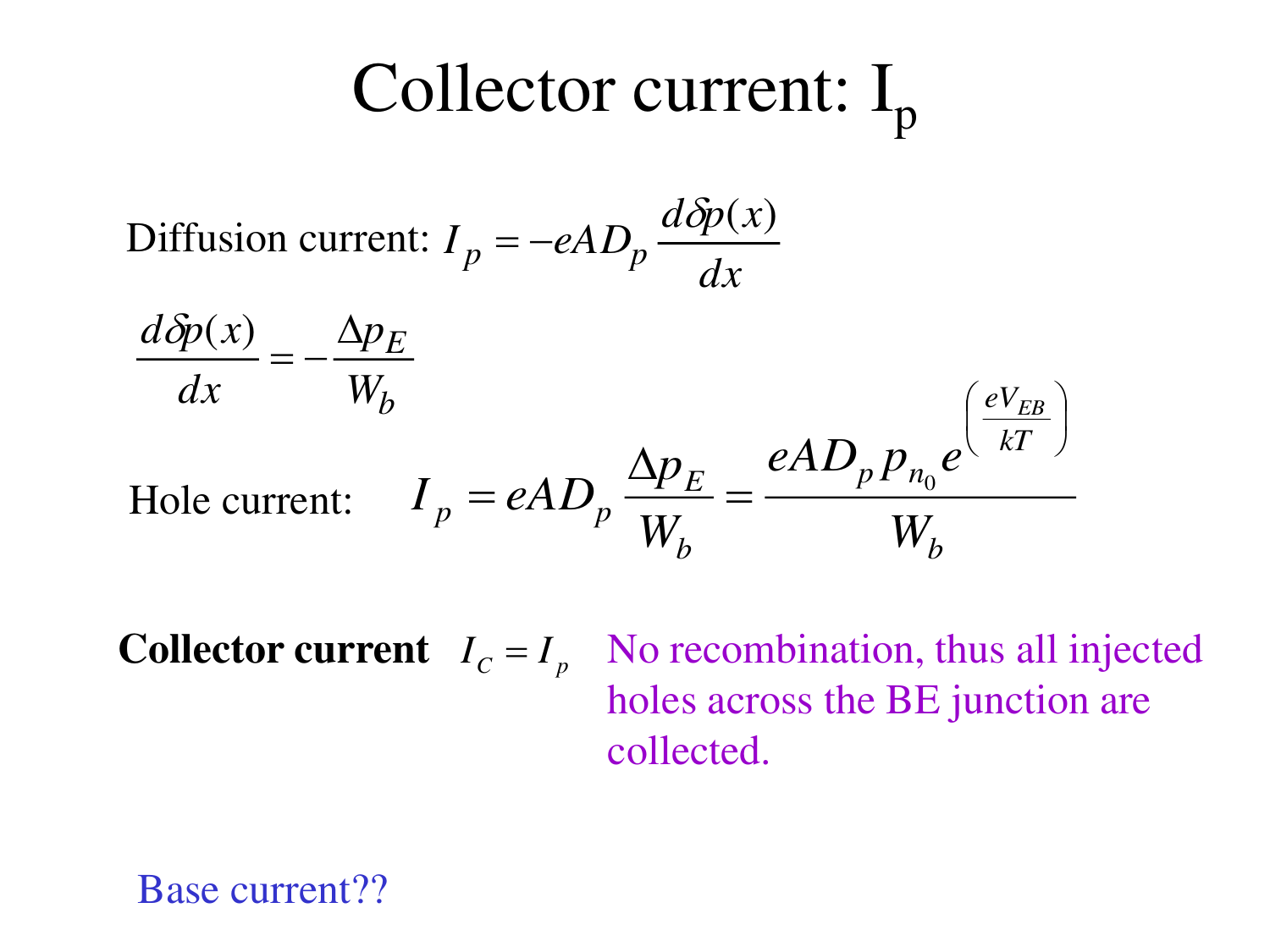#### Emitter current

The emitter current is the total current flowing through the base emitter contact since  $I_E = I_C + I_B$  (current continuity)

**Emitter current:** 
$$
I_E = I_n + I_p = eA \left( \frac{D_n n_{p_0}}{x_e} + \frac{D_p p_{n_0}}{W_B} \right) e^{\left( \frac{eV_{EB}}{kT} \right)}
$$

Current gain: 
$$
\beta = \frac{I_C}{I_B} = \frac{I_p}{I_n} = \frac{D_p p_{n_0} x_e}{D_n n_{p_0} W_b}
$$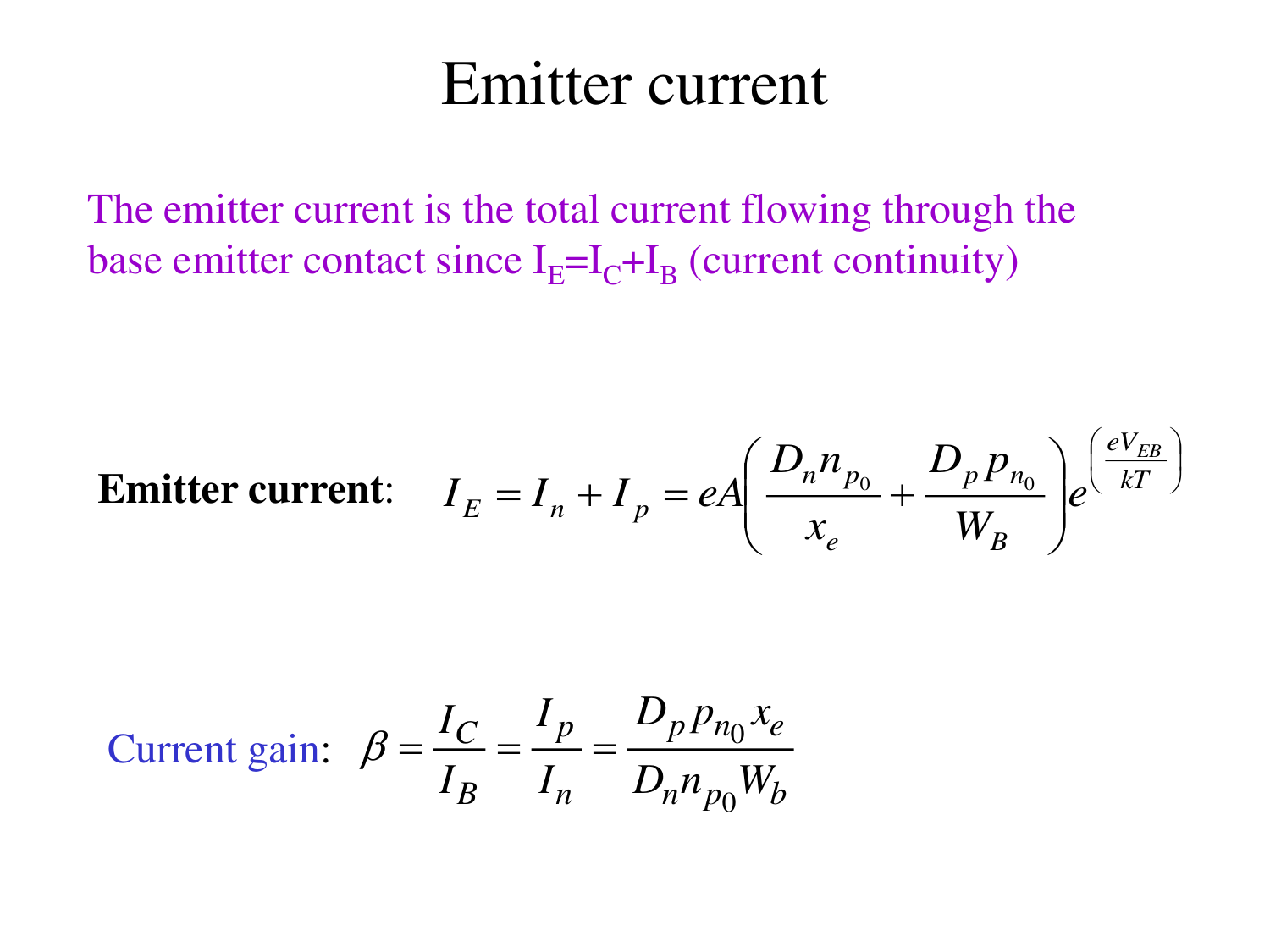### Non-ideal effects in BJTs

#### • Base width modulation

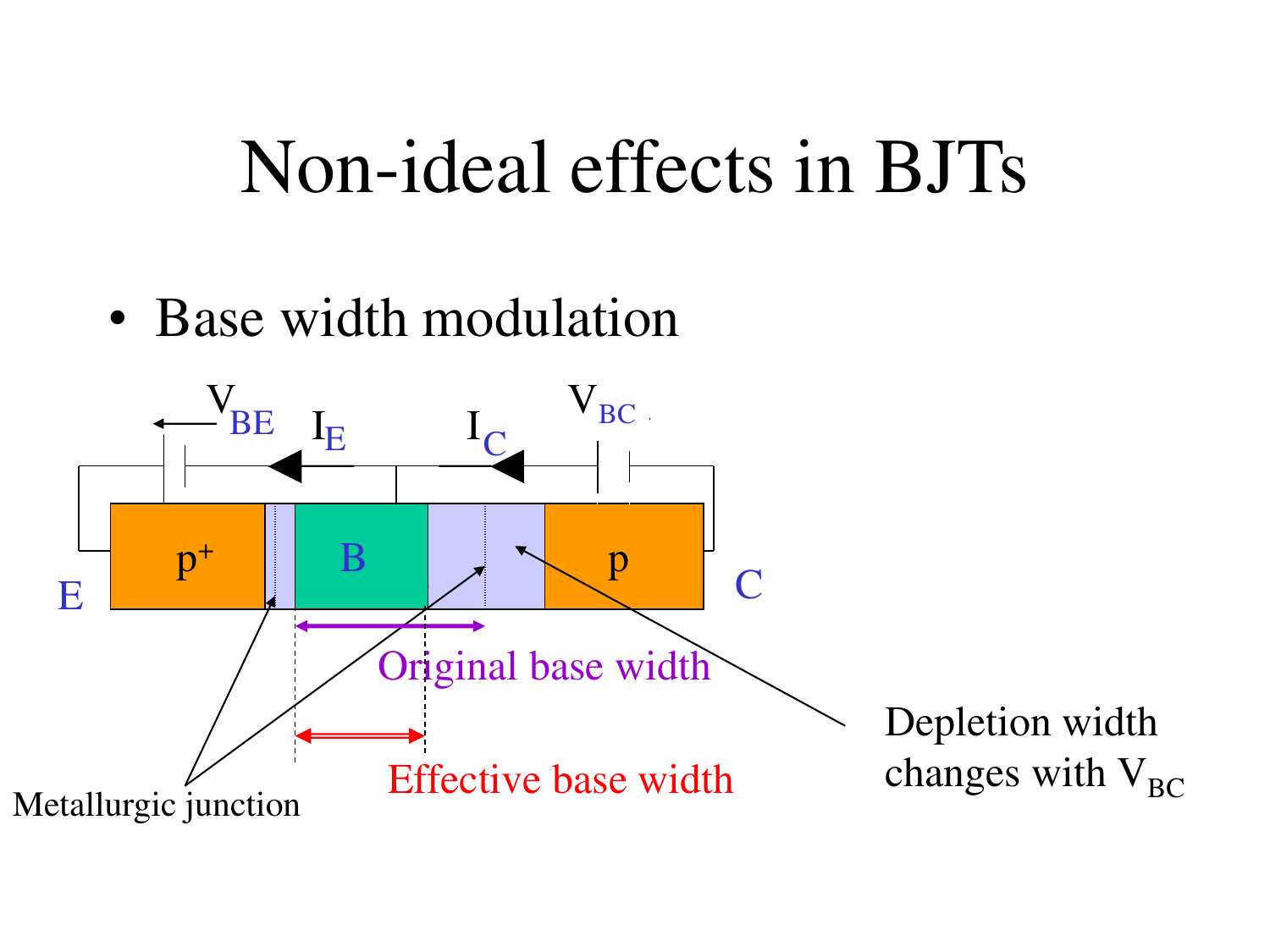### Conclusions

- Characteristics of bipolar transistors are based on diffusion of minority carriers in the base.
- Diffusion is based on excess carrier concentrations:

 $\delta p(x)$ 

• The base of the BJT is very small:

 $- \delta p(x) = C_1 e^{x/L_p} + C_2 e^{-x/L_p}$ 

• Base width modulation changes output impedance of BJT.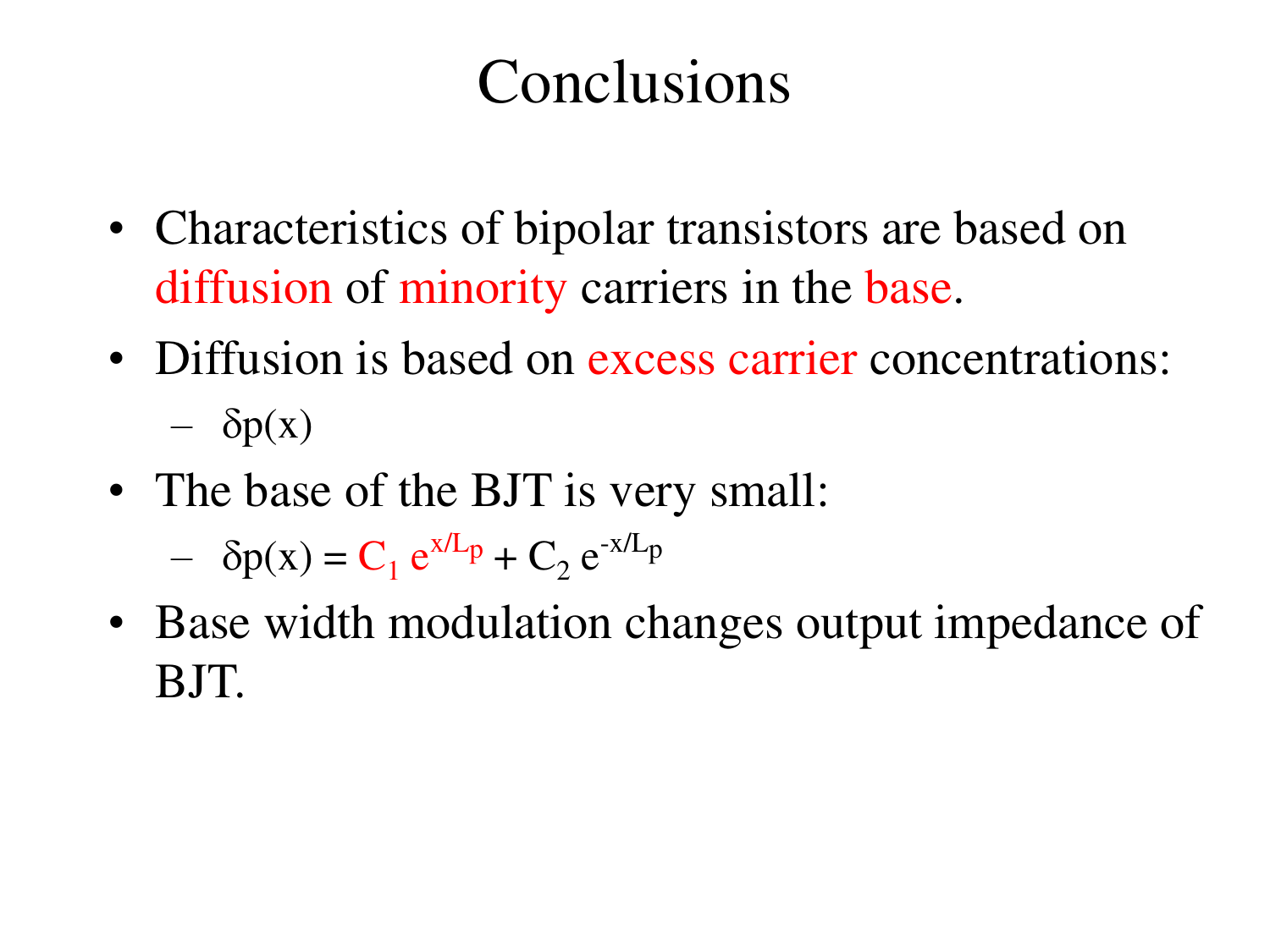## Transistor switching

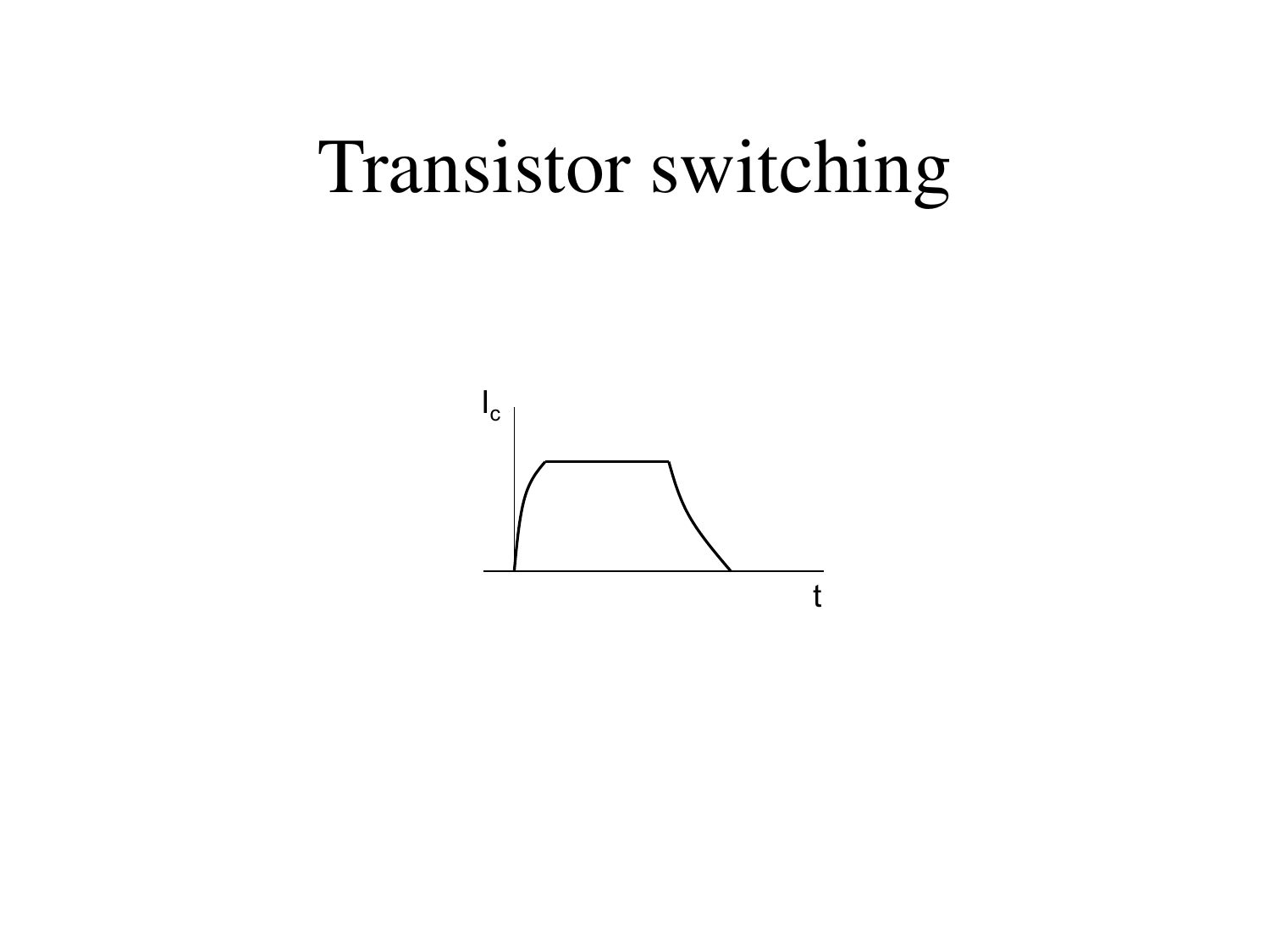

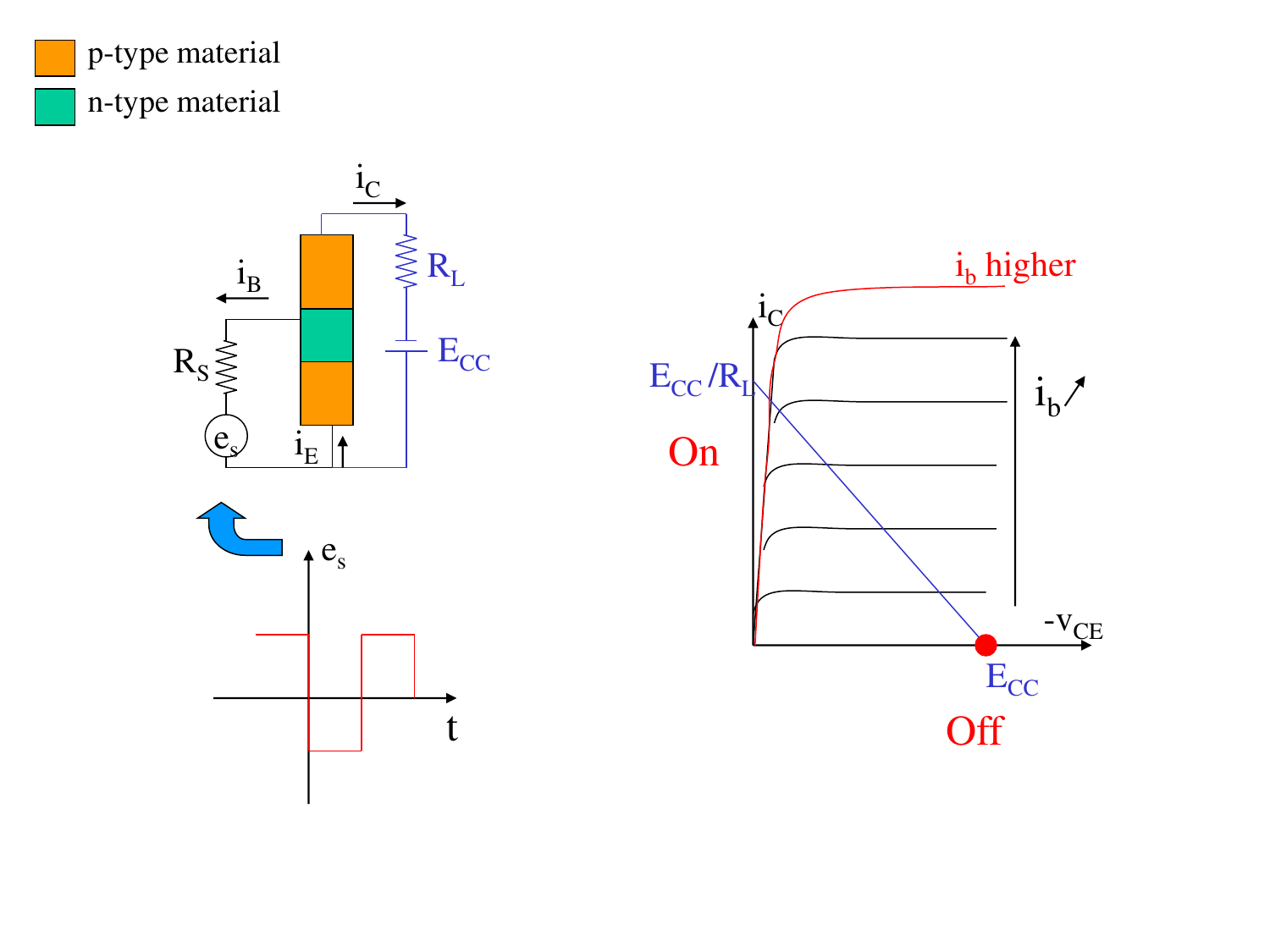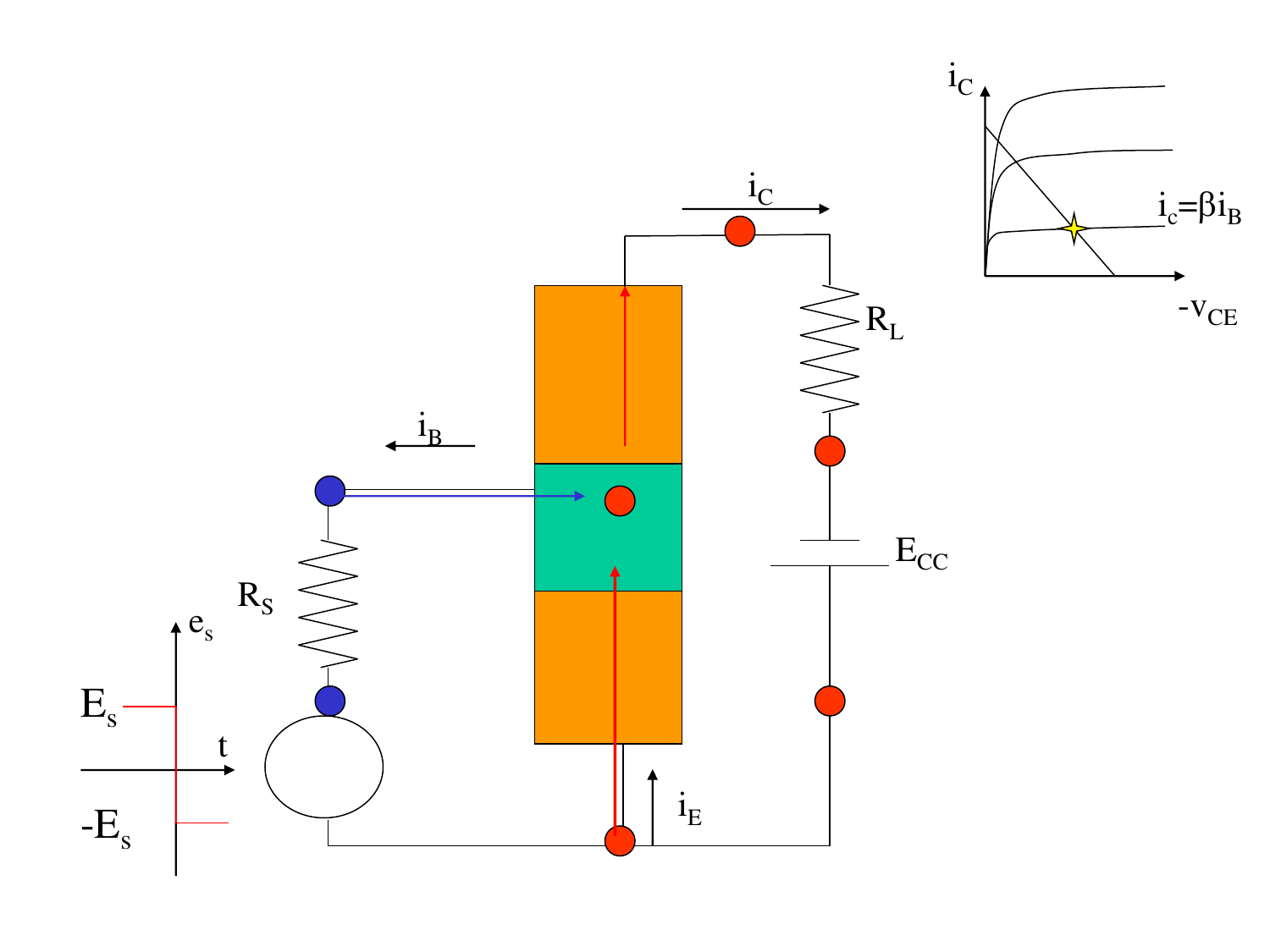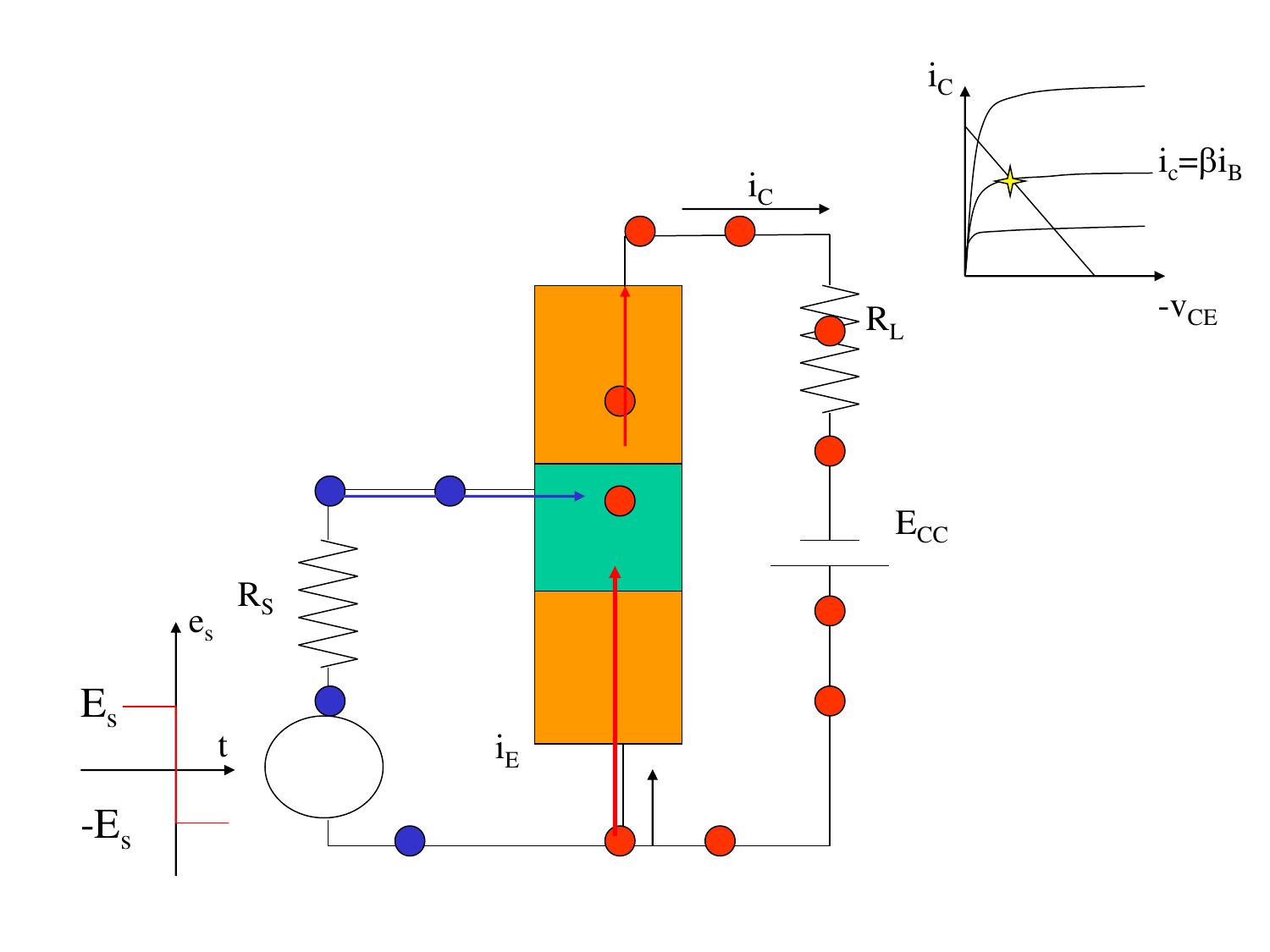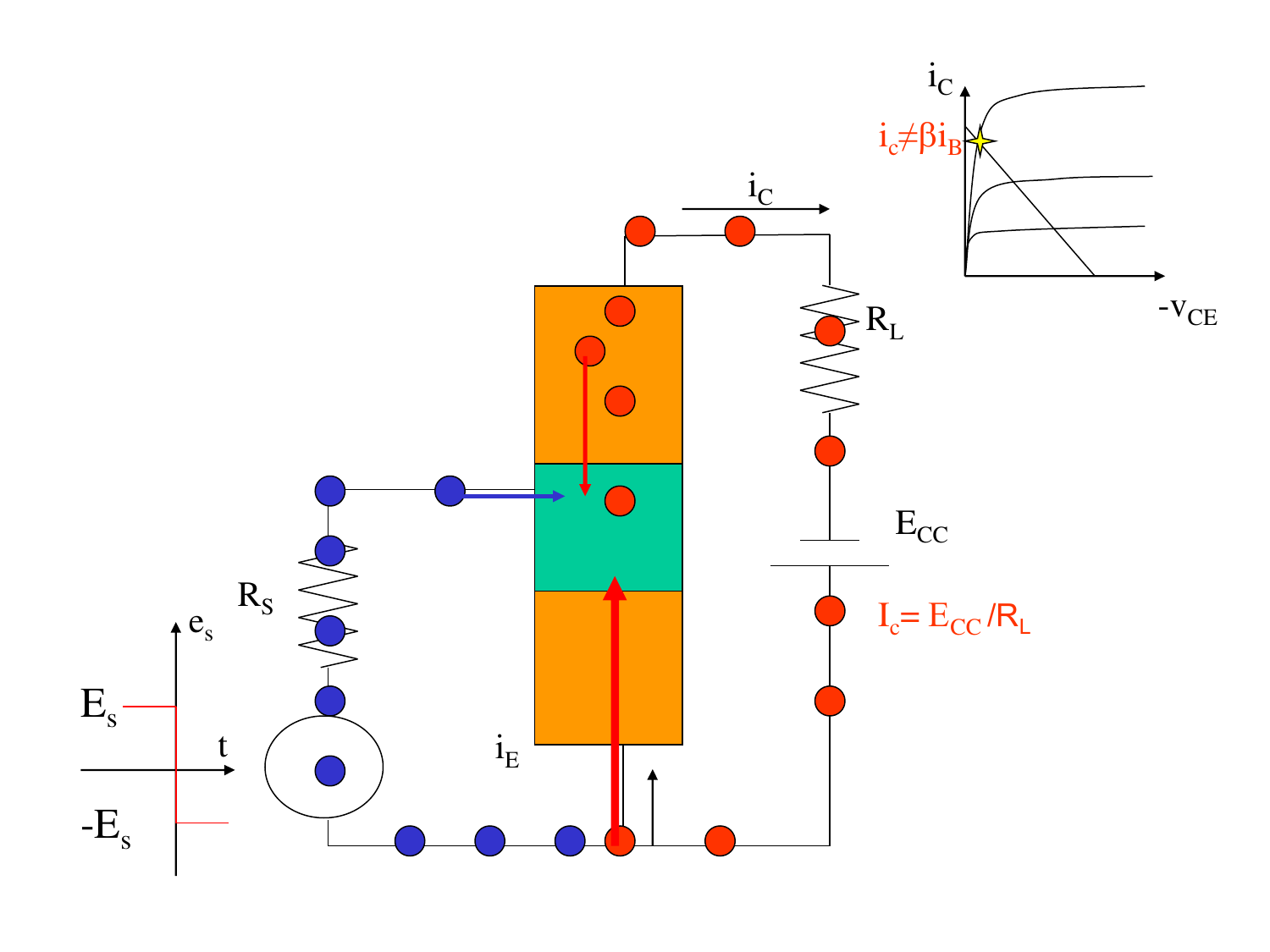### Switching cycle



 $E_{\rm s}$  $-E_{\rm s}$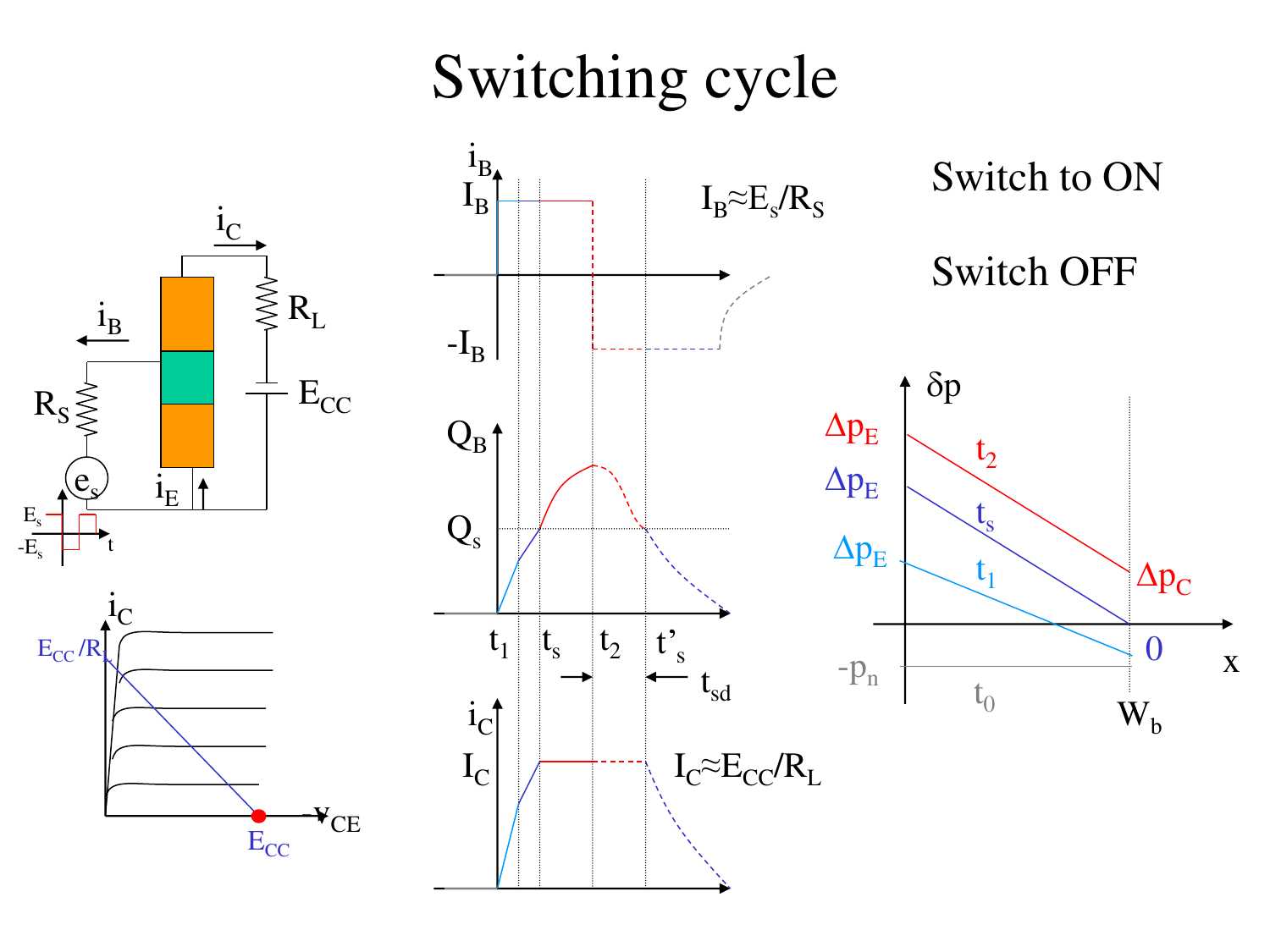#### Charge in base (linear)

- Cut-off
	- $-$  V<sub>EB</sub> $\leq 0$  & V<sub>BC</sub> $\leq 0$
	- $\Delta p_{\rm E}$ =-p<sub>n</sub> &  $\Delta p_{\rm C}$ =-p<sub>n</sub>

• Saturation

$$
- V_{EB} > 0 & V_{BC} \ge 0
$$

$$
- \Delta p_{\rm E} = p_{\rm n} \left( e^{\rm eV_{EB}/kT} - 1 \right)
$$

$$
-\ \Delta p_C = 0 \ (V_{BC} = 0)
$$

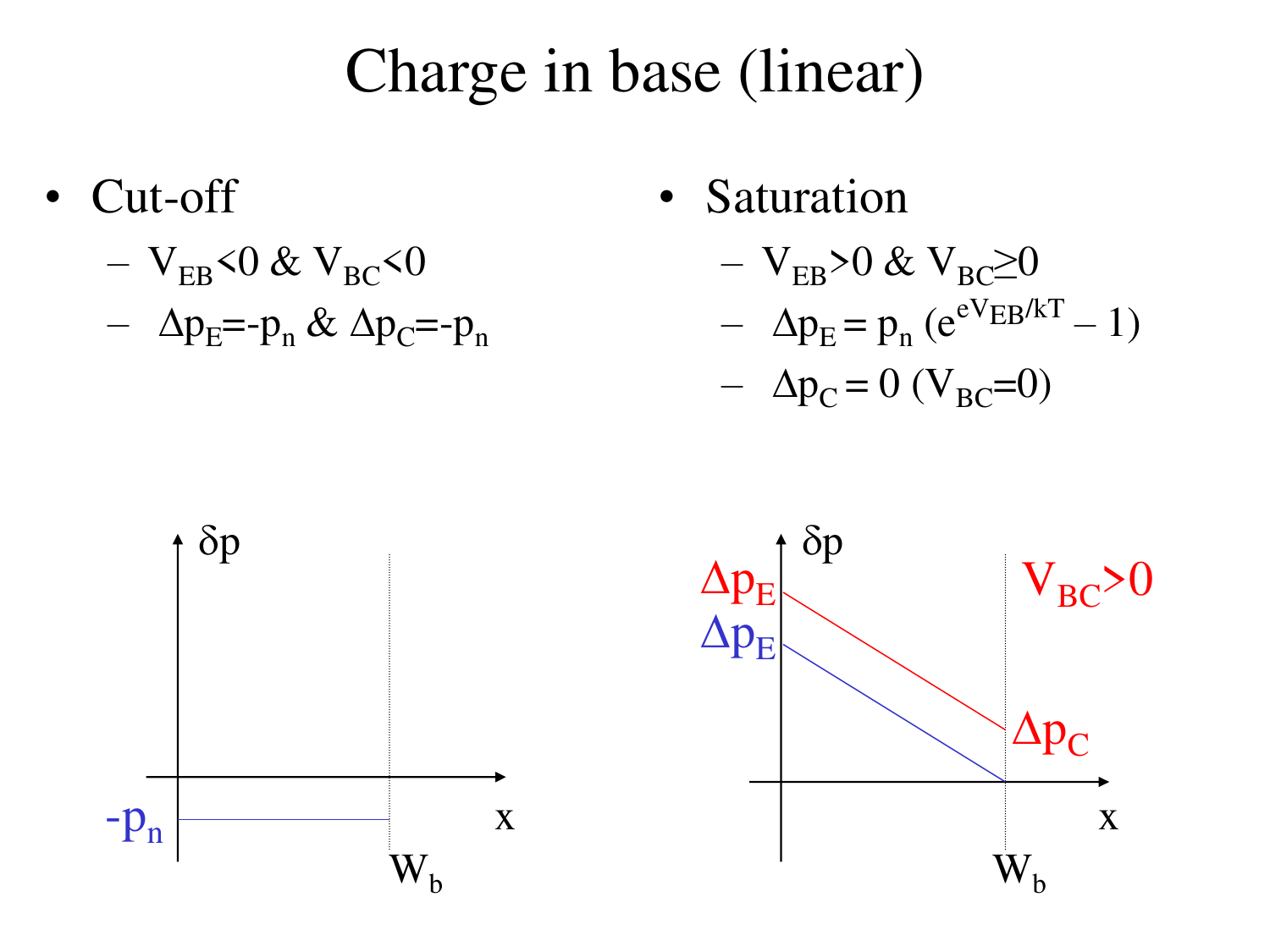#### Currents - review.

#### forward active mode

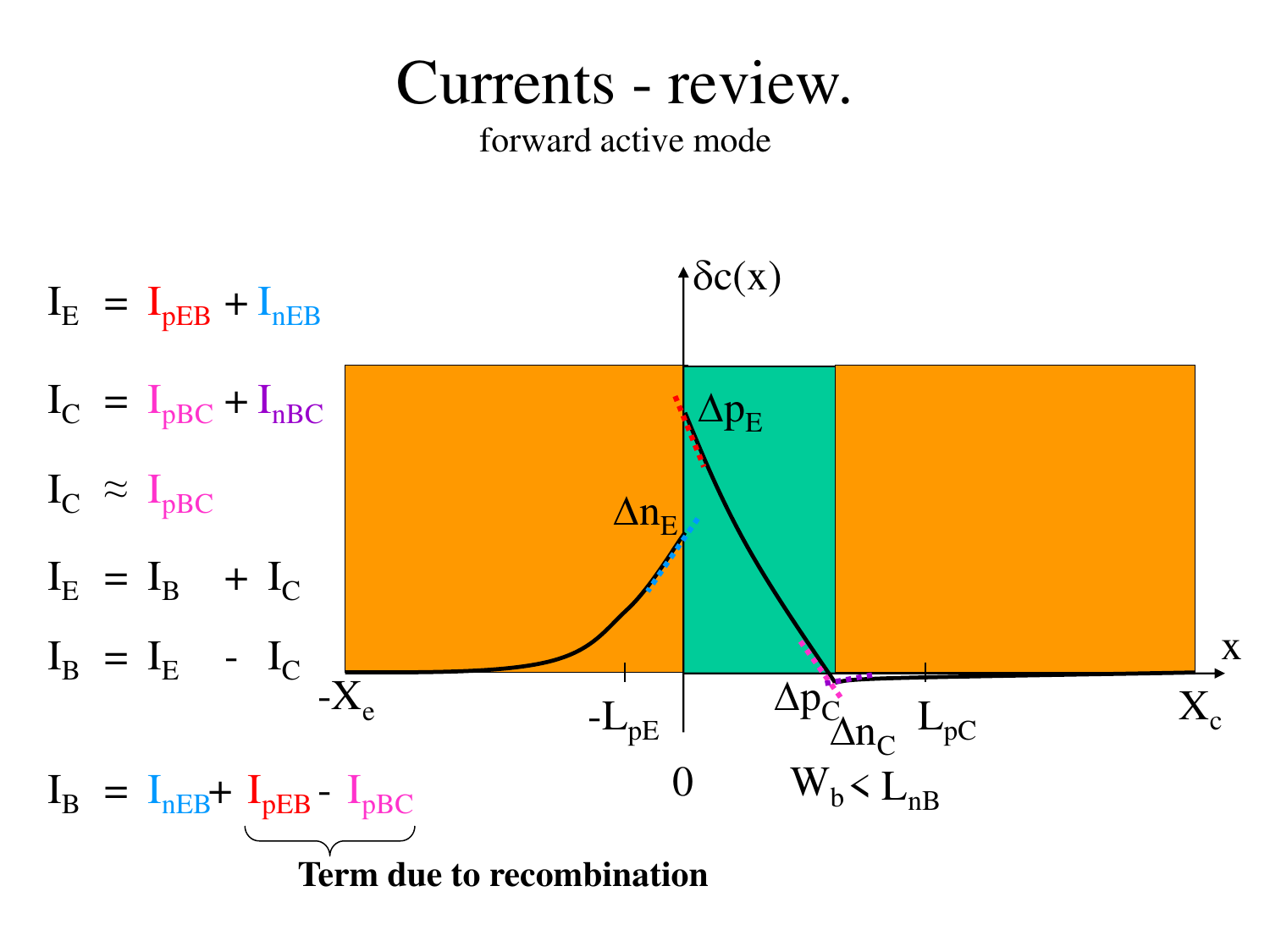### Switching cycle - review

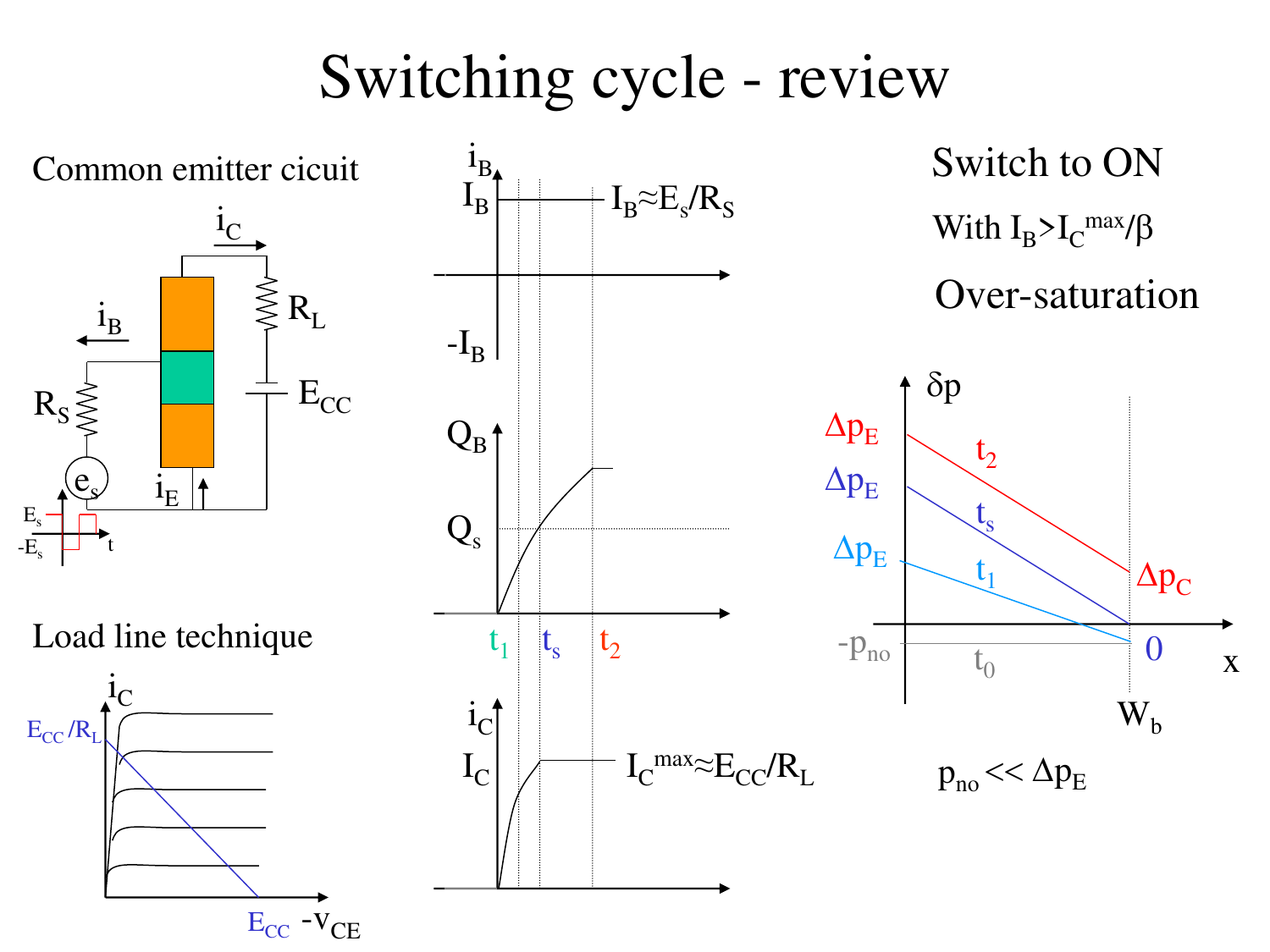### Switching cycle - review

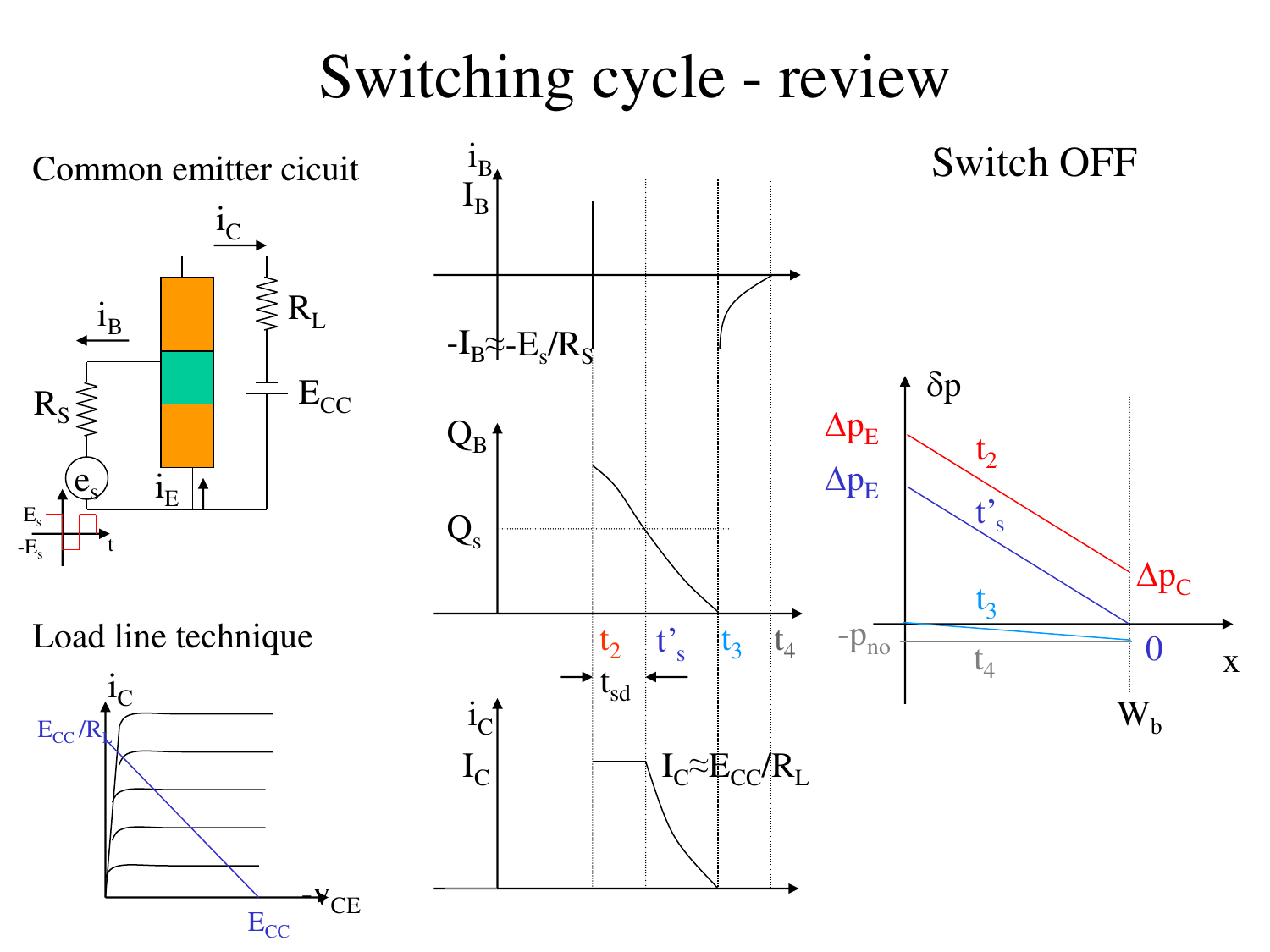#### **OFF=0→ON** ON switching



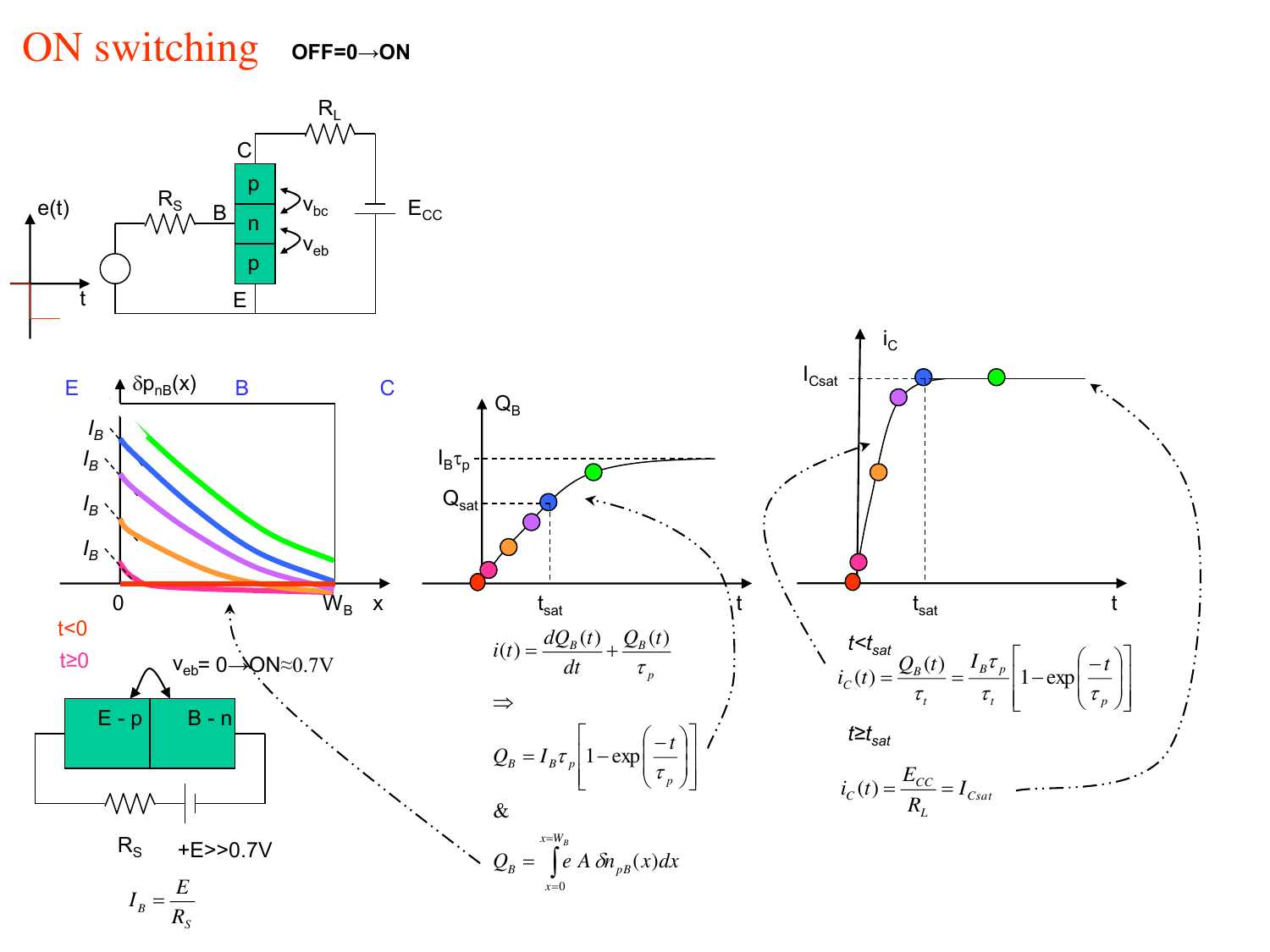### Driving off

Time to turn the BJT OFF is determined by:

- 1) The degree of over-saturation (BC junction)
- 2) The off-switching of the emitter-base diode

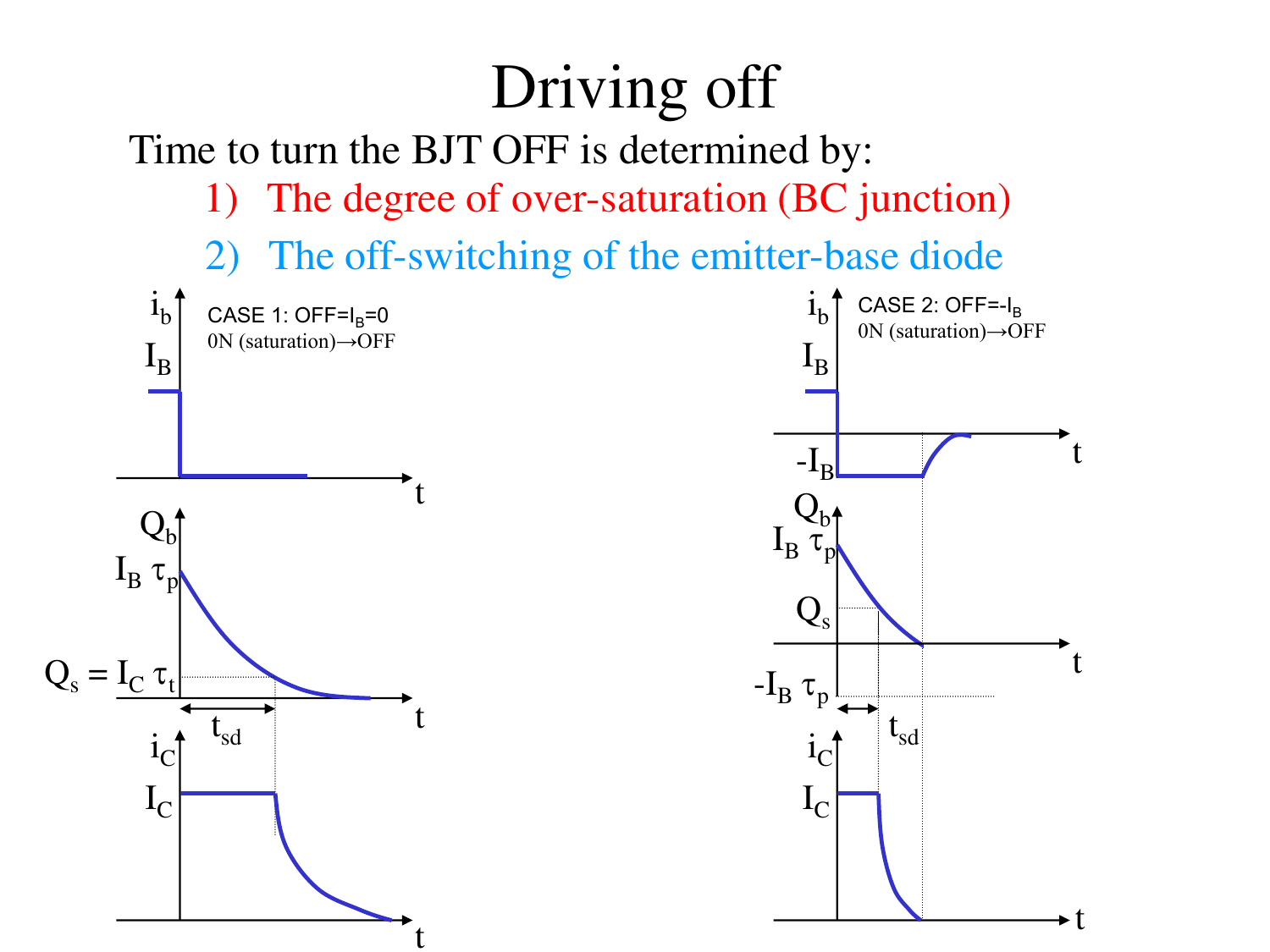#### **0N** (saturation)→OFF - CASE 1: OFF=I<sub>B</sub>=0 OFF switching

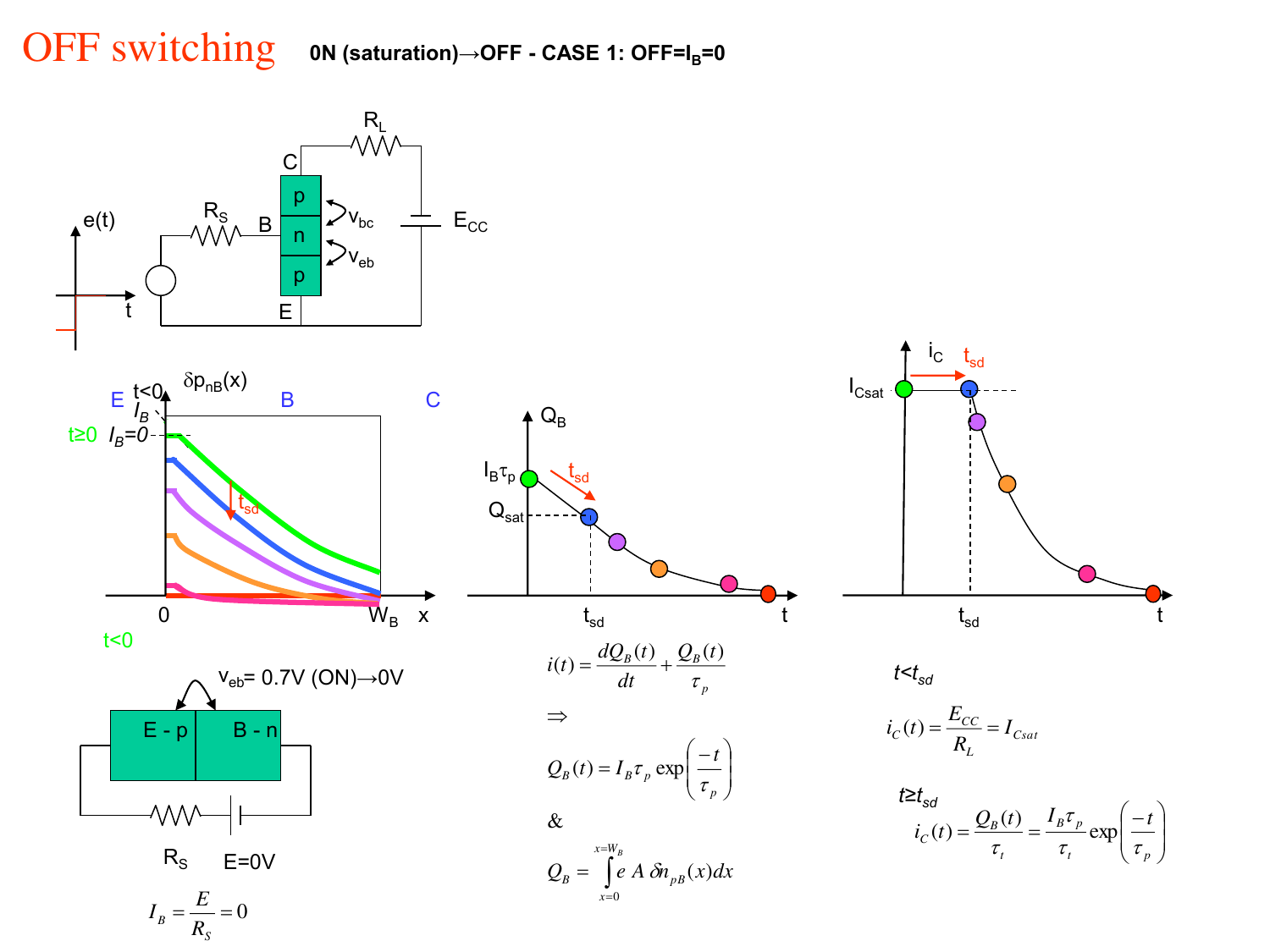**0N (saturation)→OFF - CASE 2: OFF=-I<sup>B</sup>**

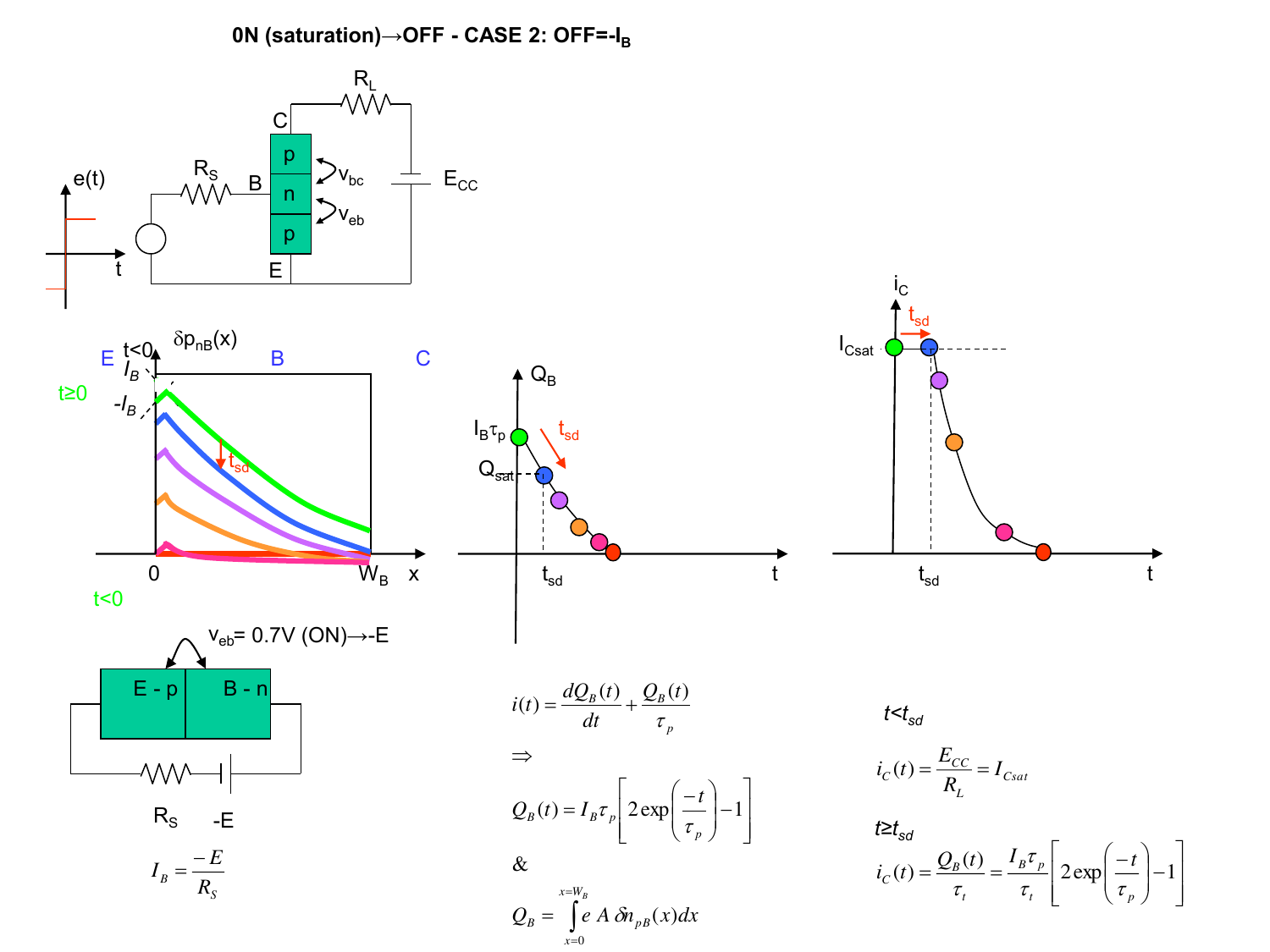**0N** (saturation)→OFF - CASE 1: OFF=I<sub>B</sub>=0 **0N** (saturation)→OFF - CASE 1: OFF=-I<sub>B</sub>

![](_page_58_Figure_2.jpeg)

shorter delay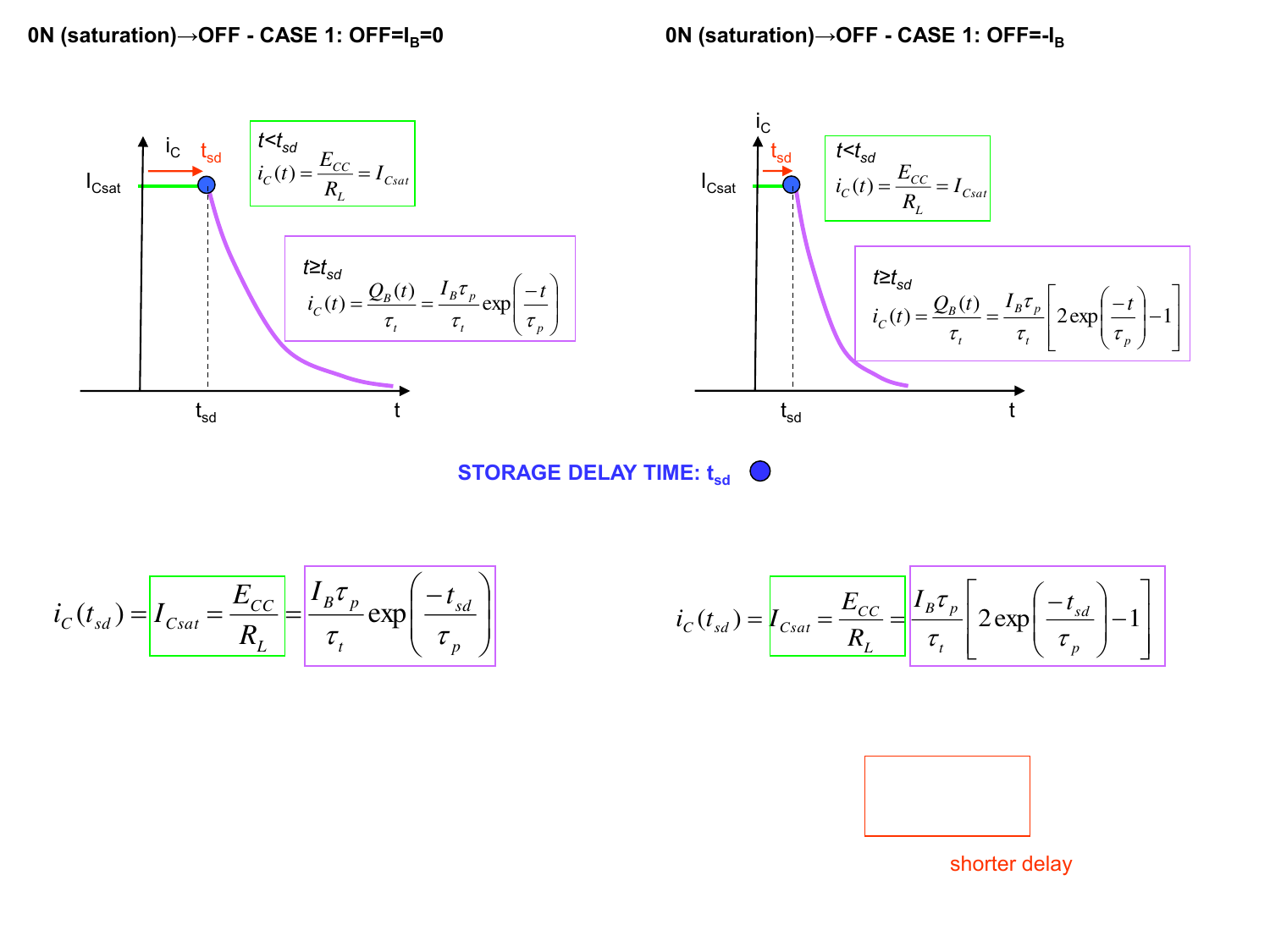#### Transients

Turn-on: off to saturation

![](_page_59_Figure_2.jpeg)